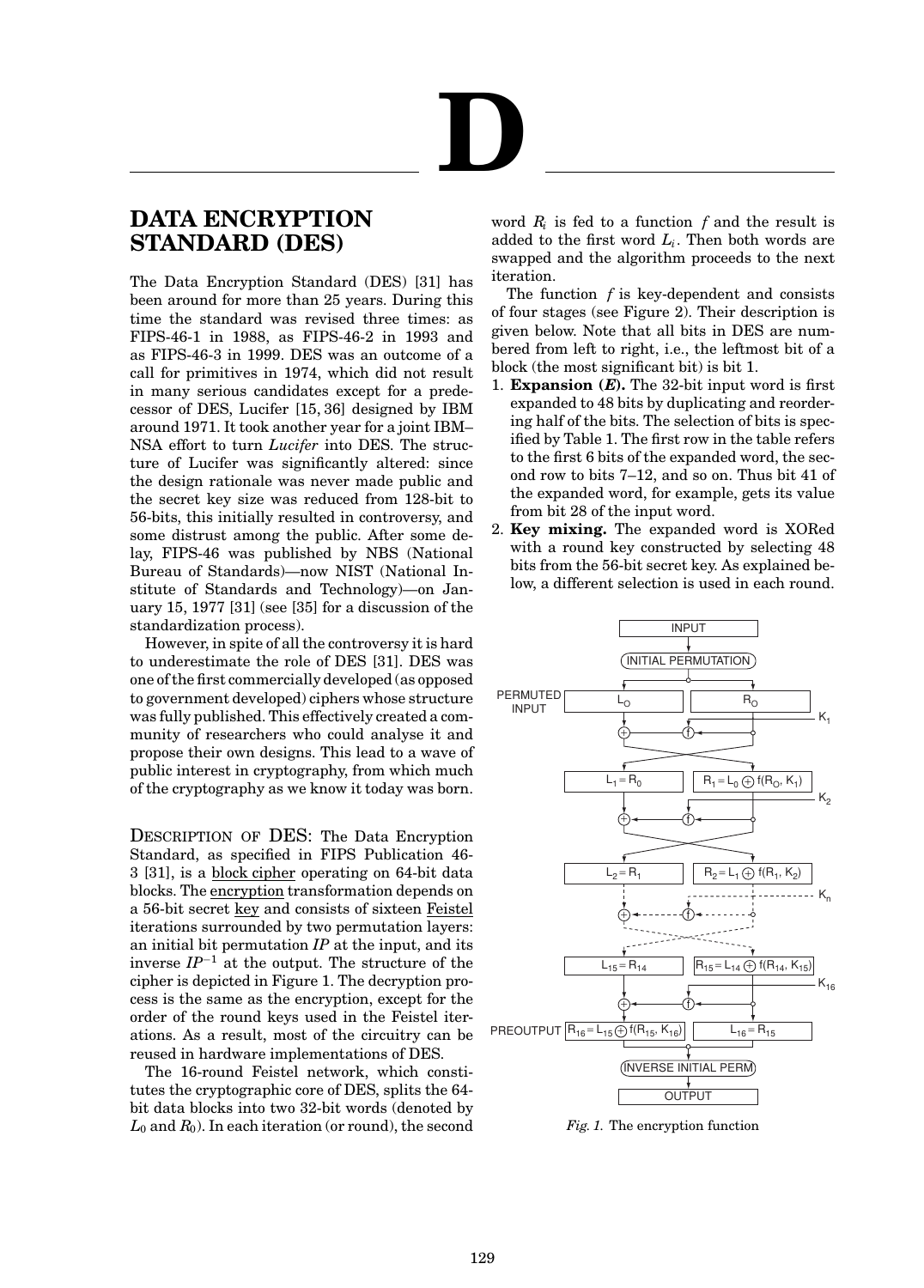

- 3. **Substitution.** The 48-bit result is split into eight 6-bit words which are substituted in eight parallel  $6 \times 4$ -bit S-boxes. All eight S-boxes, called  $S_1, S_2, \ldots, S_8$ , are different but have the same special structure, as appears from their specifications in Table 2. Each row of the Sbox tables consists of a permutation of the 4-bit values 0,..., 15. The 6-bit input word is substituted as follows: first a row is selected according to the value of the binary word formed by concatenating the first and the sixth input bit. The algorithm then picks the column given by the value of the four middle bits and outputs the corresponding 4-bit word.
- 4. **Permutation (***P***).** The resulting 32 bits are reordered according to a fixed permutation specified in Table 1 before being sent to the output. As before, the first row of the table refers to the first four bits of the output.

The selection of key bits in each round is determined by a simple key scheduling algorithm. The algorithm starts from a 64-bit secret key which includes 8 parity bits that are discarded after verification (the parity of each byte needs to be odd). The remaining 56 secret key bits are first permuted

*Table 1.* Expansion *E* and permutation *P*

|    |    |    | E  |    |    |                | P  |    |    |
|----|----|----|----|----|----|----------------|----|----|----|
| 32 | 1  | 2  | 3  | 4  | 5  | 16             |    | 20 | 21 |
| 4  | 5  | 6  | 7  | 8  | 9  | 29             | 12 | 28 | 17 |
| 8  | 9  | 10 | 11 | 12 | 13 | 1              | 15 | 23 | 26 |
| 12 | 13 | 14 | 15 | 16 | 17 | 5              | 18 | 31 | 10 |
| 16 | 17 | 18 | 19 | 20 | 21 | $\overline{2}$ | 8  | 24 | 14 |
| 20 | 21 | 22 | 23 | 24 | 25 | 32             | 27 | 3  | -9 |
| 24 | 25 | 26 | 27 | 28 | 29 | 19             | 13 | 30 | 6  |
| 28 | 29 | 30 | 31 | 32 | 1  | 22             | 11 | 4  | 25 |

according to a permutation  $PC_1$  (see Table 4). The result is split into two 28-bit words  $C_0$  and  $D_0$ , which are cyclically rotated over 1 position to the left after rounds 1, 2, 9, 16, and over 2 positions after all other rounds (the rotated words are denoted by *Ci* and *Di*). The round keys are constructed by repeatedly extracting 48 bits from *Ci* and *Di* at 48 fixed positions determined by a table *PC*<sup>2</sup> (see Table 4). A convenient feature of this key scheduling algorithm is that the 28-bit words  $C_0$ and  $D_0$  are rotated over exactly 28 positions after 16 rounds. This allows hardware implementations to efficiently compute the round keys on-the-fly, both for the encryption and the decryption.

CRYPTANALYSIS OF DES: DES has been subject to very intensive cryptanalysis. Initial attempts [16] did not identify any serious weaknesses except for the short key-size. It was noted that DES has a *complementation property*, i.e., given an encryption of the plaintext *P* into the ciphertext *C* under the secret key *K*:  $E_K(P) = C$ , one knows that the complement of the plaintext will be encrypted to the complement of the ciphertext under the complement of the key:  $E_{\bar{K}}(\overline{P}) =$  $\overline{C}$  (by complement we mean flipping of all the bits). Another feature was the existence of four weak keys, for which the cipher is an *involution*:  $E_K(E_K(m)) = m$  (for these keys the contents of the key-schedule registers *C* and *D* is either all zeros or all ones), and six additional pairs of *semi-weak keys* for which  $E_{K1}(E_{K2}(m)) = m$ . The complementation and the weak-key properties are the result of interaction of the key-schedule, which splits the key-bits into two separate registers and the Feistel structure of the cipher. A careful study of the cycle structure of DES for weak and semi-weak keys has been given by Moore and Simmons [30]. See the book of Davies and Price [11] for a more detailed account on these and other features of DES identified prior to 1989. The properties of the group generated by DES permutations have also been studied intensively. Coppersmith and Grossman have shown [9] that in principle DES-like components can generate any permutation from the *alternating group A*<sup>264</sup> (all *even permutations*, i.e., those that can be represented with an even number of transpositions). However, DES implements only  $2^{56}$  permutations, which is a tiny fraction of all the even permutations. If the set of  $2^{56}$  DES permutations was closed under composition, then multiple encryption as used, for example in Triple-DES would be equivalent to single encryption and thus would not provide any additional strength. A similar weakness would be present if the size of the group generated by the DES permutations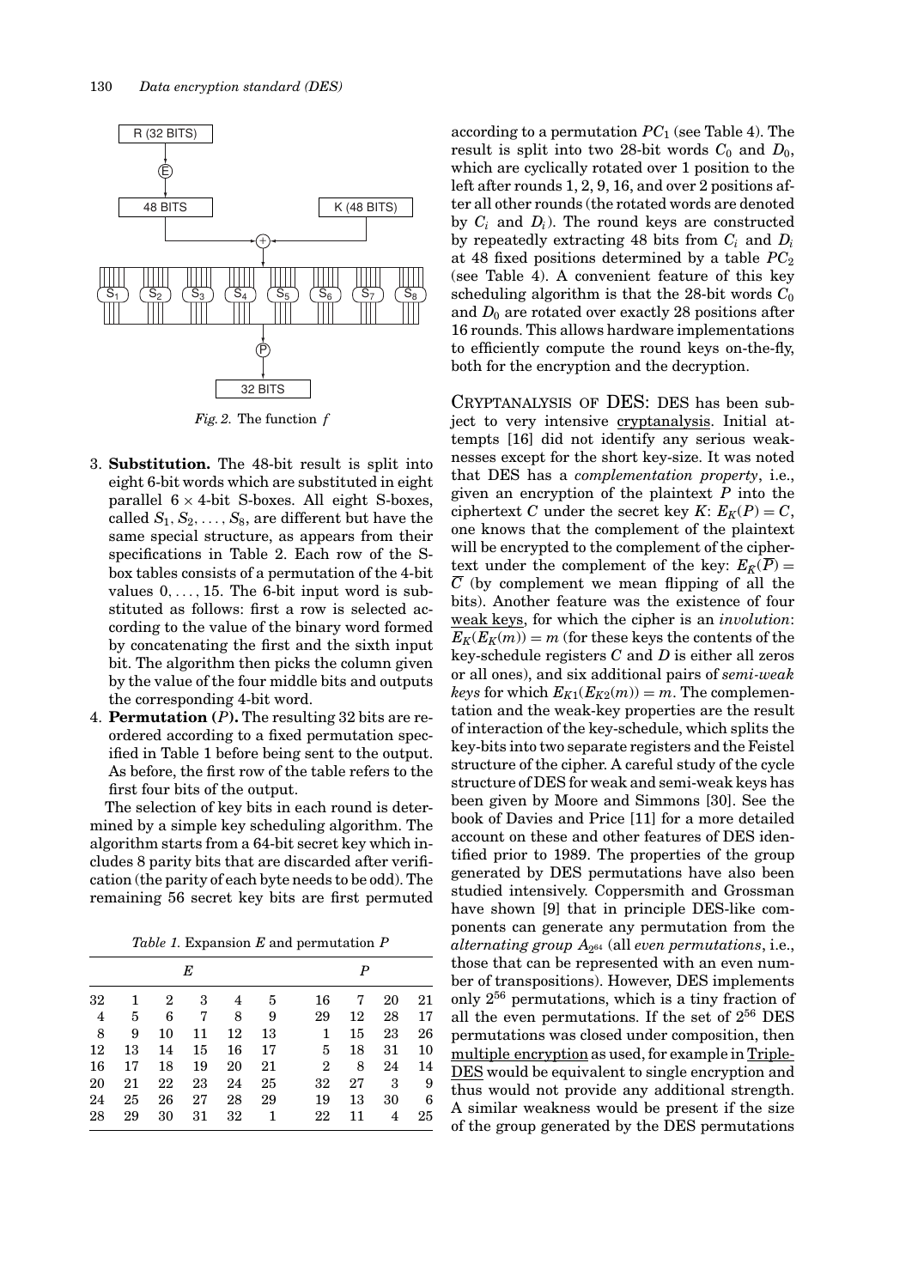| <i>Table 2. DES S-boxes</i> |  |  |
|-----------------------------|--|--|
|-----------------------------|--|--|

| $S_1$ :          | $\boldsymbol{0}$     | $\mathbf{1}$           | $\,2$                   | $\,3$            | $\overline{4}$          | $\bf 5$               | 6                    | $\rm 7$           | $\,8\,$          | 9                       | 10                    | 11               | 12               | 13                         | 14                      | 15                     |
|------------------|----------------------|------------------------|-------------------------|------------------|-------------------------|-----------------------|----------------------|-------------------|------------------|-------------------------|-----------------------|------------------|------------------|----------------------------|-------------------------|------------------------|
| 0:               | 14                   | $\overline{4}$         | 13                      | $\mathbf{1}$     | $\,2$                   | 15                    | 11                   | 8                 | $\,3$            | 10                      | $\boldsymbol{6}$      | 12               | 5                | 9                          | $\boldsymbol{0}$        | $\sqrt{7}$             |
| 1:               | $\boldsymbol{0}$     | 15                     | $\rm 7$                 | 4                | 14                      | $\,2$                 | 13                   | 1                 | 10               | $\,6$                   | 12                    | 11               | 9                | $\bf 5$                    | 3                       | 8                      |
| $2\div$<br>$3$ : | $\overline{4}$<br>15 | $\mathbf{1}$<br>$12\,$ | 14<br>$\,8\,$           | 8<br>$\,2$       | 13<br>$\overline{4}$    | $\boldsymbol{6}$<br>9 | $\,2$<br>$\mathbf 1$ | 11<br>$\bf 7$     | 15<br>$\bf 5$    | 12<br>11                | $\boldsymbol{9}$<br>3 | 7<br>14          | $\,3$<br>$10\,$  | $10\,$<br>$\boldsymbol{0}$ | $\bf 5$<br>$\,6\,$      | $\boldsymbol{0}$<br>13 |
|                  |                      |                        |                         |                  |                         |                       |                      |                   |                  |                         |                       |                  |                  |                            |                         |                        |
| $S_2$ :          | $\boldsymbol{0}$     | $\mathbf{1}$           | $\sqrt{2}$              | $\,3$            | $\overline{\mathbf{4}}$ | $\bf 5$               | 6                    | $\bf 7$           | 8                | $\boldsymbol{9}$        | 10                    | 11               | 12               | 13                         | 14                      | 15                     |
| $0\,\colon\,$    | $15\,$               | $\mathbf{1}$           | $\,8\,$                 | 14               | $\,6\,$                 | 11                    | $\rm 3$              | $\bf 4$           | $\boldsymbol{9}$ | $\overline{7}$          | $\,2$                 | 13               | 12               | $\boldsymbol{0}$           | $\bf 5$                 | 10                     |
| 1:               | $\,3$                | 13                     | $\overline{4}$          | $\rm 7$          | 15                      | $\,2$                 | 8                    | 14                | 12               | $\bf{0}$                | $\mathbf 1$           | 10               | $\,6\,$          | 9                          | 11                      | $\overline{5}$         |
| $2\div$          | $\boldsymbol{0}$     | 14                     | 7                       | 11               | 10                      | $\overline{4}$        | 13                   | 1                 | $\overline{5}$   | 8                       | $12\,$                | $\boldsymbol{6}$ | 9                | $\,3$                      | $\sqrt{2}$              | 15                     |
| $3: \;$          | 13                   | $\,8\,$                | $10\,$                  | $\mathbf{1}$     | $\,3$                   | 15                    | $\overline{4}$       | $\,2$             | 11               | 6                       | $\overline{7}$        | 12               | $\bf{0}$         | $\bf 5$                    | 14                      | 9                      |
| $S_3$ :          | $\boldsymbol{0}$     | $\mathbf 1$            | $\,2$                   | $\bf 3$          | $\overline{\mathbf{4}}$ | $\bf 5$               | $\boldsymbol{6}$     | $\sqrt{7}$        | $\,8\,$          | $\boldsymbol{9}$        | 10                    | 11               | $12\,$           | 13                         | 14                      | 15                     |
| $0:$             | 10                   | $\boldsymbol{0}$       | $\boldsymbol{9}$        | 14               | $6\phantom{1}6$         | $\,3\,$               | 15                   | $\bf 5$           | $\mathbf{1}$     | 13                      | 12                    | $\sqrt{7}$       | 11               | $\overline{4}$             | $\sqrt{2}$              | 8                      |
| $1$ :            | 13                   | $\bf 7$                | $\boldsymbol{0}$        | $\boldsymbol{9}$ | $\,3$                   | $\overline{4}$        | $\boldsymbol{6}$     | 10                | $\,2$            | 8                       | $\bf 5$               | 14               | $12\,$           | 11                         | $15\,$                  | $\mathbf{1}$           |
| $2\div$          | 13                   | $\bf 6$                | $\overline{4}$          | $\boldsymbol{9}$ | $\,8\,$                 | 15                    | $\rm 3$              | $\boldsymbol{0}$  | 11               | $\mathbf{1}$            | $\boldsymbol{2}$      | 12               | $\bf 5$          | $10\,$                     | 14                      | $\overline{7}$         |
| $3$ :            | $\mathbf{1}$         | 10                     | 13                      | $\boldsymbol{0}$ | 6                       | 9                     | $\,8\,$              | $\scriptstyle{7}$ | $\overline{4}$   | 15                      | 14                    | $\,3$            | 11               | $\bf 5$                    | $\,2$                   | 12                     |
| $S_4$ :          | $\boldsymbol{0}$     | $\mathbf 1$            | $\,2$                   | $\sqrt{3}$       | $\boldsymbol{4}$        | $\bf 5$               | $\,6\,$              | $\rm 7$           | $\,8\,$          | $\boldsymbol{9}$        | 10                    | 11               | $12\,$           | 13                         | 14                      | 15                     |
| $0\,\colon\,$    | $\rm 7$              | 13                     | 14                      | $\,3$            | $\boldsymbol{0}$        | $\boldsymbol{6}$      | $\boldsymbol{9}$     | 10                | 1                | $\,2$                   | 8                     | 5                | 11               | $12\,$                     | $\overline{\mathbf{4}}$ | 15                     |
| $1$ :            | 13                   | $\,8\,$                | 11                      | $\bf 5$          | 6                       | 15                    | $\boldsymbol{0}$     | $\,3$             | $\overline{4}$   | $\bf 7$                 | $\sqrt{2}$            | 12               | $\mathbf{1}$     | $10\,$                     | 14                      | 9                      |
| $2\div$          | $10\,$               | $\bf 6$                | $\boldsymbol{9}$        | $\boldsymbol{0}$ | 12                      | 11                    | 7                    | 13                | 15               | $\mathbf{1}$            | 3                     | 14               | $\bf 5$          | $\,2$                      | $\,8\,$                 | $\overline{4}$         |
| $3$ :            | $\,3\,$              | $15\,$                 | $\boldsymbol{0}$        | $\,6\,$          | 10                      | $\mathbf{1}$          | $13\,$               | $\,8\,$           | $\boldsymbol{9}$ | $\overline{\mathbf{4}}$ | 5                     | 11               | $12\,$           | $\sqrt{7}$                 | $\,2$                   | 14                     |
| $S_5$ :          | $\bf{0}$             | $\mathbf 1$            | $\,2$                   | $\,3$            | $\overline{\mathbf{4}}$ | $\bf 5$               | $\boldsymbol{6}$     | $\rm 7$           | 8                | $\boldsymbol{9}$        | 10                    | 11               | 12               | 13                         | 14                      | 15                     |
| $0$ :            | $\,2$                | $12\,$                 | $\overline{\mathbf{4}}$ | $\mathbf{1}$     | 7                       | 10                    | 11                   | 6                 | 8                | 5                       | $\boldsymbol{3}$      | 15               | 13               | $\bf{0}$                   | 14                      | 9                      |
| 1:               | 14                   | 11                     | $\,2$                   | $12\,$           | 4                       | $\rm 7$               | $13\,$               | 1                 | 5                | $\boldsymbol{0}$        | 15                    | 10               | $\boldsymbol{3}$ | $\boldsymbol{9}$           | 8                       | 6                      |
| $2\div$          | $\overline{4}$       | $\,2$                  | $\mathbf 1$             | 11               | $10\,$                  | $13\,$                | $\sqrt{7}$           | $\,8\,$           | 15               | $\boldsymbol{9}$        | 12                    | 5                | $\,6$            | $\,3\,$                    | $\pmb{0}$               | 14                     |
| $3$ :            | 11                   | $\, 8$                 | $12\,$                  | $\sqrt{7}$       | $\mathbf{1}$            | 14                    | $\,2$                | 13                | $\,6$            | 15                      | $\boldsymbol{0}$      | $\boldsymbol{9}$ | 10               | $\overline{4}$             | $\bf 5$                 | $\boldsymbol{3}$       |
| $S_6$ :          | $\boldsymbol{0}$     | $\mathbf{1}$           | $\,2$                   | $\bf{3}$         | $\bf 4$                 | $\bf 5$               | $\bf 6$              | $\rm 7$           | $\, 8$           | $\boldsymbol{9}$        | $10\,$                | 11               | $12\,$           | $13\,$                     | 14                      | 15                     |
| $0:$             | 12                   | $\mathbf{1}$           | 10                      | 15               | 9                       | $\,2$                 | 6                    | 8                 | $\bf{0}$         | 13                      | 3                     | 4                | 14               | 7                          | 5                       | 11                     |
| 1:               | 10                   | 15                     | $\overline{4}$          | $\boldsymbol{2}$ | 7                       | 12                    | 9                    | 5                 | 6                | 1                       | 13                    | 14               | $\bf{0}$         | 11                         | 3                       | 8                      |
| 2:               | 9                    | 14                     | 15                      | $\bf 5$          | $\,2$                   | 8                     | 12                   | $\,3$             | 7                | $\bf{0}$                | $\overline{4}$        | 10               | $\mathbf{1}$     | 13                         | 11                      | 6                      |
| 3:               | 4                    | 3                      | $\boldsymbol{2}$        | $12\,$           | 9                       | 5                     | 15                   | 10                | 11               | 14                      | $\mathbf{1}$          | 7                | $\boldsymbol{6}$ | $\bf{0}$                   | 8                       | 13                     |
| $S_7$ :          | $\bf{0}$             | $\mathbf{1}$           | $\,2$                   | $\boldsymbol{3}$ | $\overline{4}$          | $\bf 5$               | $\boldsymbol{6}$     | $\mathbf 7$       | $\, 8$           | $\boldsymbol{9}$        | 10                    | 11               | $12\,$           | 13                         | 14                      | 15                     |
| 0:               | $\overline{4}$       | 11                     | $\boldsymbol{2}$        | 14               | 15                      | $\boldsymbol{0}$      | 8                    | 13                | 3                | 12                      | $\boldsymbol{9}$      | $\rm 7$          | $\overline{5}$   | 10                         | 6                       | $\mathbf{1}$           |
| 1:               | 13                   | $\bf{0}$               | 11                      | $\rm 7$          | $\overline{4}$          | 9                     | $\mathbf{1}$         | 10                | 14               | 3                       | 5                     | $12\,$           | $\,2$            | 15                         | 8                       | 6                      |
| $2\div$          | $\mathbf{1}$         | $\overline{4}$         | 11                      | 13               | 12                      | 3                     | $\bf 7$              | 14                | $10\,$           | 15                      | 6                     | $\,8\,$          | $\bf{0}$         | $\bf 5$                    | 9                       | $\boldsymbol{2}$       |
| 3:               | 6                    | 11                     | 13                      | 8                | $\mathbf{1}$            | $\overline{4}$        | 10                   | $7\phantom{.0}$   | 9                | $\bf 5$                 | $\bf{0}$              | 15               | 14               | $\,2$                      | 3                       | 12                     |
| $S_8$ :          | $\boldsymbol{0}$     | $\mathbf{1}$           | $\,2$                   | $\,3$            | $\boldsymbol{4}$        | $\bf 5$               | $\boldsymbol{6}$     | $7\phantom{.0}$   | $\, 8$           | $\boldsymbol{9}$        | 10                    | 11               | $12\,$           | 13                         | 14                      | 15                     |
| 0:               | 13                   | $\,2$                  | $\,8\,$                 | 4                | 6                       | 15                    | 11                   | 1                 | 10               | 9                       | 3                     | 14               | $\sqrt{5}$       | $\bf{0}$                   | 12                      | $\mathbf 7$            |
| $1$ :            | $\mathbf{1}$         | 15                     | 13                      | 8                | 10                      | $\boldsymbol{3}$      | $\overline{7}$       | $\overline{4}$    | 12               | $\bf 5$                 | $\,6$                 | 11               | $\bf{0}$         | 14                         | 9                       | $\overline{2}$         |
| $2\div$          | $\bf 7$              | 11                     | $\overline{4}$          | $\mathbf{1}$     | $\boldsymbol{9}$        | 12                    | 14                   | $\,2$             | $\bf{0}$         | $\boldsymbol{6}$        | 10                    | 13               | $15\,$           | $\,3$                      | $\bf 5$                 | 8                      |
| $3$ :            | $\,2$                | $1\,$                  | 14                      | $\rm 7$          | $\overline{4}$          | $10\,$                | 8                    | $13\,$            | 15               | 12                      | $\boldsymbol{9}$      | $\bf{0}$         | $\sqrt{3}$       | $\sqrt{5}$                 | 6                       | 11                     |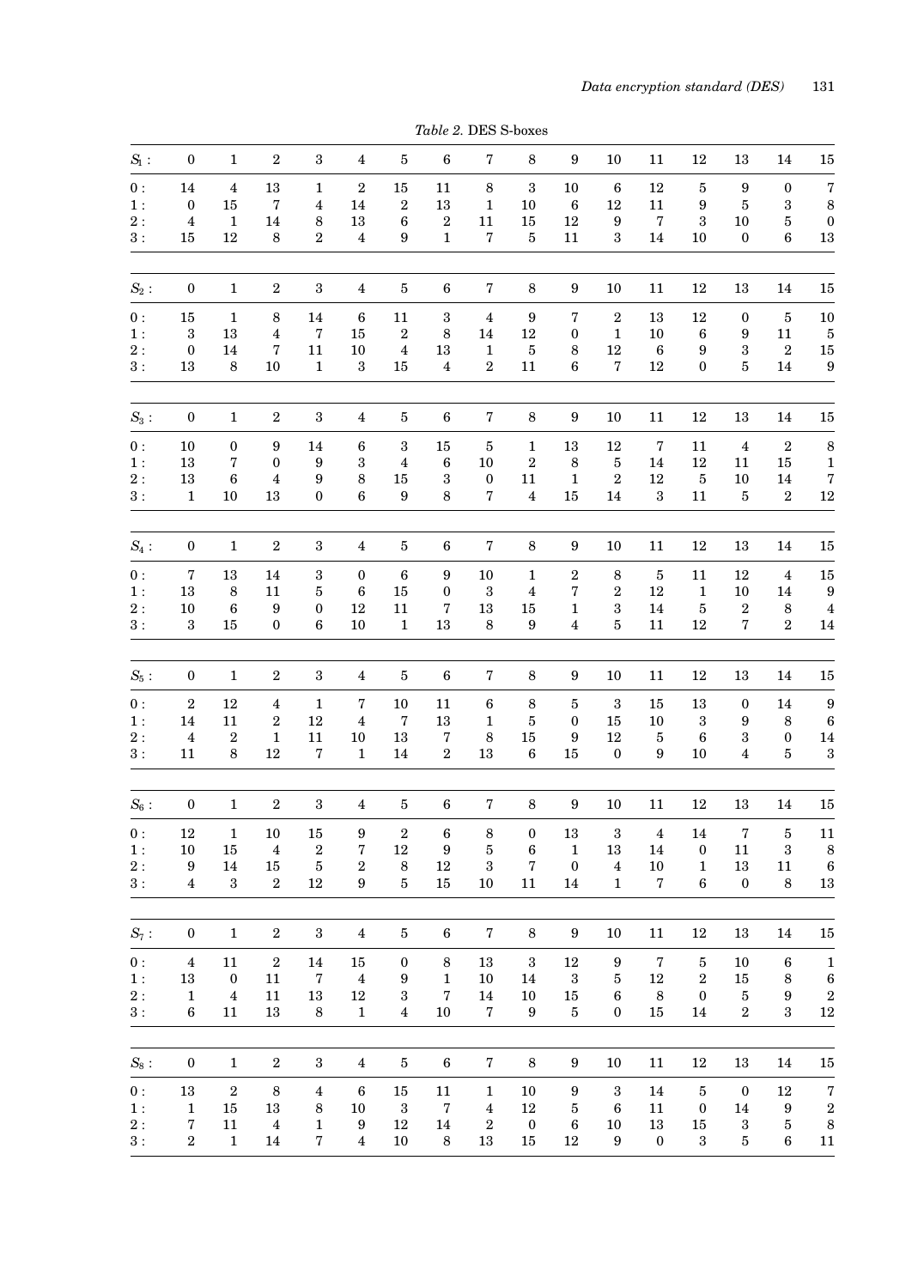|    | IΡ |    |    |    |    |    |              |    | $IP^{-1}$       |    |    |    |    |    |    |  |
|----|----|----|----|----|----|----|--------------|----|-----------------|----|----|----|----|----|----|--|
| 58 | 50 | 42 | 34 | 26 | 18 | 10 | $\mathbf{2}$ | 40 | 8               | 48 | 16 | 56 | 24 | 64 | 32 |  |
| 60 | 52 | 44 | 36 | 28 | 20 | 12 | 4            | 39 | 7               | 47 | 15 | 55 | 23 | 63 | 31 |  |
| 62 | 54 | 46 | 38 | 30 | 22 | 14 | 6            | 38 | 6               | 46 | 14 | 54 | 22 | 62 | 30 |  |
| 64 | 56 | 48 | 40 | 32 | 24 | 16 | 8            | 37 | $5\overline{)}$ | 45 | 13 | 53 | 21 | 61 | 29 |  |
| 57 | 49 | 41 | 33 | 25 | 17 | 9  |              | 36 | 4               | 44 | 12 | 52 | 20 | 60 | 28 |  |
| 59 | 51 | 43 | 35 | 27 | 19 | 11 | 3            | 35 | 3               | 43 | 11 | 51 | 19 | 59 | 27 |  |
| 61 | 53 | 45 | 37 | 29 | 21 | 13 | 5            | 34 | $\overline{2}$  | 42 | 10 | 50 | 18 | 58 | 26 |  |
| 63 | 55 | 47 | 39 | 31 | 23 | 15 | 7            | 33 |                 | 41 | 9  | 49 | 17 | 57 | 25 |  |

*Table 3.* Initial and final permutations

|                |                |         | $PC_1$ |    |    |    | $PC_{2}$ |    |    |    |        |                  |  |  |
|----------------|----------------|---------|--------|----|----|----|----------|----|----|----|--------|------------------|--|--|
| 57             | 49             | 41      | 33     | 25 | 17 | 9  | 14       | 17 | 11 | 24 |        | 5                |  |  |
| 1              | 58             | 50      | 42     | 34 | 26 | 18 | 3        | 28 | 15 | 6  | 21     | 10               |  |  |
| 10             | $\overline{2}$ | 59      | 51     | 43 | 35 | 27 | 23       | 19 | 12 | 4  | 26     | 8                |  |  |
| 19             | 11             | 3       | 60     | 52 | 44 | 36 | 16       | 7  | 27 | 20 | 13     | $\boldsymbol{2}$ |  |  |
| 63             | 55             | 47      | 39     | 31 | 23 | 15 | 41       | 52 | 31 | 37 | 47     | 55               |  |  |
| $\overline{7}$ | 62             | 54      | 46     | 38 | 30 | 22 | 30       | 40 | 51 | 45 | $33\,$ | 48               |  |  |
| 14             | 6              | 61      | 53     | 45 | 37 | 29 | 44       | 49 | 39 | 56 | 34     | 53               |  |  |
| 21             | $^{13}$        | $\bf 5$ | 28     | 20 | 12 | 4  | 46       | 42 | 50 | 36 | 29     | 32               |  |  |

*Table 4.* DES key schedule bit selections

were small. Using the special properties of the weak keys it has been shown that DES generates a very large group, with a lower-bound of  $2^{2499}$ permutations [7, 8], which is more than enough to make the *closure attacks* [18] impractical.

In the two decades since its design three important theoretical attacks capable of breaking the cipher faster than exhaustive search have been discovered: differential cryptanalysis (1990) [5], linear cryptanalysis (1993) [22], and the *improved Davies' attack* [3, 12]. An interesting twist is that differential cryptanalysis was known to the designers of DES and DES was constructed in particular to withstand<sup>1</sup> this powerful attack  $[8]$ . This explains why the cipher's design criteria were kept secret. Many of these secrets became public with the development of differential cryptanalysis and were later confirmed by the designers [33]. Both differential and linear attacks as well as Davies' attack are not much of a threat to real-life applications since they require more than  $2^{40}$  texts for the analysis. For example: a linear attack requires  $2^{43}$ known plaintexts to be encrypted under the same secret key. If the user changes the key every  $2^{35}$ blocks the success probability of the attack would be negligible. Nevertheless, linear attacks were tested [23] in practice, run even slightly faster than theoretically predicted [17], and can potentially use twice less data in a chosen plaintext scenario [20]. In the case of the differential attack 247 chosen plaintexts are required, though the attack would still work if the data is coming from up to 233 different keys. However, the huge amount of *chosen* plaintext makes the attack impractical. In the case of Davies' attack the data requirement is 250 *known plaintexts*, which is clearly impractical.

Although differential and linear attacks are hard to mount on DES, they proved to be very powerful tools for cryptanalysis; many ciphers which were not designed to withstand these attacks have been broken, some even with practical attacks. See for example the cipher FEAL [28, 29, 34]. In fact both attacks have been discovered while studying this cipher [4, 25], which was proposed as a more secure alternative to DES.

Exhaustive key *search* currently remains the biggest threat to the security of DES [31]. It was clear from the very beginning that a 56-bit key can be found in practical time by using a practical amount of resources. In 1977 a design for a key-search machine was proposed by Diffie and Hellman [13] with a cost of US\$ 20 million and the ability to find a solution in a single day. Later Hellman proposed a chosen plaintext timememory tradeoff approach, which would allow to build an even cheaper machine, assuming that

 $^{\rm 1}$  Note that DES is strong but not optimal against linear cryptanalysis or improved Davies' attack, for example simple reordering of the S-boxes would make the cipher less vulnerable to these attacks without spoiling its strength against the differential attack [24]. This could indicate that the designers of DES did not know about such attacks.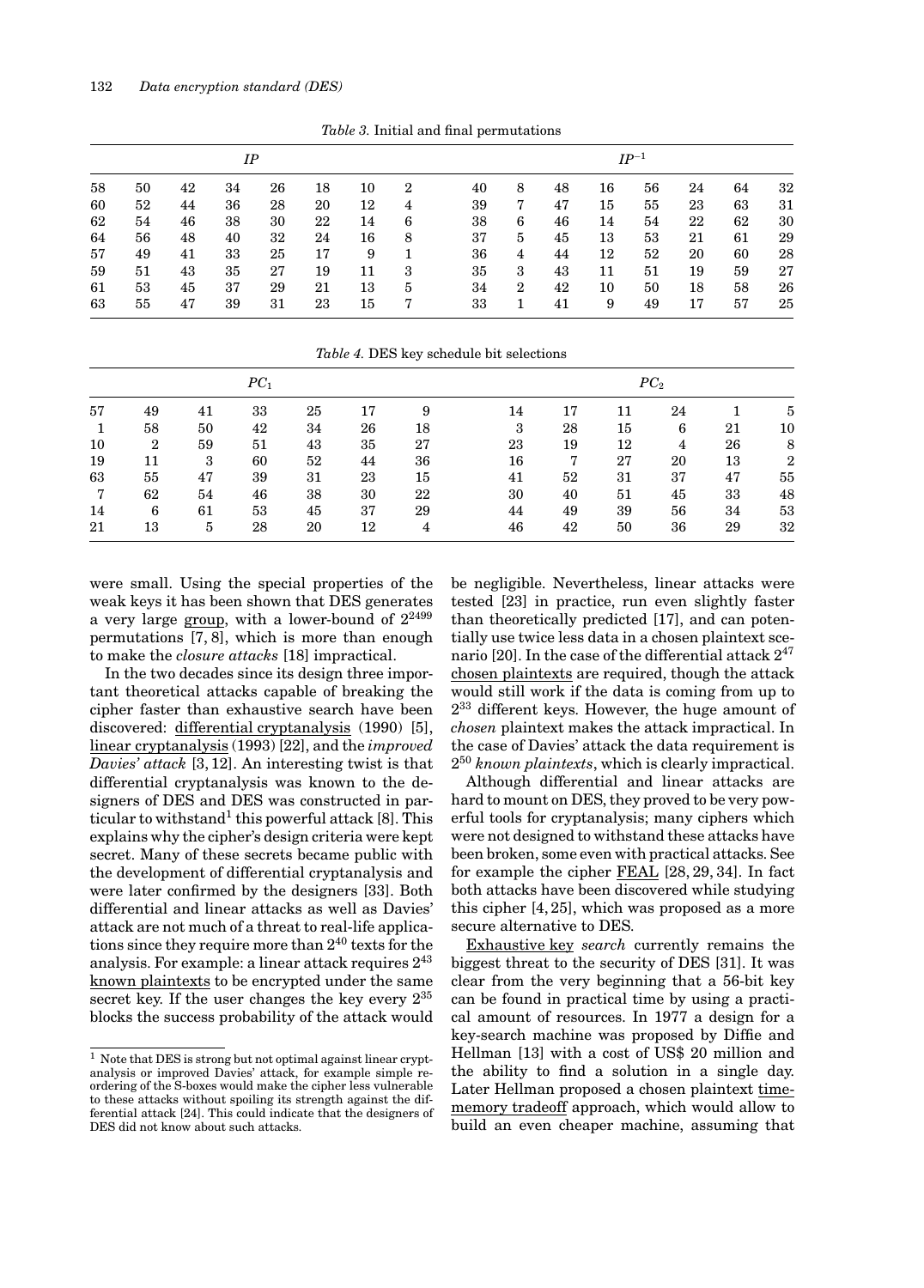a precomputation of  $2^{56}$  encryption steps is done once for a single chosen plaintext. An effective and complete ASIC design for a key-search machine has been proposed by Wiener in 1993 [38]. It was shown that the US\$ 1 million machine would run through the full key-space in 7 hours. It became clear in 1993 that DES had to be upgraded to triple-DES or be replaced; however NIST decided to reconfirm the FIPS standard a second time in 1993 for another five years (as FIPS 46-2). In 1998 the Electronic Frontier Foundation (EFF) built a working dedicated hardware machine which cost less than US\$ 250,000 and could run through the full key-space in four days [14]. In a parallel development it was shown that a network of tens of thousands of PCs (a computational power easily available to a computer virus, for example) could do the same work in several weeks. At that time the *AES competition* had been started. As a result of this effort DES has been replaced by a successor, AES, which is based on a 128-bit block 128/192/256-bit key cipher Rijndael/AES.

EXTENSIONS OF DES: So where is DES today? DES is not obsolete. Due to substantial cryptanalytic effort and the absence of any practical cryptanalytic attack, the structure of DES has gained public trust. There have been several proposals to remedy the short key size problem plaguing the cipher:

- **Triple-DES (Diffie–Hellman [13]).** The idea is to multiple encrypt the block using DES three times with two or three different keys. This method gains strength both against cryptanalytic attacks as well as against exhaustive search. It is weak against related key attacks, however, and the speed is three times slower than single DES [31]. A two-key variant in the form of *Encrypt-Decrypt-Encrypt (E-D-E)*, i.e.,  $E_{K_1}(D_{K_2}(E_{K_1}(m)))$  has been proposed by IBM (Tuchman, 1978) and is still in wide use by the banking community. The convenience of this option is that it is backward compatible with a sin-
- gle DES encryption, if one sets  $K_1 = K_2$ .<br>
**Independent subkeys (Berson [1]).** The idea is to use independently generated 48-bit subkeys in each round. The total key-size is 768 bits, which stops the exhaustive search attack. However, the cryptanalytic attacks like differential or linear do work almost as good as for DES [31]. The speed of this proposal is as for single DES, but it has a slower key-schedule.
- **Slow key-schedule (Quisquater et al. [32] or Knudsen [10]).** Exhaustive search is stopped by loosing key-agility of a cipher.
- **DES-X (Rivest, 1984).** The idea is to XOR additional 64-bits of secret key material at the input and at the output of the cipher. See the article on DES-X for more details. This is very effective against exhaustive search, but does not stop old cryptanalytic attacks on DES, and allows new related key attacks. This approach allows the reuse of old hardware. The speed is almost the same as that of a single DES.
- **Key-dependent S-boxes (Biham-Biryukov [2]).** The idea is similar to DES-X, but the secret key material is XORed before and after the S-boxes. S-boxes are reordered to gain additional strength. The result is secure against exhaustive search and improves the strength against cryptanalytic attacks (with the exception of related key attacks). This approach applies to software or to hardware which permits the loading of new S-boxes. The speed is the same as that of a single DES.

As of today two-key and three-key triple DES is still in wide use and is included in NIST (FIPS 46-3, the 1999 edition [31]) and ISO standards. However, two-key triple DES variants are not recommended for use due to dedicated meetin-the-middle attack by Oorschot and Wiener [37] with complexity  $2^{120-\log n}$  steps given  $O(n)$  *known plaintexts* and memory. For example, if  $n = 2^{40}$ , complexity of attack is  $2^{80}$  steps. This attack is based on an earlier attack by Merkle and Hellman [27] which required 2<sup>56</sup> *chosen plaintexts*, steps, and memory. These attacks are hard to mount in practice, but they are an important certificational weakness.

The recommended usage mode for triple-DES is *Encrypt-Encrypt-Encrypt (E-E-E)* (or *Encrypt-Decrypt-Encrypt (E-D-E)*) with three independently generated keys (i.e. 168 key bits in total), for which the best attacks are the classical meet-in-the-middle attack with only three known plaintexts,  $2^{56}$  words of memory and  $2^{111}$  analysis steps; and the attack by Lucks [21] which requires  $2^{108}$  time steps and  $2^{45}$  known plaintexts. These attacks are clearly impractical.

The DES-X alternative is also in popular use due to its simplicity and almost no speed loss. Thorough analysis of a generic construction is given in [19] and the best currently known attack is a slide attack [6] with complexity of *n* known plaintexts and  $2^{121-\log n}$  analysis steps (for example:  $2^{33}$ ) known plaintexts and memory and  $2^{87}$  analysis steps).

> Alex Biryukov Christophe De Canniere `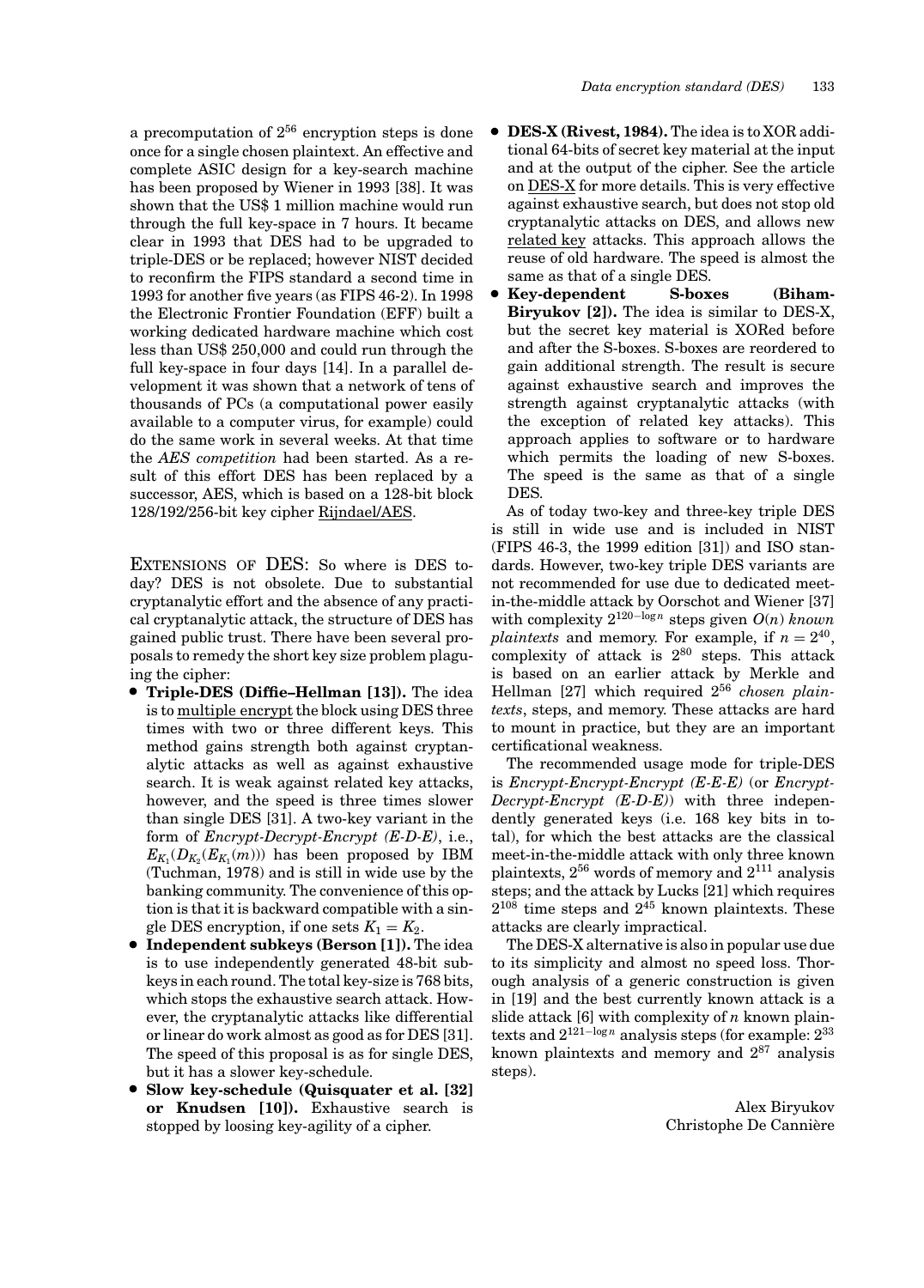#### *References*

- [1] Berson, T.A. (1983). "Long key variants of DES." *Advances in Cryptology—CRYPTO'82*, Lecture Notes in Computer Science, eds. D. Chaum, R.L. Rivest, and A.T. Sherman. Plenum Press, New York, 311–313.
- [2] Biham, E. and A. Biryukov (1995). "How to strengthen DES using existing hardware." *Advances in Cryptography—ASIACRYPT'94*, Lecture Notes in Computer Science, vol. 917, eds. J. Pieprzyk and R. Safavi-Naini. Springer-Verlag, Berlin, 395–412.
- [3] Biham, E. and A. Biryukov (1997). "An improvement of Davies' attack on DES." *Journal of Cryptology*, 10 (3), 195–206.
- [4] Biham, E. and A. Shamir. "Differential cryptanalysis of DES-like cryptosystems." In Menezes and Vanstone [26], 2–21.
- [5] Biham, E. and A. Shamir (1993). "Differential cryptanalysis of the data encryption standard." *Advances in Cryptology—CRYPTO'90*, eds. A.J. Menezes and S.A. Vanstone. Lecture Notes in Computer Science, vol. 537. Springer-Verlag, Berlin, 2– 21.
- [6] Biryukov, A. and D. Wagner (2000). "Advanced slide attacks." *Advances in Cryptology— EUROCRYPT 2000*, Lecture Notes in Computer Science, vol. 1807, ed. B. Preneel. Springer-Verlag, Berlin, 589–606.
- [7] Campbell, K.W. and M.J. Wiener (1993). "DES is not a group." *Advances in Cryptology— CRYPTO'92*, Lecture Notes in Computer Science, vol. 740, ed. E.F. Brickell. Springer-Verlag, Berlin, 512–520.
- [8] Coppersmith, Don (1994). "The data encryption standard (DES) and its strength against attacks." *IBM Journal of Research and Development*, 38 (3), 243–250.
- [9] Coppersmith, D. and E. Grossman (1975). "Generators for certain alternating groups with applications to cryptography." *SIAM Journal Applied Math*, 29 (4), 624–627.
- [10] Damgard, I. and L.R. Knudsen (1998). "Two-key triple encryption." *Journal of Cryptology*, 11 (3), 209–218.
- [11] Davies, D.W. and W.L. Price (1989). *Security for Computer Networks* (2nd ed.). John Wiley & Sons, New York.
- [12] Davies, D.W. and S. Murphy (1995). "Pairs and triplets of DES S-Boxes." *Journal of Cryptology*, 8  $(1), 1-25.$
- [13] Diffie, W. and M. Hellman (1997). "Exhaustive cryptanalysis of the NBS data encryption standard." *Computer*, 10 (6), 74–84.
- [14] Electronic Frontier Foundation (EFF) (1998). "DES cracker." http://www.eff.org/DEScracker/
- [15] Feistel, H. (1973). "Cryptography and computer privacy." *Scientific American*, 228, 15–23.
- [16] Hellman, M.E., R. Merkle, R. Schroppel, L. Washington, W. Diffe, S. Pohlig, and P. Schweitzer

(1976). "Results of an initial attempt to cryptanalyze the NBS Data Encryption Standard." Technical report, Stanford University, USA.

- [17] Junod, P. (2001). "On the complexity of Matsui's attack." *Selected Areas in Cryptography, SAC 2001*, Lecture Notes in Computer Science, vol. 2259, eds. S. Vaudenay and A.M. Youssef. Springer-Verlag, Berlin, 199–211.
- [18] Kaliski, B.S., R.L. Rivest, and A.T. Sherman (1988). "Is the data encryption standard a group?" *Journal of Cryptology*, 1 (1), 3–36.
- [19] Kilian, J. and P. Rogaway (1996). "How to protect DES against exhaustive key search." *Advances in Cryptology—CRYPTO'96*, Lecture Notes in Computer Science, vol. 1109, ed. N. Koblitz. Springer-Verlag, Berlin, 252–267.
- [20] Knudsen, L.R. and J.E. Mathiassen (2001). "A chosen-plaintext linear attack on DES." *Fast Software Encryption, FSE 2000*, Lecture Notes in Computer Science, vol. 1978, ed. B. Schneier. Springer-Verlag, Berlin, 262–272.
- [21] Lucks, S. (1998). "Attacking triple encryption." *Fast Software Encryption, FSE'98*, Lecture Notes in Computer Science, vol. 1372, ed. S. Vaudenay. Springer-Verlag, Berlin, 239–257.
- [22] Matsui, M. (1993). "Linear cryptanalysis method for DES cipher." *Advances in Cryptology— EUROCRYPT'93*, Lecture Notes in Computer Science, vol. 765, ed. T. Helleseth. Springer-Verlag, Berlin, 386–397.
- [23] Matsui, M. (1994). "The first experimental cryptanalysis of the data encryption standard." *Advances in Cryptology—CRYPTO'94*, Lecture Notes in Computer Science, vol. 839, ed. Y. Desmedt. Springer-Verlag, Berlin, 1–11.
- [24] Matsui, M. (1995). "On correlation between the order of S-boxes and the strength of DES." *Advances in Cryptology—EUROCRYPT'94*, Lecture Notes in Computer Science, vol. 950, ed. A. De Santis. Springer-Verlag, Berlin, 366–375.
- [25] Matsui, M. and A. Yamagishi (1992). "A new method for known plaintext attack of FEAL cipher." *Advances in Cryptology—EUROCRYPT'92*, Lecture Notes in Computer Science, vol. 658, ed. R.A. Rueppel. Springer-Verlag, Berlin, 81–91.
- [26] Menezes, A. and S.A. Vanstone (eds.) (1991). *Advances in Cryptology—CRYPTO'90*, Lecture Notes in Computer Science, vol. 537, eds. A.J. Menezes and S.A. Vanstone. Springer-Verlag, Berlin.
- [27] Merkle, R.C. and M.E. Hellman (1981). "On the security of multiple encryption." *Communications of the ACM*, 14 (7), 465–467.
- [28] Miyaguchi, S. (1990). "The FEAL-8 cryptosystem and a call for attack." *Advances in Cryptology— CRYPTO'89*, Lecture Notes in Computer Science, vol. 435, ed. G. Brassard. Springer-Verlag, Berlin, 624–627.
- [29] Miyaguchi, S. "The FEAL cipher family." In Menezes and Vanstone (26), 627–638.
- [30] Moore, J.H. and G.J. Simmons (1987). "Cycle structures of the DES with weak and semi-weak keys."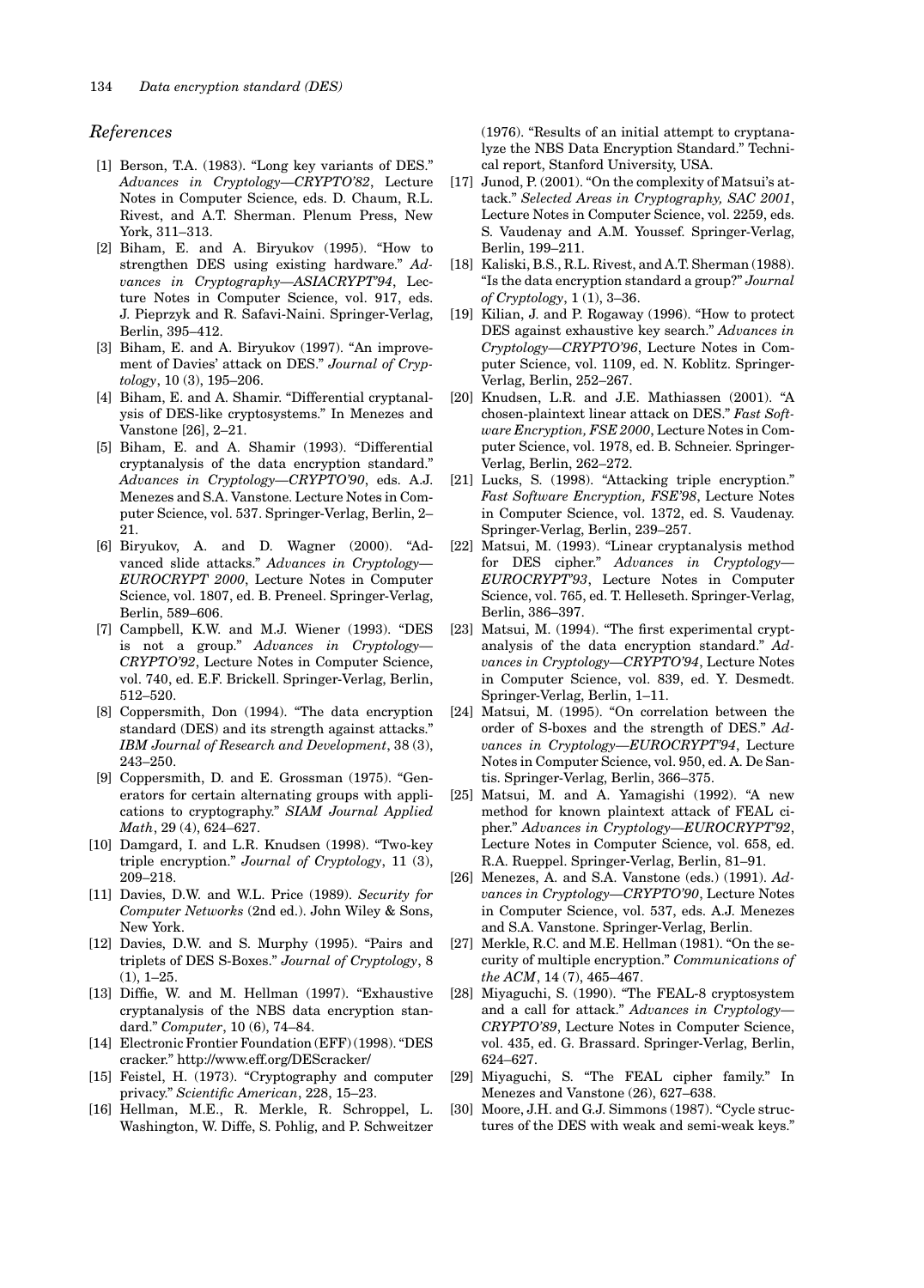*Advances in Cryptology—CRYPTO'86*, Lecture Notes in Computer Science, vol. 263, ed. A.M. Odlyzko. Springer-Verlag, Berlin, 9–32.

- [31] National Institute of Standards and Technology (1979). "FIPS-46: Data Encryption Standard (DES)." Revised as FIPS 46-1:1988, FIPS 46- 2:1993, FIPS 46-3:1999, available at http://csrc.nist .gov/publications/fips/fips46-3/fips46-3.pdf
- [32] Quisquater, J.-J., Y. Desmedt, and M. Davio (1986). "The importance of "good" key scheduling schemes (how to make a secure DES scheme with  $\leq 48$  bit keys)." *Advances in Cryptology—CRYPTO'85*, Lecture Notes in Computer Science, vol. 218, ed. H.C. Williams. Springer-Verlag, Berlin, 537–542.
- [33] sci.crypt (1992). "Subject: DES and differential cryptanalysis." Unpublished, http://www.esat. kuleuven.ac.be/<sup>∼</sup>abiryuko/coppersmith letter.txt
- [34] Shimizu, A. and S. Miyaguchi (1998). "Fast data encipherment algorithm FEAL." *Advances in Cryptology—EUROCRYPT'87*, Lecture Notes in Computer Science, vol. 304, eds. D. Chaum and W.L. Price. Springer-Verlag, Berlin, 267–278.
- [35] Smid, M. and D. Branstad (1998). "The data encryption standard: past and future." *Proceedings of the IEEE*, 76 (5), 550–559.
- [36] Smith, J.L. (1971). "The design of Lucifer: A cryptographic device for data communications." Technical Report, IBM T.J. Watson Research Center, Yorktown Heights, NY, USA.
- [37] van Oorschot, P.C. and M.J. Wiener (1990). "A known plaintext attack on two-key triple encryption." *Advances in Cryptology—EUROCRYPT'90*, Lecture Notes in Computer Science, vol. 473, ed. I. Damgård. Springer-Verlag, Berlin, 318–325.
- [38] Wiener, M. (1996)."Efficient des key search." *Practical Cryptography for Data Internetworks*, presented at the rump session of CRYPTO'93, 31–79.

# **DATA REMANENCE**

Data remanence is the ability of computer memory to retain previously stored information beyond its intended lifetime. With many data storage techniques, information can be recovered using specialized techniques and equipment even after it has been overwritten. Examples:

 Write heads used on exchangeable media (e.g., floppy disks, magstripe cards) differ slightly in position and width due to manufacturing tolerances. As a result, one writer might not overwrite the entire area on a medium that had previously been written to by a different device. Normal read heads will only give access to the most recently written data, but special highresolution read techniques (e.g., magnetic-force microscopy) can give access to older data that remains visible near the track edges.

- Even with a perfectly positioned write head, the hysteresis properties of ferromagnetic media can result in a weak form of previous data to remain recognizable in overwritten areas. This allows the partial recovery of overwritten data, in particular with older low-density recording techniques. Protection measures that have been suggested in the literature against such data remanence include encryption, multiple overwriting of sensitive data with alternating or random bit patterns, the use of special demagnetization ("degaussing") equipment, or even the physical destruction (e.g., shredding, burning) of media at the end of its life time.
- The CMOS flip-flop circuits used in static RAM have been observed to retain data for minutes, at low temperatures in some cases even for hours, after the supply voltage has been removed [4]. The data remanence of RAM can potentially be increased where memory cells are exposed to constant data for extended periods of time or in the presence of ionizing radiation ("burn in"). Protection measures that are used in some commercial security modules include sensors for low temperature and ionizing radiation. These have to be connected to battery-powered alarm circuits that purge security RAM instantly in unusual environments. Another protection technique inverts or rotates bit patterns every few seconds, to avoid longterm exposure of memory cells to a constant value ("RAM saver").
- File and database systems do not physically overwrite ("purge") data when it is deleted by the user, unless special data purging functions designed for security applications are used. When objects are deleted, normally their storage area is only marked as available for reallocation. This leaves deleted data available for recovery with special undelete software tools, until the time when the respective memory location is needed to store new data.

Markus Kuhn

- [1] A guide to understanding data remanence in automated information systems. National Computer Security Center, NCSC-TG-025, United States Department of Defense, September 1991.
- [2] Gutmann, Peter (2001). "Data remanence in semiconductor devices." *Proceedings of the 10th USENIX Security Symposium, Washington, DC, USA*, 13–17.
- [3] Gutmann, Peter (1996). "Secure deletion of data from magnetic and solid-state memory." *Sixth*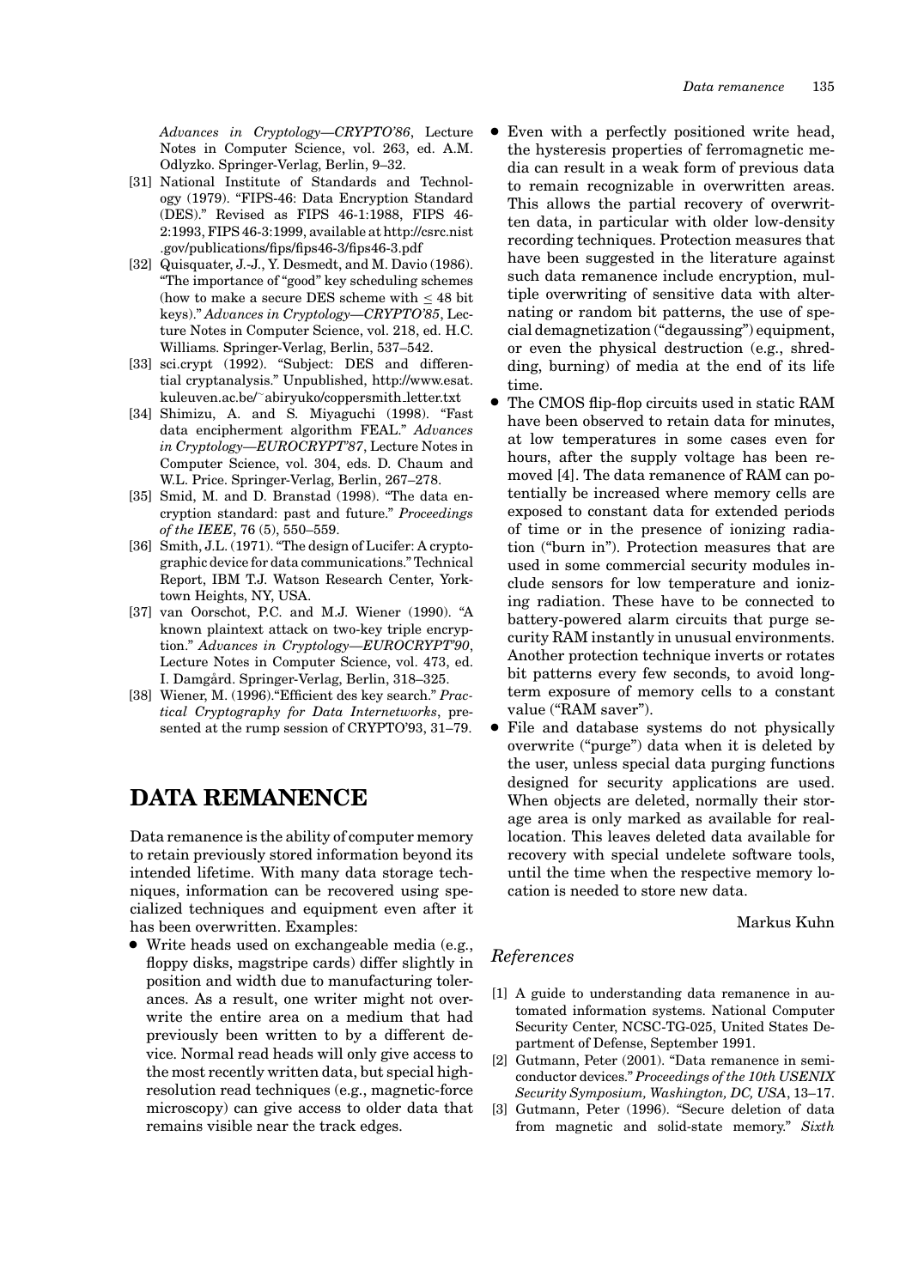*USENIX Security Symposium Proceedings, San Jose, CA*, 77–89.

[4] Skorobogatov, Sergei (2002). "Low temperature data remanence in static RAM." Technical Report UCAM-CL-TR-536, University of Cambridge, Computer Laboratory.

## **DAVIES–MEYER HASH FUNCTION**

The Davies–Meyer hash function is a construction for a hash function based on a block cipher, where the length in bits of the hash result is equal to the block length of the block cipher. A hash function is a cryptographic algorithm that takes input strings of arbitrary (or very large) length and maps these to short fixed length output strings. The Davies–Meyer hash function is an unkeyed cryptographic hash function which may have the following properties: preimage resistance, second preimage resistance and collision resistance; these properties may or may not be achieved depending on the properties of the underlying block cipher.

In the following, the block length and key length of the block cipher will be denoted with *n* and *k* respectively. The encryption with the block cipher *E* using the key *K* will be denoted with  $E_K(.)$ .

The Davies–Meyer scheme is an iterated hash function with a compression function that maps  $k + n$  bits to *n* bits:

$$
H_i = E_{X_i}(H_{i-1}) \oplus X_i.
$$
 (1)

By iterating this function in combination with MD-strengthening (see hash functions) one can construct a hash function based on this compression function; this hash function is known as the Davies–Meyer hash function. It has been shown by Black and Rogaway [1] that in the black-box cipher model, if  $k \geq n$  finding a (second) preimage requires approximately 2*<sup>n</sup>* encryptions and finding a collision requires approximately 2*<sup>n</sup>*/<sup>2</sup> encryptions.

In order to achieve an acceptable security level against (2nd) preimage attacks, the block length *n* needs to be at least 80 bits (in 2004); for collision resistance, the block length should be at least 160 bits (in 2004). This means that this scheme should not be used with 64-bit block ciphers (e.g., CAST-128, Data Encryption Standard (DES), FEAL, GOST, IDEA, KASUMI/MISTY1); it should only be used for (2nd) preimage resistance with 128-bit block ciphers (e.g., Rijndael/AES, Camellia, CAST-256, MARS, RC6, TWOFISH,

and SERPENT). Very few 256-bit block ciphers exist; one exception is the 256-bit version of RC6.

It is also important to note that a block cipher may have properties which pose no problem at all when they are used only for encryption, but which may result in the Davies–Meyer construction of the block cipher to be insecure [3, 4]. A typical example are the complementation property and weak keys of *DES*; it is also clear that the Davies– Meyer construction based on DES-X is highly insecure. The fact that the key is known to an opponent may also result in security weaknesses (e.g., differential attacks of Rijmen and Preneel [5]). Hirose defines a block cipher secure against a known plaintext attack for which the Davies–Meyer hash function is not 2nd preimage resistant [2].

Since there are very few block ciphers with a 256-bit block length, the Davies–Meyer construction is rarely used to obtain collision resistant hash functions. However, this construction is very popular in custom designed hash functions such as MD4, MD5, and the SHA family. Indeed, the compression functions of these hash functions are designed using an internal block cipher structure; the compression functions are made noninvertible by applying the Davies–Meyer construction to these internal block ciphers.

Bart Preneel

- [1] Black, J., P. Rogaway, and T. Shrimpton (2002). "Black-box analysis of the block-cipher-based hashfunction constructions from PGV." *Advances in Cryptology—CRYPTO 2002*, Lecture Notes in Computer Science, vol. 2442, ed. M. Yung. Springer-Verlag, Berlin, 320–355.
- [2] Hirose, S. (2002). "Secure block ciphers are not sufficient for one-way hash functions in the Preneel-Govaerts-Vandewalle model." *Selected Areas in Cryptography*, Lecture Notes in Computer Science, vol. 2595, eds. K. Nyberg and H.M. Heys. Springer-Verlag, Berlin, 339–352.
- [3] Preneel, B. (1993). "Analysis and design of cryptographic hash functions." *Doctoral Dissertation*, Katholieke Universiteit Leuven.
- [4] Preneel, B., R. Govaerts, and J. Vandewalle (1994). "Hash functions based on block ciphers: A synthetic approach." *Advances in Cryptology—CRYPTO'93*, Lecture Notes in Computer Science, vol. 773, ed. D. Stinson. Springer-Verlag, Berlin, 368–378.
- [5] Rijmen V. and B. Preneel (1995). "Improved characteristics for differential cryptanalysis of hash functions based on block ciphers." *Fast Software Encryption*, Lecture Notes in Computer Science, vol. 1008, ed. B. Preneel. Springer-Verlag, Berlin, 242– 248.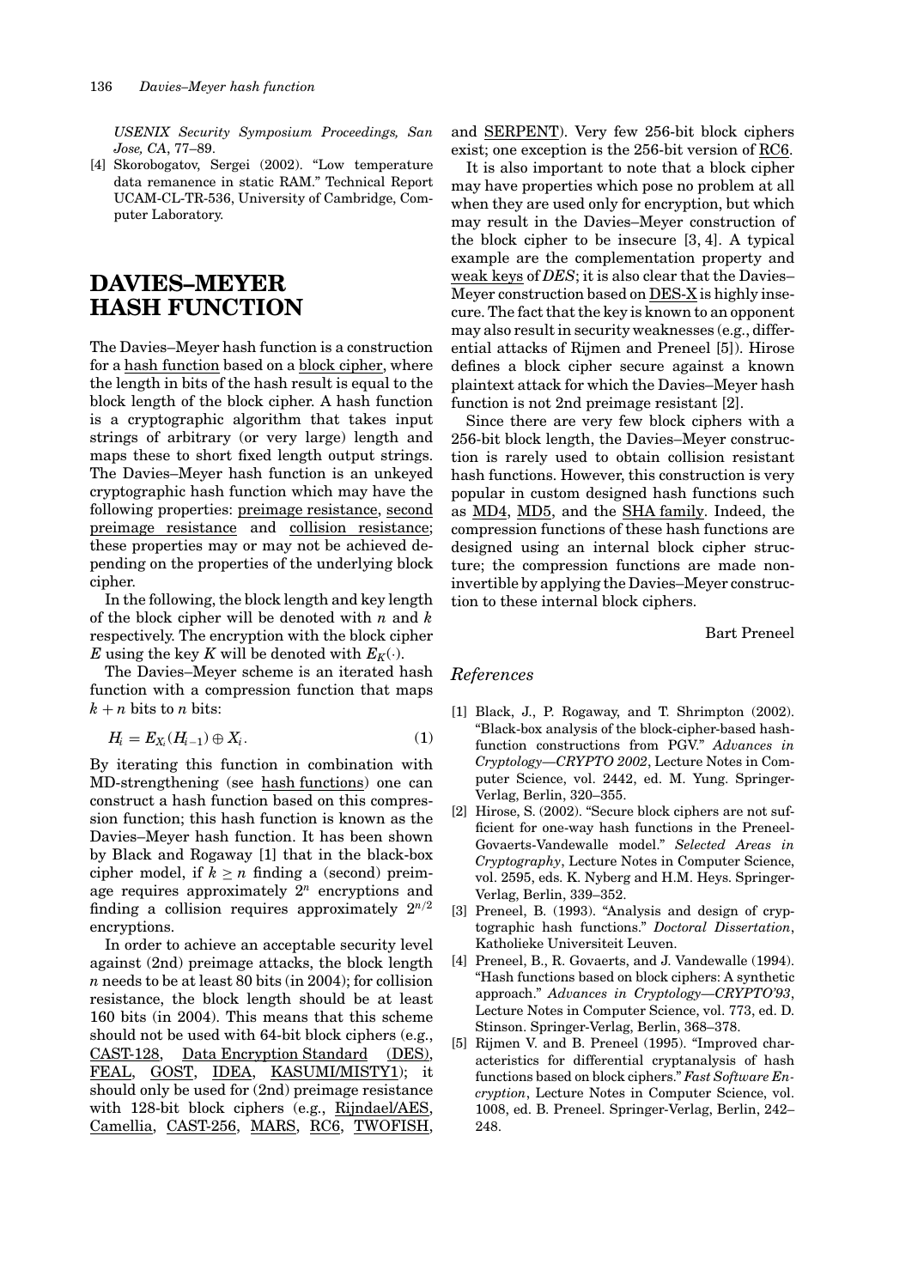# **DC NETWORK**

The DC-Network is a synchronous network protocol by which the participants can broadcast messages anonymously and unobservably (see anonymity). A DC-Network can achieve sender and recipient anonymity even against computationally unrestricted attackers. The DC-Network protocol itself requires a network with a broadcast service. It was invented by David Chaum in 1984 [2–4] (hence the name DC-Network) and was somewhat re-discovered by Dolev and Ostrovsky in [5]. Messages can be addressed to one or more intended participants by encrypting them with their respective public encryption keys.

The basic DC-Network protocol allows one participant at a time to broadcast a message. In order to allow each participant to send at any time, the broadcast channel of the basic DC-Network needs to be allocated in a randomized fashion to all requesting senders. This can be achieved by well known contention protocols such as (slotted) ALOHA [8].

Consider the basic DC-Network protocol of *n* participants:  $P_1, P_2, \ldots, P_n$ . Messages are strings of *k* bits. As a preparation, all participants agree on pairwise symmetric keys, i.e., randomly chosen bitstrings of *k* bit length. Let us denote the key between  $P_i$  and  $P_j$  as  $k_{i,j}$ . Assume participant  $P_1$ wants to send a message *m* anonymously to all other participants (*anonymous broadcast*). This can be achieved by the basic DC-Network protocol, which works as follows:

- **Compute partial sums:** Each participant  $P_i$  (1  $\leq$  $i \leq n$  computes the XOR sum  $s_i$  of all the keys  $k_{i,j}$  ( $1 \leq j \leq n$ ) it has exchanged with each other participant  $P_j$  ( $j \neq i$ ), such that  $s_i = \sum_{j \neq i} k_{i,j}$ . Participant *P*<sup>1</sup> also adds his message *m* into his  $\text{partial sum such that } s_1 = m + \sum_{j \neq 1} k_{i,j}.$
- **Broadcast partial sums:** Each participant *Pi* broadcasts its partial sum *si*.
- **Compute global sum:** Each participant *Pi* computes the global sum  $s = \sum_{i=1}^{n} s_i = m + \sum_{i=1}^{n} s_i$  $\sum_{i=1}^{n} \sum_{j \neq i} k_{i,j} = m$  in order to recover the message *m*. Note that because  $k_{i,j} = k_{j,i}$ , all the keys cancel out leaving only *m* standing out of the global sum.

The basic DC-Network protocol is computationally efficient but requires *n* reliable broadcasts for each message, and even more in case of resolving message collisions where two or more participants are sending their messages in the same round.

The basic DC-Network protocol runs on any network architecture. If all participants are honest, everyone obtains the message *m*. Chaum [4] has proved that the basic DC-Network protocol achieves sender anonymity and recipient anonymity even against computationally unrestricted attackers. However, the proof for recipient anonymity implicitly assumes that the partial sums are broadcast reliably, i.e., each message of an honest participant is broadcast to all participants without being modified [9].

DC-Network is the continued execution of the basic DC-Network protocol. In this case, unconditional sender anonymity can be maintained only by using fresh pairwise keys in each round, which is a similar situation as for the *one-time pad* (see key). Waidner has proposed to choose the pairwise keys for each round of the basic DC-Network protocol based on a pseudo-random number generator seeded with a selection of messages exchanged in previous rounds of the basic DC-Network protocol. This is more practical, but results in sender anonymity that holds only against computationally restricted attackers [9].

The core idea behind the DC-Network is to substantially involve more participants in each communication than just the intended sender and recipient in order to conceal their sending and receiving within the set of participants. This approach introduces an inevitable vulnerability in case not all of the participants honestly follow the protocol. In fact, the service of a DC-Network can be easily disrupted by one or more cheating participants, who either stop sending their partial sums or sending wrong partial sums or sending too many messages (denial-of-service attack). Disruptions of the DC-Network have been considered by Chaum [1], Bos and den Boer [4] and Waidner [9].

The *key graph* of a DC-Network is the graph where each participant is represented by a vertex and each pairwise key  $k_{i,j}$  is represented by an edge connecting the vertices representing *Pi* and *Pj*. If the key graph is complete as in the example above, no coalition of non-senders except all of them together gains any information about who sent *m*. Less complete key graphs can be used in order to reduce the amount of pairwise keys. On the other hand, the less complete the key graph is chosen, the more vulnerable the basic DC-Network protocol is against cheating participants who may collude and exchange their views in and after the basic DC-Network protocol in order to strip away the honest participants' anonymity. Collusions of cheating participants can be represented in the key graph by eliminating their mutual pairwise keys. That is if  $P_i$ ,  $P_j$  are cheating, then we remove the key  $k_{i,j}$  from the key graph, which may lead to an unconnected graph. Any participant represented by an unconnected vertex is entirely stripped of its anonymity. Such a participant is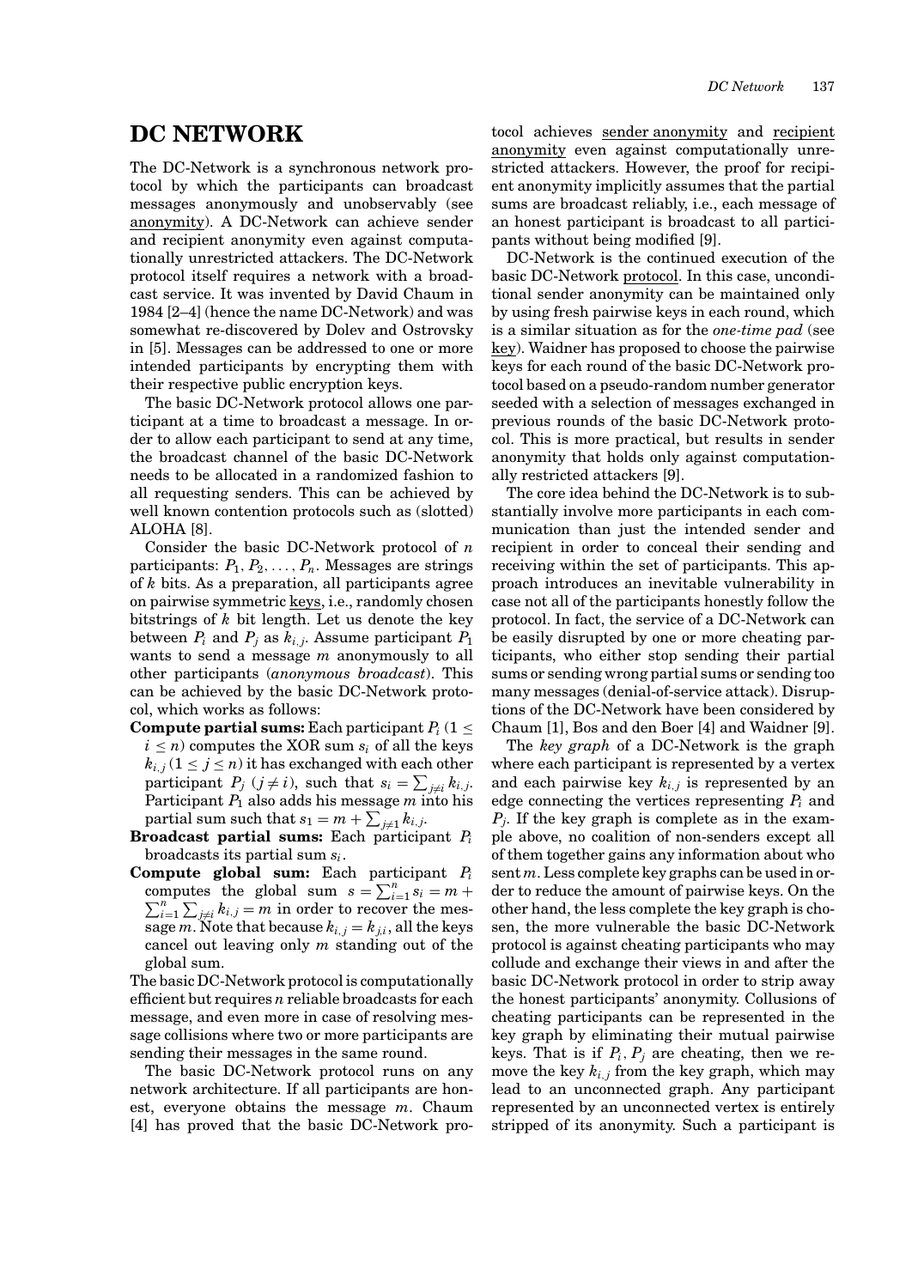fully observable by the collusion of cheating participants. It is worth noting that the key graph can be chosen independently of the underlying network topology (ring, star, bus, etc.).

Waidner points out in [9] that reliable broadcast is probably an unrealistic assumption because it cannot be achieved by cryptographic means alone as there is no byzantine agreement against computationally unrestricted active attackers who may arbitrarily control many participants [6]. Furthermore, Waidner has shown how to achieve recipient anonymity against computationally unrestricted active attackers by replacing the reliable broadcast by a fail-stop broadcast, where honest participants stop as soon as they receive inconsistent inputs. Fail-stop broadcast can be realized by  $O(n)$ messages, each signed by an unconditionally secure authentication *code*, or more efficiently by a fail-stop signature [10].

Interestingly, no widely accepted formal definitions of sender and recipient anonymity in a network, i.e., continued transmission service, has come up yet. Thus, a fully formal treatment of DC-Network protocols is not possible to date. A new approach in this direction was proposed by Schneider and Sidiropoulos [7] based on the CSP process algebra (Communicating Sequential Processes).

Compared to MIX-Networks, DC-Networks achieve sender anonymity even against computationally unrestricted active attackers, while MIX networks only achieve sender anonymity against computationally restricted attackers.

Gerrit Bleumer

#### *References*

- [1] Bos, Jurjen and Bert den Boer (1990). "Detection of disrupters in the DC protocol." *Advances in Cryptology—EUROCRYPT'89*, Lecture Notes in Computer Science, vol. 434, eds. J.-J. Quisquater and J. Vandewalle. Springer-Verlag, Berlin, 320– 327.
- [2] Chaum, David (1981). "Untraceable electronic mail, return addresses, and digital pseudonyms." *Communications of the ACM*, 24 (2), 84–88.
- [3] Chaum, David (1986). "Showing credentials without identification—signatures transferred between unconditionally unlinkable pseudonyms." *Advances in Cryptology—EUROCRYPT'85*, Lecture Notes in Computer Science, vol. 219, ed. F. Pichler. Springer-Verlag, Berlin, 241–244.
- [4] Chaum, David (1988). "The dining cryptographers problem: Unconditional sender and recipient untraceability." *Journal of Cryptology*, 1 (1), 65–75.
- [5] Dolev, Shlomi and Rafail Ostrovsky (1997). "Efficient anonymous multicast and reception."

*Advances in Cryptology—CRYPTO'97*, Lecture Notes in Computer Science, vol. 1294, ed. B.S. Kaliski. Springer-Verlag, Berlin, 395–409.

- [6] Lamport, Leslie, Robert Shostak, and Marshall Pease (1982). "The Byzantine Generals problem." *ACM Transactions on Programming Languages and Systems*, 4 (3), 382–401.
- [7] Schneider, Steve and Abraham Sidiropoulos, (1996). "CSP and anonymity." *ESORICS'96 (4th European Symposium on Research in Computer Security), Rome*, Lecture Notes in Computer Science, vol. 1146, ed. V. Lotz. Springer-Verlag, Berlin, 198– 218.
- [8] Tanenbaum, Andrew S. (1988). *Computer networks* (2nd ed.). Prentice-Hall, Englewood Cliffs.
- [9] Waidner, Michael (1990). "Unconditional sender and recipient untraceability in spite of active attacks." *Advances in Cryptology—EUROCRYPT'89*, Lecture Notes in Computer Science, vol. 434, eds. J.-J. Quisquater and J. Vandewalle. Springer-Verlag, Berlin, 302–319.
- [10] Waidner, Michael and Birgit Pfitzmann (1990). "The dining cryptographers in the disco: Unconditional sender and recipient untraceability with computationally secure serviceability." *Advances in Cryptology—EUROCRYPT'89*, Lecture Notes in Computer Science, vol. 434, eds. J.-J. Quisquater and J. Vandewalle. Springer-Verlag, Berlin, 690.

## **DEBRUIJN SEQUENCE**

A *k*-ary deBruijn sequence of order *n* is a sequence of period *k<sup>n</sup>* which contains each *k*ary *n*-tuple exactly once during each period. DeBruijn sequences are named after the Dutch mathematician Nicholas deBruijn. In 1946 he discovered a formula giving the number of *k*-ary de-Bruijn sequences of order *n*, and proved that it is given by  $((k-1)!)^{k^{n-1}} \cdot k^{k^{n-1}-n}$ . The result was, however, first obtained more than 50 years earlier, in 1894, by the French mathematician C. Flye-Sainte Marie.

For most applications binary deBruijn sequences are the most important. The number of binary deBruijn sequences of period  $2^n$  is  $2^{2^{n-1}-n}$ . An example of a binary deBruijn sequence of period  $2^4 = 16$  is  $\{s_t\} = 0000111101100101$ . All binary 4-tuples occur exactly once during a period of the sequence. In general, binary deBruijn sequences are balanced, containing the same number of 0's and 1's in a period, and they satisfy many randomness criteria, although they may be generated using deterministic methods. They have been used as a source of pseudo-random numbers and in key-sequence generators of stream ciphers.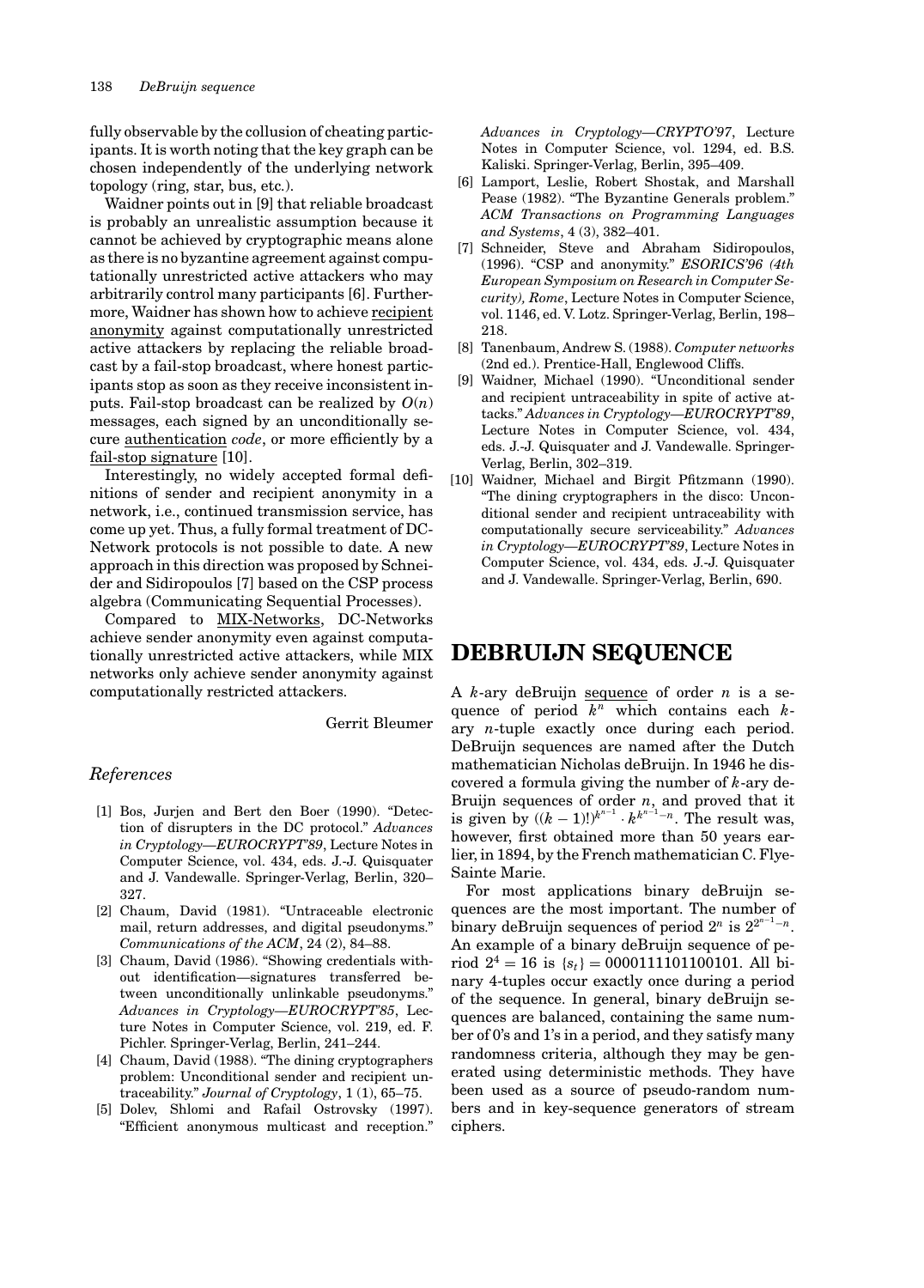A deBruijn sequence can be generated by a nonlinear feedback function in *n*-variables. From the initial state  $(s_0, s_1, \ldots, s_{n-1})$  and a nonlinear Boolean function  $f(z_0, z_1, \ldots, z_{n-1})$  one can generate the sequence

$$
s_{t+n} = f(s_t, s_{t+1}, \ldots, s_{t+n-1}), \quad \text{for } t = 0, 1, 2, \ldots
$$

This can be implemented using an *n*-stage nonlinear shift register. For example the binary de-Bruijn sequence above of period  $16 = 2^4$  can be generated by  $s_{t+4} = f(s_t, s_{t+1}, s_{t+2}, s_{t+3})$ , using the initial state (0000) and the Boolean function

$$
f(z_0, z_1, z_2, z_3) = 1 + z_0 + z_1 + z_1 z_2 z_3.
$$

The binary  $deBruijn$  graph  $B_n$  of order *n* is a directed graph with 2*<sup>n</sup>* nodes, each labeled with a unique binary *n*-tuple and having an edge from node  $S = (s_0, s_1, \ldots, s_{n-1})$  to  $T = (t_0, t_1, \ldots, t_{n-1})$  if and only if  $(s_1, s_2, \ldots, s_{n-1}) = (t_0, t_1, \ldots, t_{n-2})$ . The successive *n*-tuples in a deBruijn sequence therefore form a *Hamiltonian cycle* in the deBruijn graph, meaning that a full cycle visits each node exactly once.

There are many algorithms for constructing de-Bruijn sequences. The following is perhaps one of the easiest to describe. Start with *n* zeros and append a one whenever the *n*-tuple thus formed has not appeared in the sequence so far, otherwise append a zero. The sequence of length  $2^4 = 16$  above is an example of a deBruijn sequence constructed in this way. It is known that the decision of which bit to select next can be based on local considerations and storage requirements can be reduced to only 3*n* bits.

Any Boolean function *f* such that the mapping

$$
(z_0, z_1, \ldots, z_{n-1}) \to (z_1, z_2, \ldots, z_{n-1}, f(z_0, z_1, \ldots, z_{n-1}))
$$

is a permutation of the set of binary *n*-tuples is called a *nonsingular* Boolean function. It can be written in the form,

$$
f(z_0, z_1, \ldots, z_{n-1}) = z_0 + g(z_1, z_2, \ldots, z_{n-1})
$$
  
(mod 2).

The truth table of a Boolean function  $f(z_0, z_0)$  $z_1, \ldots, z_{n-1}$ ) is a list of the values of  $f(z_0, z_1, \ldots, z_{n-1})$ *zn*−1) for all binary *n*-tuples. The weight of the truth table of *f* is the number of ones in this list.

Large classes of deBruijn sequences can be constructed by starting with a nonsingular Boolean function *f* that decomposes the deBruijn graph into several shorter disjoint cycles and then joining the cycles one by one until one arrives at a de-Bruijn sequence. To join two cycles one can find an *n*-tuple  $(z_0, z_1, \ldots, z_{n-1})$  on a cycle (where we have  $(z_1, z_2, \ldots, z_{n-1}, f(z_0, z_1, \ldots, z_{n-1}))$  on the same cycle) and  $(z_1, z_2, \ldots, z_{n-1}, 1 + f(z_0, z_1, \ldots, z_{n-1}))$  on a different cycle. Then the two cycles will be joined after changing(complementing)  $g(z_1, z_2, \ldots, z_{n-1})$ (leading to two changes of the truth table of *f*).

One common starting function is the nonsingular function corresponding to  $g = 0$ , i.e., *f*(*z*<sub>0</sub>, *z*<sub>1</sub>,..., *z*<sub>*n*−1</sub>) = *z*<sub>0</sub>, that is known to decompose  $B_n$  into the Pure Circulating Register(PCR), consisting of all cycles of period dividing *n*. This is known to contain  $Z(n) = \frac{1}{n} \sum_{d|n} \phi(d) 2^{n/d}$ cycles. For  $n = 4$  the PCR consists of the cycles (0), (1), (01), (0001), (0011), and (0111). Another popular starting function is the Complementary Circulating Register(CCR) corresponding to  $g = 1$ , i.e.,  $f(z_0, z_1, \ldots, z_{n-1}) = z_0 + 1$ (mod 2). This is known to contain  $Z^*(n) = \frac{1}{2}Z(n) - \frac{1}{2n}\sum_{2d|n} \phi(2d)2^{n/2d}$  cycles.

Another method to construct deBruijn sequences is to use recursive algorithms. There exist algorithms that take as input two deBruijn sequences of period 2*n*−<sup>1</sup> and produce a deBruijn sequence of period 2*n*.

The linear complexity of a deBruijn sequence is defined as the length of the shortest linear shift register that can be used to generate the sequence. The linear complexity *L* of a binary deBruijn sequence of period  $2^n$ ,  $n \geq 3$ , satisfies the double inequality,

$$
2^{n-1} + n \le L \le 2^n - 1.
$$

There exist deBruijn sequences that meet the upper and lower bounds with equality.

The *quadratic complexity* of a deBruijn sequence is the length of the shortest shift register that generates the sequence where the feedback function *f* is allowed to have quadratic terms. The quadratic complexity *Q* of a binary deBruijn sequence of period  $2^n$ ,  $n \geq 3$ , satisfies the double inequality

$$
n+2\leq Q\leq 2^n-\binom{n}{2}-1.
$$

It is known that for any nonsingular Boolean function *f*, the number of cycles that it decomposes  $B_n$  into has the same parity as the weight of the truth table of *g*. Therefore for a deBruijn sequence the truth table of *g* has odd weight. It is further known that for a deBruijn sequence, the weight *w* of the truth table of *g* obeys,

$$
Z(n) - 1 \le w \le 2^{n-1} - Z^*(n) + 1.
$$

The lower bound can be achieved by starting with the PCR and joining cycles one at a time until we arrive at a deBruijn sequence. Each joining step will in this case increase the weight of the truth table of *g* by 1. Similarly we can construct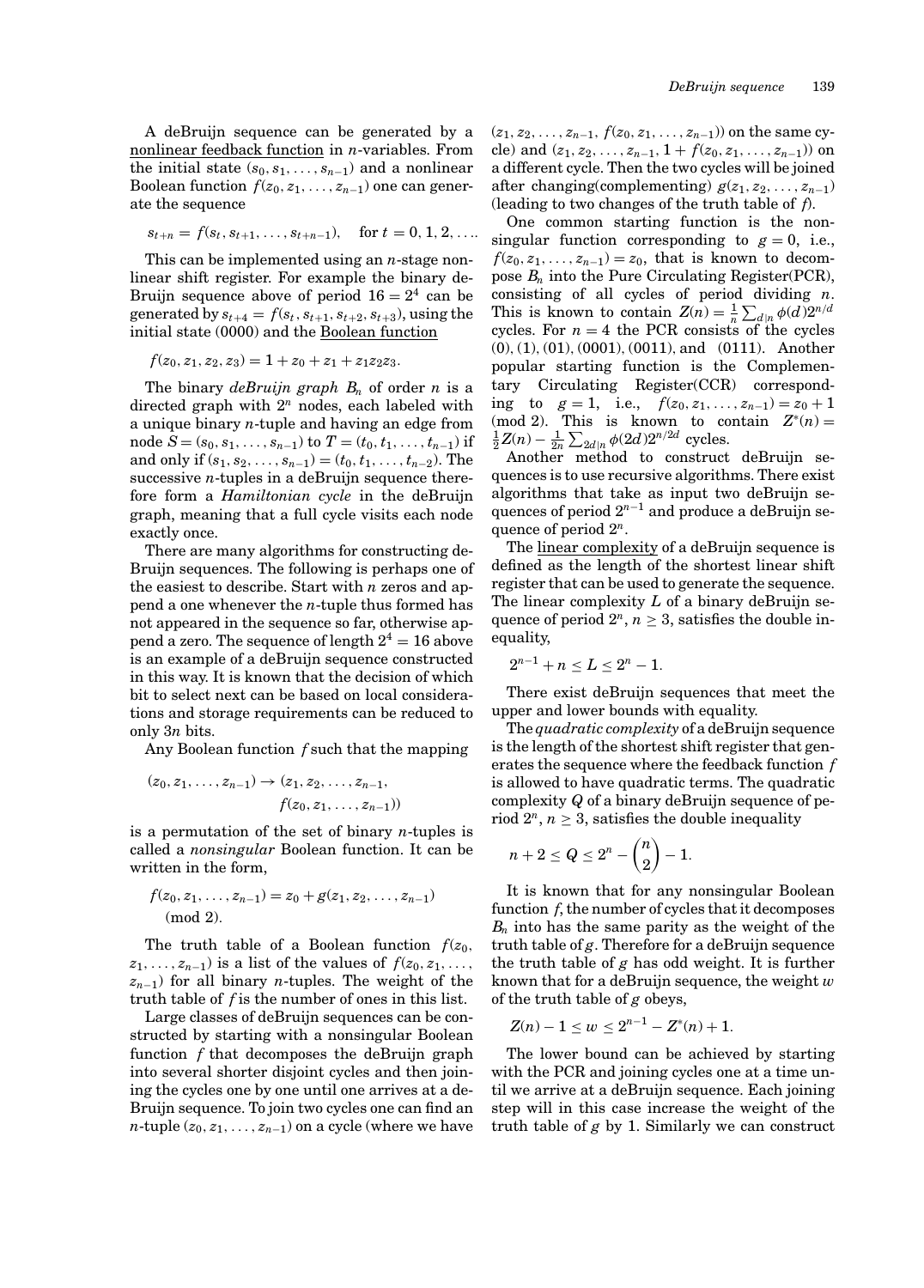deBruijn sequences of maximal weight by starting with the CCR and joining the cycles one by one, each joining step will in this case reduce the weight of the truth table of *g* by 1. For values  $n < 7$ the number of deBruijn sequences of each possible weight of the truth table of *g* is known.

Tor Helleseth

#### *References*

- [1] Fredricksen, H. (1982). "A survey of full length nonlinear shift register cycle algorithms." *SIAM Review*, 24 (2), 195–221.
- [2] Golomb, S.W. (1982). *Shift Register Sequences*. Aegean Park Press, Laguna Hills, CA.

# **DECISIONAL DIFFIE– HELLMAN ASSUMPTION**

The difficulty in computing discrete logarithms in some large finite groups has been the basis for many cryptographic schemes and protocols in the past decades, starting from the seminal Diffie– Hellman key agreement protocol [8], and continuing with encryption and digital signature schemes with a variety of security properties, as well as protocols for numerous other applications. Ideally, we would have liked to prove unconditional statements regarding the computational difficulty in computing discrete logarithms. However, since the current state of knowledge does not allow us to prove such claims, we formulate instead mathematical *assumptions* regarding the computational difficulty of this set of problems, and prove properties of the protocols we develop based on these assumptions.

A first assumption that is closely related to the Diffie–Hellman key exchange is the Computational Diffie–Hellman assumption (see Diffie– Hellman problem for more detail):

- **The Computational Diffie–Hellman (CDH) Problem:** Given a group *G*, a generator *g* of *G*, and two elements  $a = g^x$ ,  $b = g^y \in G$ , where *x* and *y* are unknown, compute the value  $c = g^{xy} \in$ *G*.
- **The Computational Diffie–Hellman (CDH) Assumption:** Any probabilistic polynomial time algorithm solves the CDH problem only with negligible probability.

*Notes:*

(1) The probability is taken over the random choices of the algorithm. The probability is

said to be negligible if it decreases faster than any inverse polynomial in the length of the input.

- (2) As usual, the algorithm must run in time that is polynomial in the length of its input, namely in time that is polylogarithmic in the size of *G*. Also, a solution to the CDH problem is an algorithm that works for *all inputs.* Thus, the CDH assumption implies that there exists an infinite sequence of groups *G* for which no polytime algorithm can solve the CDH problem with probability that is not negligible. (Still, it is stressed that there exist infinite families of groups for which the CDH problem is in fact easy.)
- (3) The assumption can be made with respect either to uniform-complexity or non-uniform complexity algorithms (i.e., circuit families.)

Indeed, the CDH assumption is very basic in cryptography. However, in many cases researchers were unable to prove the desired security properties of protocols based on the CDH assumption alone. (A quintessential example is the Diffie– Hellman key exchange protocol itself.) Furthermore, it appears that, at least in some groups, the CDH assumption captures only a mild flavor of the intractability of the Diffie–Hellman problem. Therefore the *Decisional* Diffie–Hellman assumption was formulated, as follows:

- **The Decisional Diffie–Hellman (DDH) Problem:** Given a group *G*, a generator *g* of *G*, and three elements  $a, b, c \in G$ , decide whether there exist integers *x*, *y* such that  $a = g^x$ ,  $b = g^y$ , and  $c = g^{xy}$ .
- **The Decisional Diffie–Hellman (DDH) Assumption (Version I):** Any probabilistic polynomial time algorithm solves the DDH problem only with negligible probability.

The above formulation of the DDH assumption treats the problem as a worst-case computational problem (that is, an algorithm that solves the problem must work on *all* inputs. This formalization provides a useful comparison with the CDH problem. A much more useful alternative formulation of the DDH assumption only discusses the case where the inputs are taken from certain distributions. It is stated as follows:

- **The Decisional Diffie–Hellman (DDH) Assumption (Version II):** The following two distributions are computationally indistinguishable:
	- $G, g, g^x, g^y, g^{xy}$
	- $G, g, g^x, g^y, g^z$
	- where *g* is a generator of group *G* and *x*, *y*, *z* are chosen at random from  $\{1, \ldots, |G|\}.$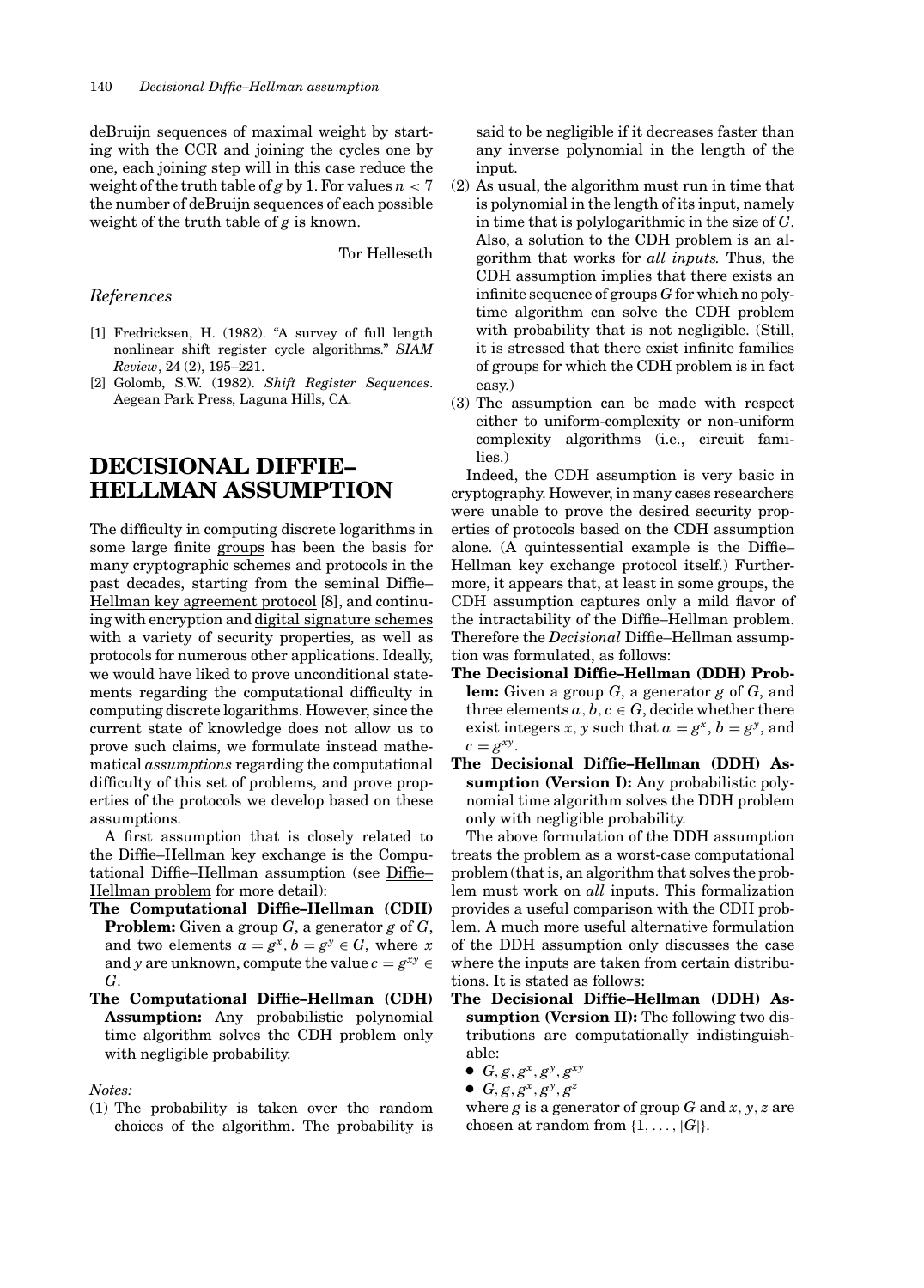*Note:* More formally, the above two distributions are actually two distribution *ensembles,* namely two families of distributions where each distribution in a family is parameterized by the group *G* and the generator *g*. Recall that two distribution ensembles are computationally indistinguishable if, given a set of parameters (in our case, given *G* and  $g$ ), no polytime algorithm can tell whether its input is drawn from the first ensemble or from the second. See more details in [10].

This version is useful since it asserts that, even when  $g^x$  and  $g^y$  are known, the value  $g^{xy}$  appears to be a "freshly chosen" random and independent number for any computationally bounded attacker. This holds in spite of the fact that the value  $g^{xy}$  is uniquely determined by  $g^x$  and  $g^y$ , thus its "entropy" (in the information-theoretic sense) is in fact zero. As shown in [12,14], the two versions of the DDH assumption are equivalent. (Essentially, equivalence holds due to the *random self reducibility* property of the discrete logarithm problem.)

Clearly, the DDH assumption implies the CDH assumption. Furthermore, it appears to be considerably stronger. In fact, there are groups where DDH is clearly false, but CDH may still hold. Still, there exist groups where DDH is believed to hold, for instance multiplicative groups of large prime order. A quintessential example is the subgroup of size *q* of  $\mathbf{Z}_{p}^{*}$  (see <u>modular arithmetic</u>) where  $p =$  $2q + 1$  and  $p, q$  are <u>primes</u>. (In this case the larger prime *p* is called a safe prime, and the smaller prime *q* is called a Sophie-Germain prime.)

*Note:* To see an example of a family of groups where DDH does not hold but CDH may still hold, consider a group *G* where it is easy to check whether an element is a quadratic residue (e.g., let  $G = \mathbf{Z}_p^*$  where *p* is prime and  $|\mathbf{Z}_p^*| = p - 1$  is even). Here, the CDH assumption may hold, yet DDH is false: If the input is drawn from  $G, g, g^x, g^y, g^{xy}$ then it is never the case that the last element is a quadratic non-residue but the preceding two elements are quadratic residues. In contrast, if the input is taken from  $G, g, g^x, g^y, g^z$  then the above event happens with significant probability. Other examples of such groups also exist. Here let us mention in particular the case of bilinear and multilinear pairings in Elliptic-Curve groups, which have been recently shown to be useful in cryptography. See identity based cryptosystem and for example [3].

SOME APPLICATIONS OF DDH: The DDH assumption proves to be very useful in cryptographic analysis of protocols. It is immediate to show based on DDH that the Diffie–Hellman key exchange results in a "semantically secure" key, i.e., a key that is indistinguishable from random. (It is not known how to prove this statement based on CDH alone.) Similarly, it implies the semantic security of ElGamal public key encryption. In addition, it is used in proving the security of efficient pseudorandom functions [12], chosen-ciphertext-secure encryption [6], commitment and zero-knowledge protocols [7,13], and many more.

VARIANTS OF DDH: The DDH assumption is only one of many assumptions that can be made on the intractability of the discrete logarithm problem. Several variants have been considered in the literature, some of which are *stronger* (allowing to prove stronger security properties of protocols), and some are *weaker* (and are believed to hold even in cases where DDH does not). Of the stronger ones, let us mention variants that allow the exponents  $x, y$  to be chosen from distributions other than uniform (or even in a semi-adversarial way) [5]. Other stronger variants are formalized in [3,9,11]. Of the weaker ones, we mention variants that give the distinguisher access only to a *hashed* version of the last element (either *gxy* or *gz*) e.g., [1].

BIBLIOGRAPHIC NOTE: The DDH assumption is implicit in many early works based on the Diffie– Hellman problem (starting with [8]). To the best of our knowledge, it was first formalized by Brands in [4] (in the context of undeniable signatures). It was further studied in [12, 14] and is widely used since. For further reading, see Boneh's survey [2].

Ran Canetti

- [1] Abdalla, M., M. Bellare, and P. Rogaway (2001). "DHIES: An encryption scheme based on the Diffie–Hellman problem." *Topics in Cryptology— CT-RSA 2001*, Lecture Notes in Computer Science, vol. 2020, ed. D. Naccache. Springer-Verlag, Berlin, 143–158.
- [2] Boneh, Dan (1998). "The decision Diffie–Hellman problem." *Proceedings of the Third Algorithmic Number Theory Symposium*, Lecture Notes in Computer Science, vol. 1423, ed. J.P. Buhler. Springer-Verlag, Berlin, 48–63.
- [3] Boneh, Dan and Alice Silverberg (2002). "Applications of multilinear forms to cryptography." *Proceedings of the Conferences in memory of Ruth Michler*, Contemporary Mathematics, American Mathematical Society. Cryptology ePrint Archive, Report 2002/080. Available on http://eprint.iacr.org/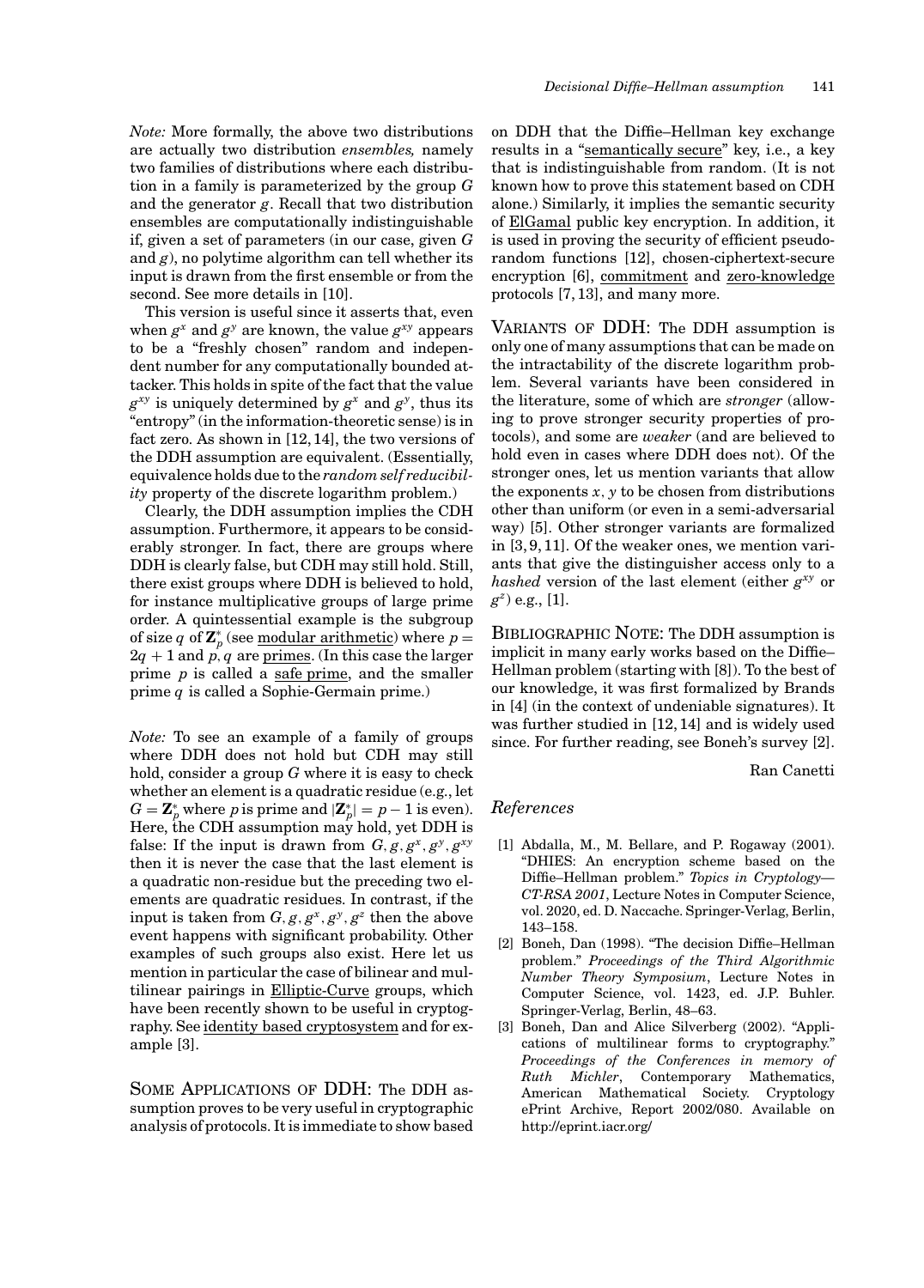- [4] Brands, S. (1993). "An efficient off-line electronic cash system based on the representation problem." CWI TR CS-R9323.
- [5] Canetti, R. (1997). "Toward realizing random oracles: Hash functions that hide all partial information." *Advances in Cryptology— CRYPTO'97,* Lecture Notes in Computer Science, vol. 1294, ed. B.S. Kaliski Jr. Springer-Verlag, Berlin, 455–469.
- [6] Cramer, R. and V. Shoup (1998). "A practical public-key cryptosystem provably secure against adaptive chosen ciphertext attack." *Advances in Cryptology—CRYPTO'98*. Lecture Notes in Computer Science, vol. 1462, ed. H. Krawczyk. Springer-Verlag, Berlin, 13–25.
- [7] Damgård, I. (2000). "Efficient concurrent zeroknowledge in the auxiliary string model." *Advances in Cryptography—EUROCRYPT 2000*, Lecture Notes in Computer Science, vol. 1807, ed. B. Preneel. Springer-Verlag, Berlin, 418–430.
- [8] Diffie, W. and M. Hellman (1976). "New directions in cryptography." *IEEE Trans. Info. Theory*, IT-22, 644–654.
- [9] Dodis, Yevgeniy (2002). "Efficient construction of (Distributed) verifiable random functions." Cryptology ePrint Archive, Report 2002/133. Available on http://eprint.iacr.org/
- [10] Goldreich, O. (2001). *Foundations of Cryptography: Volume 1—Basic Tools*. Cambridge University Press, Cambridge.
- [11] Lysyanskaya, Anna (2002). "Unique signatures and verifiable random functions from the DH-DDH separation." *Advances in Cryptology—CRYPTO 2002*, Lecture Notes in Computer Science, vol. 2442, ed. M. Yung. Springer-Verlag, Berlin, 597– 612.
- [12] Naor, Moni and Omer Reingold (1997). "Numbertheoretic constructions of efficient pseudo-random functions." Extended abstract in *Proc. 38th IEEE Symp. on Foundations of Computer Science*, 458– 467.
- [13] Pedersen, T.P. (1991). "Distributed provers with applications to undeniable signatures." *Advances in Cryptography—EUROCRYPT'91*, Lecture Notes in Computer Science, vol. 547, ed. D.W. Davis. Springer-Verlag, Berlin, 221–242.
- [14] Stadler, M. (1996). "Publicly verifiable secret sharing." *Advances in Cryptography— EUROCRYPT'96*, Lecture Notes in Computer Science, vol. 1070, ed. U. Maurer. Springer-Verlag, Berlin, 190–199.

## **DECRYPTION EXPONENT**

The exponent *d* in the RSA private key (*n*, *d*). See RSA public key encryption.

Burt Kaliski

# **DENIABLE ENCRYPTION**

Suppose Alice sends a message to Bob in an informal chat conversation. If a typical encryption scheme as the ElGamal public key encryption scheme or Rijndael/AES is used, an authority can ask Alice to reveal what she sent Bob. Indeed, in the case of ElGamal, when Alice sends  $(C_1, C_2)$  =  $(g<sup>r</sup>, m<sup>y<sup>r</sup></sup>)$  and is forced to reveal her randomness *r* used, anybody can obtain *m*. So, one can view the ciphertext as some commitment to the message. In the case of AES, when Alice is forced to reveal the key she shares with Bob, the authority again can obtain the message. (Using zero-knowledge, Alice is not required to reveal the key.)

The goal of deniable encryption [1] is that Alice can send a private message to Bob, without having the ciphertext result in a commitment. This can be viewed as allowing her to deny having sent a particular message. A scheme satisfying this condition is called a *sender-deniable* encryption scheme.

There is a similar concern from Bob's viewpoint. Can Bob be forced to open the received ciphertext? Again if the ElGamal public key encryption scheme is used, then using his secret key, Bob can help the authority to decipher the message. So, Bob "cannot deny" having received the message. A scheme that solves this issue is called a *receiverdeniable* encryption scheme.

An example of a sender-deniable scheme explained informally, works as follows. Suppose the sender (Alice) and the receiver (Bob) have agreed on some pseudorandomness, such that both can distinguish it from true randomness. When Alice wants to send a message bit 1, she will send some pseudorandom string, otherwise she sends true randomness. Since the authority cannot distinguish the pseudorandom from the real random, Alice can pretend she sent the opposite bit of what she did. For further details, see [1].

Canetti–Dwork–Naor–Ostrovsky demonstrated that a sender-deniable encryption scheme can be transformed into a receiver-deniable one, as follows:

- **Step 1.** The receiver (Bob) sends the sender (Alice) a random *r* using a sender-deniable encryption scheme.
- **Step 2.** The sender Alice sends Bob the ciphertext  $r \oplus m$ , where  $\oplus$  is the exor.

A receiver-deniable scheme can also be transformed into a sender deniable one, as explained in [1].

Yvo Desmedt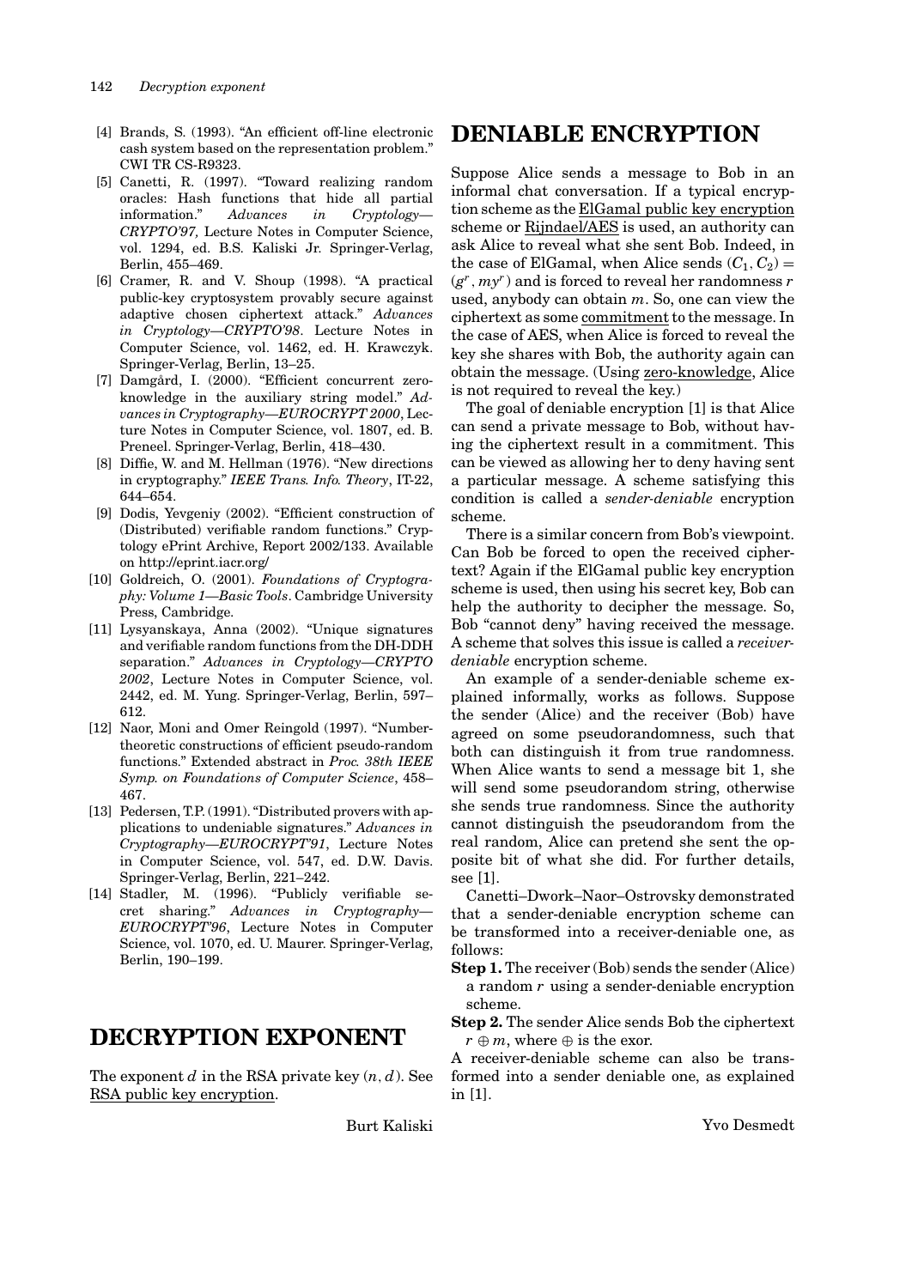#### *Reference*

[1] Canetti, R., C. Dwork, M. Naor, and R. Ostrovsky (1997). "Deniable encryption." *Advances in Cryptology—CRYPTO'97*, *Proceedings* Santa Barbara, CA, USA, August 17–21 (Lecture Notes in Computer Science vol. 1294), ed. B.S. Kaliski, Springer-Verlag, Berlin, 90–104.

## **DENIAL OF SERVICE**

In the most literal sense, whenever a legitimate principal is unable to access a resource for any reason, it can be said that a denial of service has occurred. In common practice, however, the term *Denial of Service* (DoS) is reserved only to refer to those times when an interruption in availability is the intended result of a deliberate attack [3]. Often, especially in the press, DoS is used in an even more narrow sense, referring specifically to remote flooding attacks (defined below) against network services such as web servers. When attempting to prevent access to a target service, the target itself can be attacked, or, equally effectively, another service upon which the target depends can be attacked. For example, to cause a DoS of a web server, the server program could be attacked, or the network connection to the server could be attacked instead.

DoS attacks can be categorized as either *local Denial of Service* attacks or *remote Denial of Service* attacks. Local DoS attacks are a type of privilege escalation, where a principal with legitimate access to a service is able to deny others access to it. In many older UNIX-like operating systems, for example, when a user goes to change their password, the system first locks the global password file before asking the user for their new password; until the user enters their new password, the file remains locked and no other users are able to change passwords. Remote DoS attacks, on the other hand, often require no special rights for the attacker, or are against services which do not require any authentication at all. Flooding a web server with millions of requests is an example of a common remote DoS attack.

Some DoS attacks, referred to as *logic* attacks in [7], work by exploiting programming bugs in the service being attacked, causing it to immediately exit or otherwise stop responding. Examples of these types of attacks include the Windows 95 Ping-of-Death, BIND nameserver exit-on-error attacks, and countless buffer overflow attacks which crash, but do not compromise,<sup>1</sup> services. These kinds of DoS attacks are the easiest to prevent, since the attack is caused by invalid behavior that would not be expected from legitimate principals. By fixing bugs and more carefully filtering out bad input, these types of DoS attacks can be prevented. The attacks are also very *asymmetric* however, making them very dangerous until all vulnerable services have been upgraded. With these attacks, very little effort on the part of the attacker (a single malformed message typically) leads to a complete Denial of Service. An attacker with limited resources is able to quickly cause a great deal of damage with these attacks.

In contrast, *flooding* DoS attacks work by consuming limited resources on the server. Resources commonly targeted by these attacks include memory, disk space, CPU, and network bandwidth. Simple local DoS attacks such as acquiring and never releasing a shared lock also fall into this group. With these attacks, the problem lies in the rate the attacker does something, not in what they do. These attacks take a normal, acceptable activity such as forking a new process or requesting a web page, and raise it to an attack by performing the activity to excess.

Because these attacks involve behavior that would normally be perfectly acceptable, there is typically no way to tell with certainty that a request to a service is part of an attack. In some cases, particularly local DoS attacks, the consumption of resources can be limited by placing caps on how much of the resource any single user can consume. Limits can be placed on how much memory, disk space, or CPU a single user can use, and timeouts can be set whenever an exclusive lock is given out. The difficulty with using limits to prevent these attacks is that if a user needs to exceed one of these caps for legitimate purposes, they are unable to; the solution to the first DoS attack causes a Denial of Service of a different kind. Because most solutions to flooding attacks rely on some heuristic to determine when behavior is malicious, there are always some false positives which cause the prevention to be a DoS itself.

As with logic attacks, some flooding attacks are also highly asymmetric. In particular, many standard protocols (such as IP, TCP (see firewall) and SSL/TLS (see Secure Socket Layer and Transport Layer Security)) allow for asymmetric attacks because they require the service to keep state or perform expensive computations for the attacker.

 $<sup>1</sup>$  Technically, if an attack's primary purpose is to compromise</sup> a service, and, as a side effect, it crashes the service, this is not considered a DoS attack [3].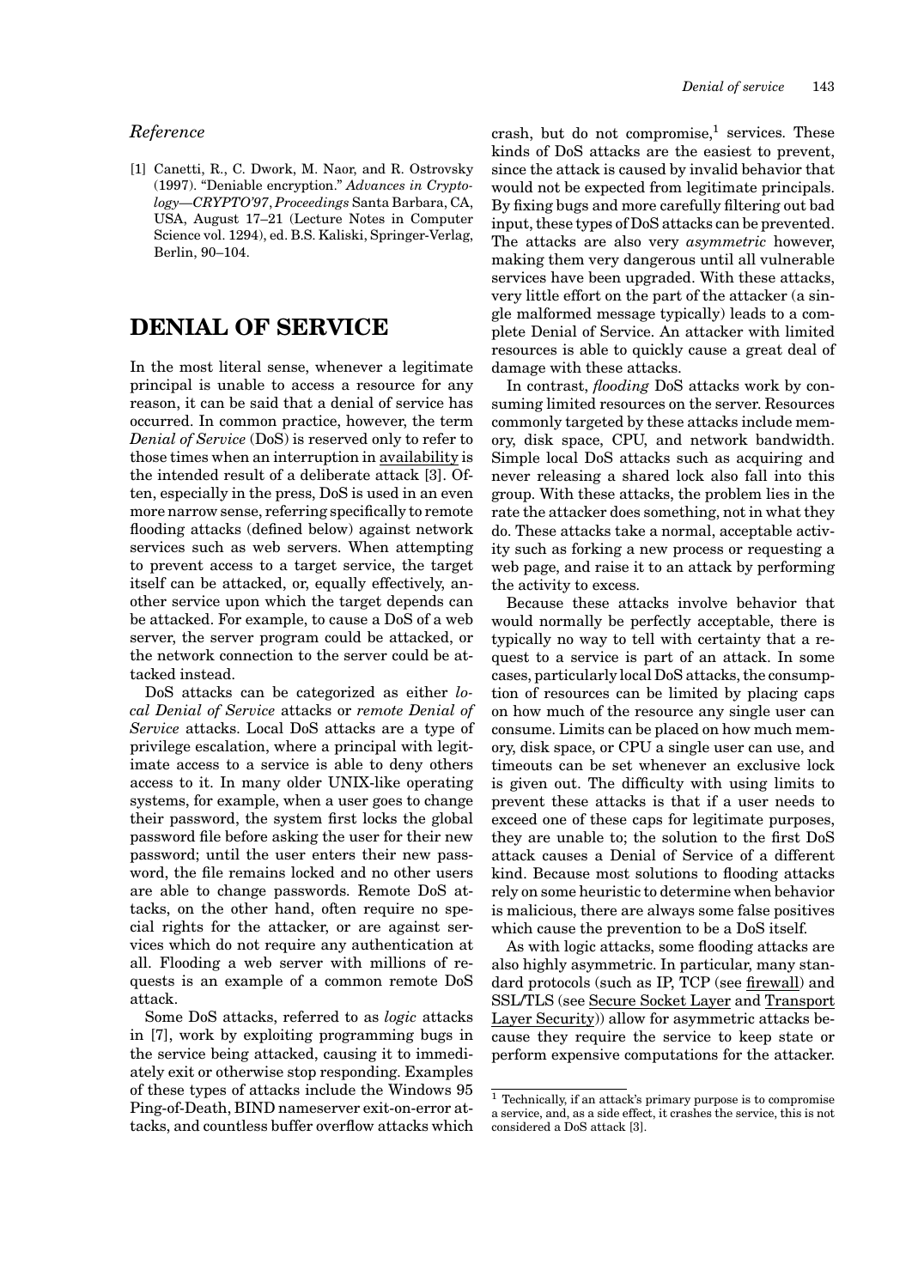If an attacker begins many protocol sessions but never completes them, resources can quickly be exhausted. TCP SYN flood and incomplete IP fragment attacks both work by exhausting available buffers within the server's networking stack. When beginning SSL/TLS sessions the server must perform CPU-intensive public key cryptography operations which take orders of magnitude longer than it takes an attacker to send a request. To remove the asymmetry of these attacks, techniques that reduce or remove the state the server must keep [6] or force the client to perform a comparable amount of computation [1] have been proposed.

Flooding attacks which have similar resource requirements for the attacker and victim comprise the final group of common DoS attacks. While the previous attacks described have had an element of skill to them, finding and exploiting some programming error or imbalance in protocol design, these attacks are nothing more than a shoving match, with the participant with the most of the resource in question winning. Smurf attacks and DNS flooding are well known examples of these brute-force DoS attacks.

Often, the attacker does not have an excess of the resource (usually network bandwidth) themselves. Instead, to carry out their attack they first compromise a number of other hosts, turning them into *zombies*, and then have their zombies attack the service simultaneously. This type of attack is known as a *Distributed Denial of Service* (DDoS) attack, and has proven very effective in the past against a number of popular and very well connected Internet servers such as Yahoo! and eBay.

With all types of remote flooding attacks, if the source of the flood can be identified, it can be blocked with minimal disruption to non-attack traffic. With DDoS attacks, this identification is the main difficulty, since no single zombie produces an exceptionally large number of requests. Blocking the wrong source results in a DoS itself. Further complicating identification, many attackers mask themselves by forging, or *spoofing*, the source of requests. Traceback techniques [2,8] can be used to identify the true source, but their accuracy degrades as more sources are present. Egress filtering, which blocks packets from leaving edge networks if they claim to have not originated from that network, can prevent spoofing. Unfortunately, all networks must employ egress filtering before it is an adequate solution. Since most DoS attacks employ spoofing, Backscatter analysis [7] actually takes advantage of it, looking at replies from victims to the spoofed sources to determine world-wide DoS activity.

Once the true source of a flood has been identified, filters can be installed to block the attack. With bandwidth floods in particular, this blocking may need to occur close to the attacker in the network in order to fully block the DoS. This can either be arranged manually, through cooperation between network administrators, or automatically through systems like Pushback [5].

As seen above, many Denial of Service attacks have no simple solutions. The very nature of openly accessible services on the Internet leaves them vulnerable from these attacks. It is an interesting and rapidly evolving type of security attack. The list of resources at [4] is updated periodically with pointers to new attacks and tools for protecting services, and makes a good starting point for further exploring the causes and effects of DoS attacks, and the state of the art techniques in dealing with them.

Eric Cronin

## *References*

- [1] Aura, T., P. Nikander, and J. Leiwo (2000). "DoS resistant authentication with client puzzles." *Proc. of the Cambridge Security Protocols Workshop 2000*.
- [2] Bellovin, S. (2002). "ICMP traceback messages." *Internet Draft.* draft-ietf-itrace-02.txt
- [3] CERT Coordination Center (2001). "Denial of service attacks." http://www.cert.org/tech tips/ denial of service.html
- [4] Dittrich, D. "Distributed denial of service (DDoS) attacks/tools." http://staff.washington.edu/dittrich/ misc/ddos/
- [5] Ioannidis, J. and S.M. Bellovin (2000). "Implementing pushback: Router-based defense against DDoS attacks." *Proc. of NDSS 2002*.
- [6] Lemon, J. (2001). "Resisting SYN flood DoS attacks with a SYN cache." http://people.freebsd .org/∼jlemon/papers/syncache.pdf
- [7] Moore, D., G.M. Voelker, and S. Savage (2001). "Inferring internet denial-of-service activity." *Proc. of the 10th USENIX Security Symposium*.
- [8] Savage, S., D. Wetherall, A. Karlin, and T. Anderson (2000). "Practical network support for IP traceback." *Proc. of ACM SIGCOMM 2000*.

## **DERIVED KEY**

A derived key is a key, which may be calculated (derived) by a well-defined algorithm from a input consisting of public as well as secret data. As an example, the initial secret data might be a random seed, i.e., a string of random bits (see modular arithmetic), which is then exponentiated modulo,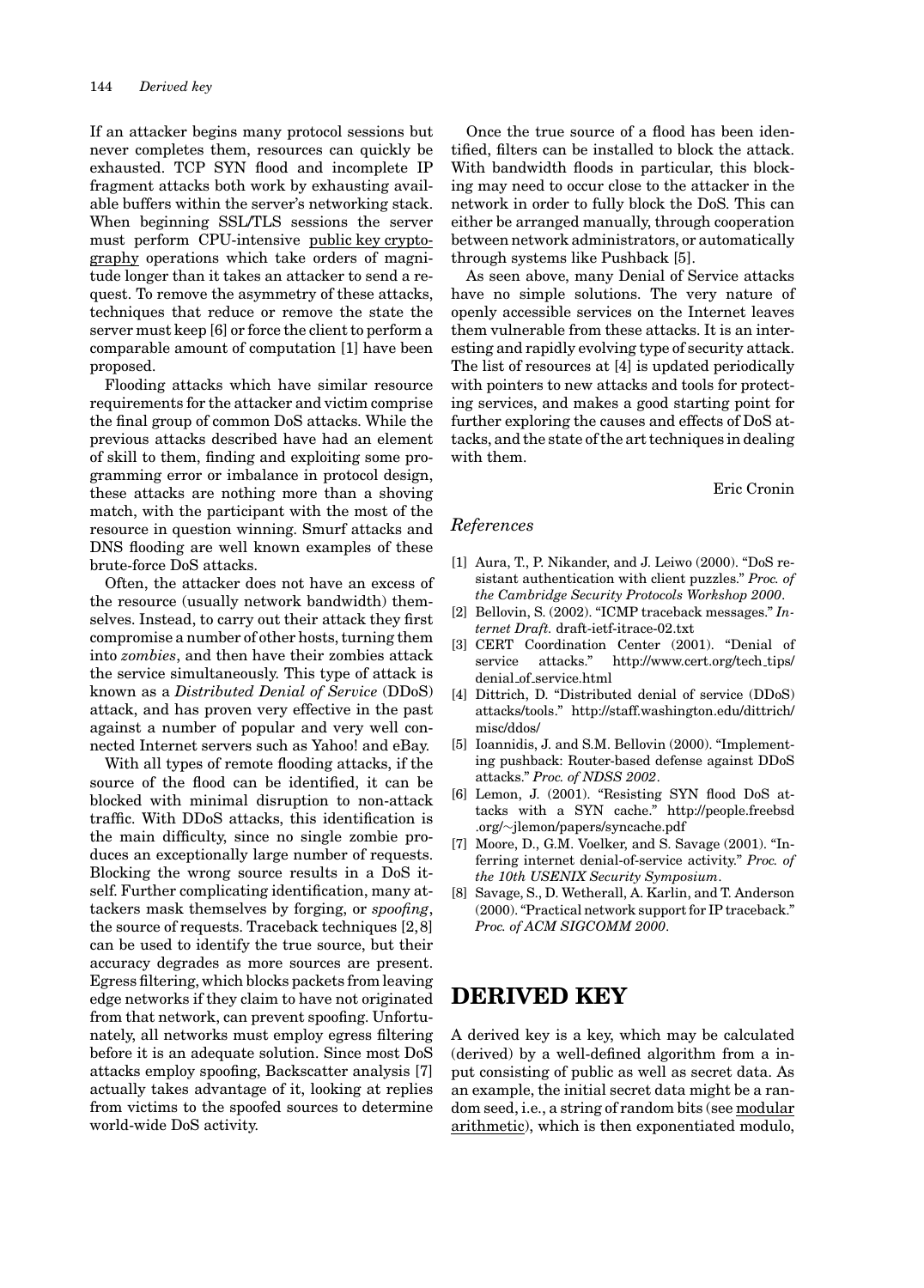e.g., an *RSA*-modulus (say both of length 1024; see RSA public key encryption), after which the derived key may be the lower 128 bits of the result R (current seed), which is kept and exponentiated again for the derivation of the next key. The advantage is that if two parties share the same initial seed, they may independently of each other calculate identical derived keys by keeping track of the number of iterations.

Peter Landrock

## **DESIGNATED CONFIRMER SIGNATURE**

Designated confirmer signatures (or sometimes simply 'confirmer signatures') are digital signatures that can be verified only by some help of a semi-trusted designated confirmer. They were introduced by Chaum in [3] as an improvement of convertible undeniable signatures. Unlike an ordinary digital signature that can be verified by anyone who has access to the public verifying key of the signer (*universal verifiability*), a designated confirmer signature can only be verified by engaging in a—usually interactive—protocol with the designated confirmer. The outcome of the protocol is an affirming or rejecting assertion telling the verifier whether the signature has originated from the alleged signer or not.

The main difference to (convertible) undeniable signatures is that the capabilities to produce signatures and to confirm signatures are laid into different hands, which has several advantages. Designated confirmer signatures improve the availability and reliability of the confirmation services for verifiers. Verifiers can rely on a designated confirmer instead of having to rely on the signers themselves. The designated confirmer can be organized as one or more authorities with a higher availability than each signer can afford to provide, and the designated confirmer can provide confirmation services according to a clearly stated confirmation policy, which can also be subject to independent audit on a regular basis. In practice, a designated confirmer would conceivably contract multiple signers and provide confirmation services to all their respective verifiers. Another way of increasing the availability of the confirmation services is by using an undeniable signature scheme with distributed provers as proposed by Pedersen [7]. Another advantage of designated confirmer signatures is that they alleviate the problem of coercable signers. In undeniable signature schemes, the signer may be blackmailed or bribed to confirm or disavow an alleged signature. This may be harder to accomplish with a designated confirmer organized as an authority with proper checks and balances.

Designated confirmer signatures are a useful tool to construct protocols for contract signing [1]. The trusted third party in contract signing takes the role of a designated confirmer. Each participant produces a designated confirmer signature of his statement and distributes it to all other participants and to the trusted third party. After the trusted third party has collected the statements and corresponding designated confirmer signatures from all participants, it converts them into ordinary digital signatures and circulates them to all participants according to a predefined policy. Designated confirmer signatures are also useful to construct *verifiable signature sharing* schemes [4].

A designated confirmer signature scheme has three operations: (i) An operation for generating double key pairs, one key pair of a private signing key with a public verifying key and another key pair of a private confirmer key with a public confirmer key, (ii) an operation for signing messages, and (iii) a *confirming operation* for proving signatures valid (confirmation) or invalid (disavowal). The private signing key is known only to the signer, the private confirmer key is known only to the confirmer, and the public verifying key as well as the public confirmer key are publicly accessible through authenticated channels, e.g., through a public key infrastructure (PKI). The signing operation is between a signer using the private signing key and a verifier using the public verifying key. The verifying operation is between the designated confirmer using its private confirmer key and a verifier using the public confirmer key. Furthermore, there is (iv) an *individual conversion operation* for converting individual designated confirmer signatures into ordinary digital signatures, and (v) a *universal verifying operation* to verify such converted signatures.

The characteristic security requirements of a designated confirmer signature scheme are similar to those of a convertible undeniable signature scheme [2]:

- **Unforgeability:** Resistance against existential forgery under adaptive chosen message attacks by computationally restricted attackers.
- **Invisibility:** A cheating verifier, given a signer's public verifying key, public confirmer key, a message, a designated confirmer signature and oracle access to the signer, cannot decide with probability better than pure guessing whether the signature is valid for the message with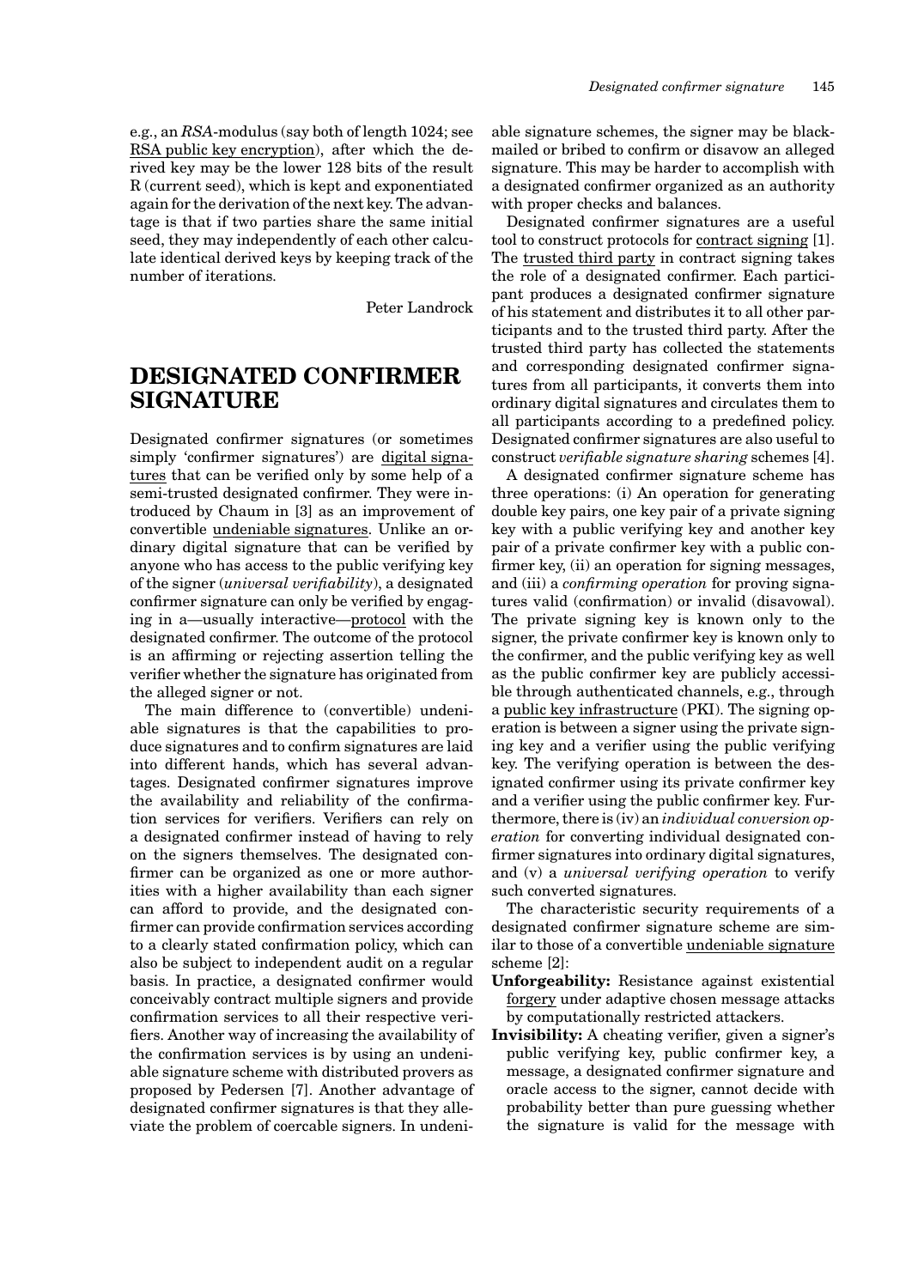respect to the signer's verifying key or not. (This implies non-coercibility as described above.)

- **Soundness:** A cheating designated confirmer cannot misuse the verifying operation in order to prove a valid signature to be invalid (nonrepudiation), or an invalid signature to be valid (false claim of origin).
- **Non-transferability:** A cheating verifier obtains no information from the confirming operation that allows him to convince a third party that the alleged signature is valid or invalid, regardless if the signature is valid or not.
- **Validity of Conversion:** A cheating designated confirmer with oracle access to a signer cannot fabricate a converted signature valid for a message *m* with respect to the signer's public verifying key unless that signer has produced a designated confirmer signature for *m* before.

Practical constructions have been proposed by Chaum [3], Okamoto [6], Michels and Stadler [5], and by Camenisch and Michels [2]. All of them propose an *individual conversion operation*, but none of them discusses a *universal conversion operation* analogous to that of convertible undeniable signatures. Michels and Stadler [5] have discussed designated confirmer signatures that can be converted into well known ordinary signatures such as RSA digital signatures, Schnorr digital signatures, Fiat and Shamir signatures, or ElGamal digital signatures.

Designated confirmer signatures are a relatively young concept, which have not yet been blended with other interesting types of signature schemes such as threshold signatures, group signatures, or fail-stop signatures.

Gerrit Bleumer

#### *References*

- [1] Asokan, N., Victor Shoup, and Michael Waidner (1998). "Optimistic fair exchange of digital signatures." *Advances in Cryptology—EUROCRYPT'98*, Lecture Notes in Computer Science, vol. 1403, ed. K. Nyberg. Springer-Verlag, Berlin, 591–606.
- [2] Franklin, Matthew K. and Michael K. Reiter (1995). "Verifiable signature sharing." *Advances in Cryptology—EUROCRYPT'95*, Lecture Notes in Computer Science, vol. 921, eds. L.C. Guillou and J.-J. Quisquater. Springer-Verlag, Berlin, 50–63.
- [3] Chaum, David (1995). "Designated confirmer signatures." *Advances in Cryptology—EUROCRYPT'94*, Lecture Notes in Computer Science, vol. 950, ed. A. De Santis. Springer-Verlag, Berlin, 86–91.
- [4] Camenisch, Jan and Markus Michels (2000). "Confirmer signature schemes secure against adaptive<br>adversaries." Advances in Cryptographyadversaries." *Advances in Cryptography—*

*EUROCRYPT 2000*, Lecture Notes in Computer Science, vol. 1807, ed. B. Preneel. Springer-Verlag, Berlin, 243–258.

- [5] Michels, Markus and Markus Stadler (1998). "Generic constructions for secure and efficient confirmer signature schemes." *Advances in Cryptology— EUROCRYPT'98*, Lecture Notes in Computer Science, vol. 1403, ed. K. Nyberg. Springer-Verlag, Berlin, 406–421.
- [6] Okamoto, Tatsuaki (1994). "Designated confirmer signatures and public-key encryption are equivalent." *Advances in Cryptology—CRYPTO'94*, Lecture Notes in Computer Science, vol. 839, ed. Y.G. Desmedt. Springer-Verlag, Berlin, 61–74.
- [7] Pedersen, Torben Pryds (1991). "Distributed provers with applications to undeniable signatures (Extended abstract)." *Advances in Cryptology— EUROCRYPT'91*, Lecture Notes in Computer Science, vol. 547, ed. D.W. Davies. Springer-Verlag, Berlin, 221–242.

## **DES-X (OR DESX)**

DES-X is a 64-bit block cipher with a  $2 \times 64 +$  $56 = 184$ -bit key, which is a simple extension of DES (see Data Encryption Standard). The construction was suggested by Rivest in 1984 in order to overcome the problem of the short 56 bit key-size which made the cipher vulnerable to exhaustive key search attack. The idea is just to XOR a secret 64-bit key *K*1 to the input of DES and to XOR another 64-bit secret key *K*2 to the output of DES:  $C = K2 \oplus DES_K(P \oplus K1)$ . The keys *K*1, *K*2 are called *whitening keys* and are a popular element of modern cipher design. The construction itself goes back to the work of Shannon [6, p. 713], who suggested the use of a fixed mixing permutation whose input and output are masked by the secret keys. This construction has been shown to have provable security by Even–Mansour [2] if the underlying permutation is *pseudorandom* (i.e., computationally indistinguishable from a random permutation). A thorough study of DES-X was given in the work of Kilian–Rogaway [3], which builds on [2] and uses a blackbox model of security. Currently, the best attack on DES-X is a known-plaintext slide attack discovered by Biryukov–Wagner [1] which has complexity of  $2^{32.5}$  known plaintexts and  $2^{87.5}$  time of analysis. Moreover the attack is easily converted into a ciphertext-only attack with the same data complexity and 295 offline time complexity. These attacks are mainly of theoretical interest due to their high time complexities. However, the attack is generic and would work for any cipher *F* used together with post- and pre-whitening with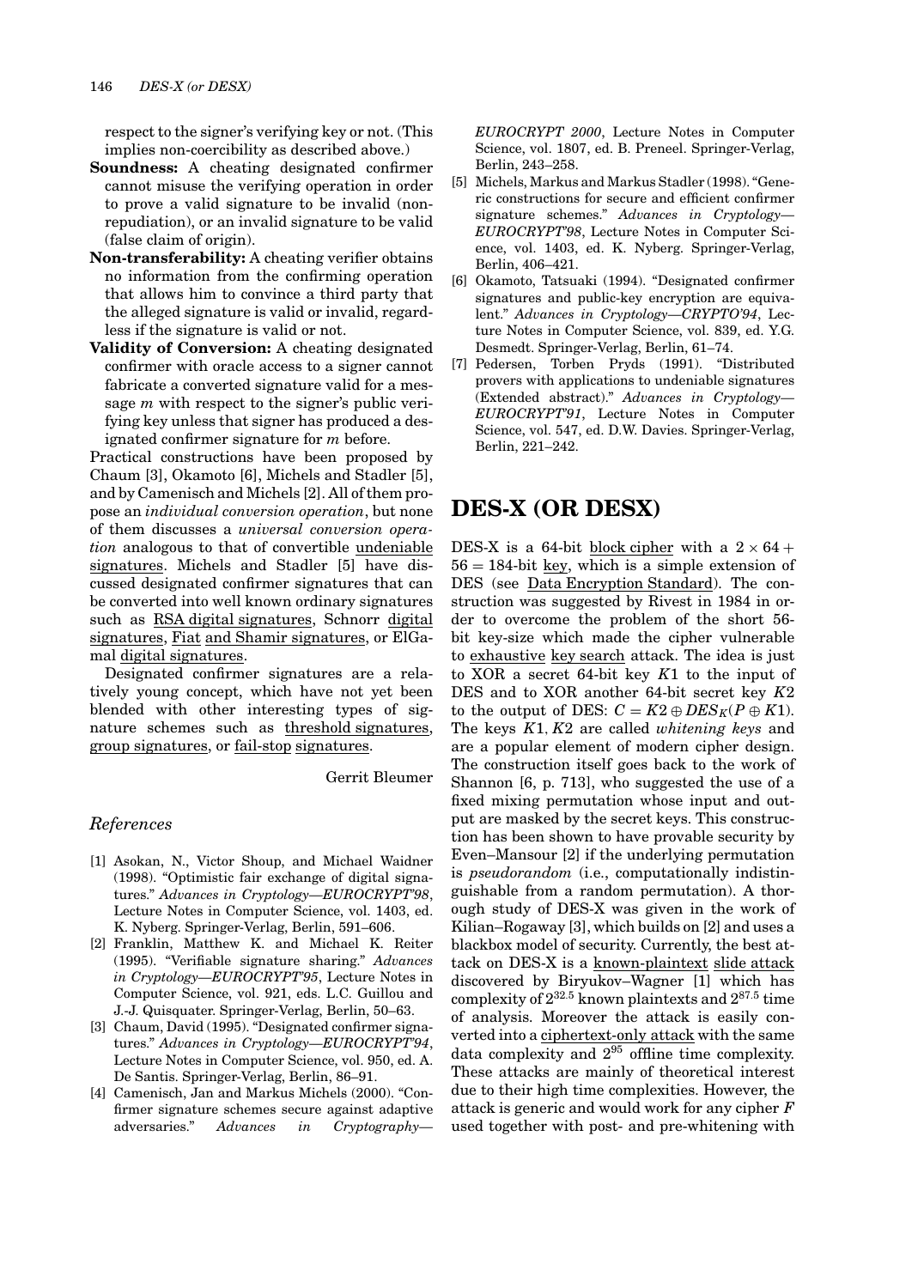complexity  $2^{(n+1)/2}$  known plaintexts and  $2^{k+(n+1)/2}$ time steps (here *n* is the block size, and *k* is the keysize of the internal cipher  $F$ ). A related key-attack on DES-X is given in [4]. Best conventional attack, which exploits the internal structure of DES, would be a linear cryptanalysis attack, using  $2^{61}$ known plaintexts [3].

Alex Biryukov

#### *References*

- [1] Biryukov, A. and D. Wagner (2000). "Advanced slide attacks." *Advances in Cryptology—EUROCRYPT 2000*, Lecture Notes in Computer Science, vol. 1807, ed. B. Preneel. Springer-Verlag, Berlin, 589–606.
- [2] Even, S. and Y. Mansour (1997). "A construction of a cipher from a single pseudorandom permutation." *Journal of Cryptology*, 10 (3), 151–161. Springer-Verlag.
- [3] Kaliski, B. and M. Robshaw (1996). "Multiple encryption: Weighing security and performance." *Dr. Dobb's Journal*, 243 (1), 123–127.
- [4] Kelsey, J., B. Schneier, and D. Wagner (1997). "Related-key cryptanalysis of 3-WAY, Biham-DES, CAST, DES-X, NewDES, RC2, and TEA." *Proceedings of ICICS*, Lecture Notes in Computer Science, 1334, eds. Y. Han, T. Okamoto and S. Qing. Springer, Berlin, 233–246.
- [5] Kilian, J. and P. Rogaway (1996). "How to protect against exhaustive key search." *Advances in Cryptology—CRYPTO'96*, Lecture Notes in Computer Science, vol. 1109, ed. N. Koblitz. Springer-Verlag, Berlin, 252–267.
- [6] Shannon, C. (1949). "Communication theory of secrecy systems. A declassified report from 1945." *Bell Syst. Tech. J.* (28), 656–715.

# **DICTIONARY ATTACK (I)**

Dictionary attack is an exhaustive cryptanalysis approach in which the attacker computes and stores a table of plaintext–ciphertext pairs  $(P, C_i = E_K(P), K_i)$  sorted by the ciphertexts  $C_i$ . Here the plaintext  $P$  is chosen in advance among the most often encrypted texts like "login:", "Hello John", etc. and the key runs through all the possible keys  $K_i$ . If P is encrypted later by the user and the attacker observes its resulting ciphertext  $C_i$ , the attacker may search his table for the corresponding ciphertext and retrieve the secret <u>key</u>  $K_i$ .

The term dictionary attack is also used in the area of password guessing, but with a different meaning.

Alex Biryukov

# **DICTIONARY ATTACK (II)**

A *dictionary attack* is a password [1] guessing technique in which the attacker attempts to determine a user's password by successively trying words from a *dictionary* (a compiled list of likely passwords) in the hope that one of these password guesses will be the user's actual password. In practice, the attacker's *dictionary* typically is not restricted to words from a traditional naturallanguage dictionary, but may include one or more of the following:

- variations on the user's first or last name, initials, account name, and other relevant personal information (such as address and telephone number, pet's name, and so on);
- words from various databases such as male and female names, places, cartoon characters, films, myths, and books;
- spelling variations and permutations of the above words, such as replacing the letter "o" with the number "0", using random capitalization, and so on;
- common word pairs.

Dictionary attacks can be quite successful in many environments because of the tendency of users to make poor password choices (unfortunately, passwords that are easily memorized by a legitimate user are also easily guessed by an attacker). These attacks can be performed in online mode (trying successive passwords until a login is successful) or offline mode (hashing or encrypting a dictionary of words and looking for any matches in a copied system file of hashed or encrypted user passwords). Server limits on the number of unsuccessful login attempts can help to thwart online attacks and the use of "salt" [see salt] can help to thwart offline attacks.

#### Carlisle Adams

#### *References*

- [1] Schneier, B. (1996). *Applied Cryptography: Protocols, Algorithms, and Source Code in C* (2nd ed.). John Wiley & Sons, New York.
- [2] Stallings, W. (1999). *Cryptography and Network Security: Principles and Practice* (2nd ed.). Prentice Hall.

## **DIFFERENTIAL CRYPTANALYSIS**

Differential cryptanalysis is a general technique for the analysis of symmetric cryptographic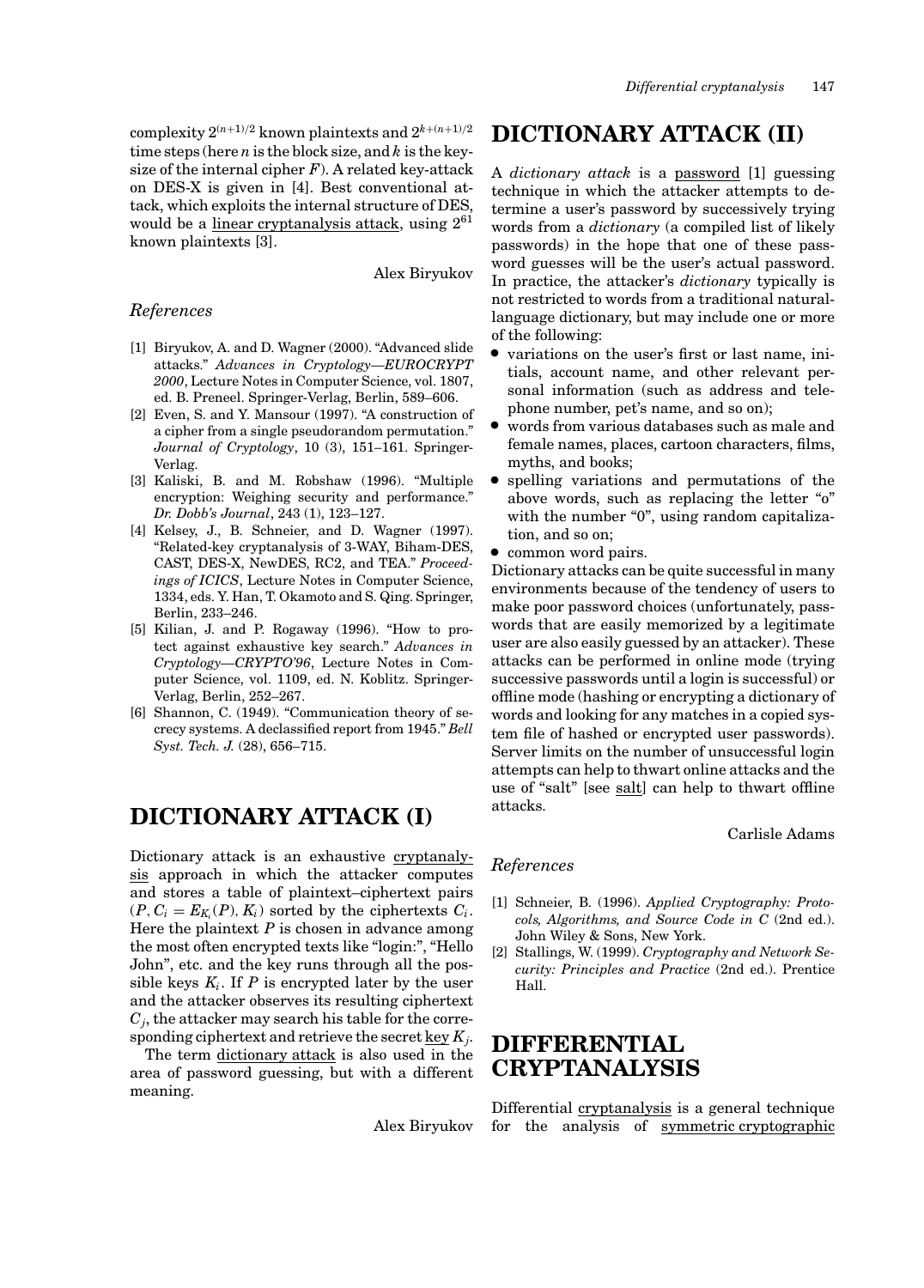primitives, in particular of block ciphers and hash functions. It was first publicized in 1990 by Biham and Shamir [3, 4] with attacks against reducedround variants of the Data Encryption Standard (DES) [14], and followed in 1991 by the first attack against DES which was faster than exhaustive key search [6].

Let *P* be a plaintext, and let *C* be the corresponding ciphertext encrypted under the (unknown) key *K*, such that  $C = E_K(P)$ . Let  $P^*$  be a second plaintext, and let *C*<sup>∗</sup> be the corresponding ciphertext under the same (unknown) key  $K, C^* =$  $E_K(P^*)$ . We define the difference of the plaintexts as  $P' = P \oplus P^*$ , and the difference of the ciphertexts as  $C' = C \oplus C^*$ . Also for any intermediate data *X* during encryption (for example, the data after the third round, or the input to some operation in the fifth round), let the corresponding data during the encryption of *P*<sup>∗</sup> be denoted by *X*<sup>∗</sup>, and let the difference be  $X' = X \oplus X^*$ .

Differential cryptanalysis studies the differences, usually by means of exclusive-or (XOR), as they evolve in the various rounds and various operations of the cipher. Linear and affine operations do not affect the differences, or affect the differences in a predictable way: bit-permutation operations (that reorder the bits of the data *X* to  $P(X)$ ) reorder the differences in the same way (i.e., to  $P(X') = P(X) \oplus P(X^*)$ ; selections (that select some of the bits of the data) also select the bits of the differences; and XOR operations of two values  $X \oplus Y$ , also XOR the differences of the values  $\text{to } X' \oplus Y' = (X \oplus Y) \oplus (X^* \oplus Y^*)$ . An important observation is that mixing subkeys into the data may be discarded by means of differences: if the mixing of subkeys to the data is performed using an XOR operation by  $Y = X \oplus K$ , then in the second encryption it is  $Y^* = X^* \oplus K$ , and the output difference of the key mixing is  $Y' = Y \oplus Y^* = Y$  $(X \oplus K) \oplus (X^* \oplus K) = X'$ , which is independent of the subkey. Key mixings may thus be ignored in the predictions of the differences.

For non-linear operations (such as S boxes) we can also study the evolvement of the differences. Certainly, when the difference of the input is 0, the two inputs are equal, and thus also the two outputs are equal, having a difference 0 as well. When the input difference is nonzero, we cannot predict the output difference, as it may have many different output differences for any input difference. However, it is possible to predict statistical information on the output difference given the input difference. Take for example S box S1 of DES. This S box has 6 input bits and 4 output bits. For each input difference  $X'$  there are 64 possible pairs of inputs with this difference (for any possible input *X*, the second input is computed by  $X^* = X \oplus X'$ ). These 64 pairs may have various output differences. The main observation is that the output differences are not distributed uniformly. For example, for the input difference 34*<sup>x</sup>* (the subscript *x* denotes that the number is in hexadecimal notation), no pair has output difference 0, nor 5 nor 6, and several other output differences; two pairs have output difference 4, eight pairs have output difference 1, and 16 of the 64 pairs with this input difference have output difference 2. For this input difference, a cryptanalyst can thus predict with probability 1/4 that the output difference is 2. A *difference distribution table* of an S box (or operation) is a table that lists the number of pairs which fulfill the input and output differences for each possible input and output differences, where the rows denote all the possible input differences, the columns all the output differences, and each entry contains the number of pairs with the corresponding differences. In the example above, the difference distribution table of S1 of DES has value 16 in row 34*<sup>x</sup>* column 2.

Differential cryptanalysis defines characteristics that describe possible evolvements of the differences through the cipher. Each characteristic has a plaintext difference for which it predicts the differences in the following rounds. A pair of plaintexts for which the differences of the plaintexts and the intermediate data (when encrypted under the used key) are exactly as predicted by the characteristic are called *right pairs* (all other pairs are called *wrong pairs*). The probability that a characteristic succeeds to predict the differences (i.e., that a random pair is a right pair, given that the plaintext difference is as required by the characteristic) depends on the probabilities induced by the input and output differences for each S box (or each operation), where the total probability is the product of the probabilities of the various operations (assuming that the probabilities are independent, which is usually the case; otherwise the product is usually a good approximation for the probability).

Given the expected difference for the intermediate data before the last round (or more generally in some round near the end of the cipher), it may be possible to deduce the unknown key by a statistical analysis. The attack is a chosen plaintext attack that is performed in two phases: In the *data collection phase* the attacker requests encryption of a large number of pairs of plaintexts, where the differences of all the plaintext pairs are selected to have the plaintext difference of the characteristic. In the data analysis phase the attacker then recovers the key from the collected ciphertexts.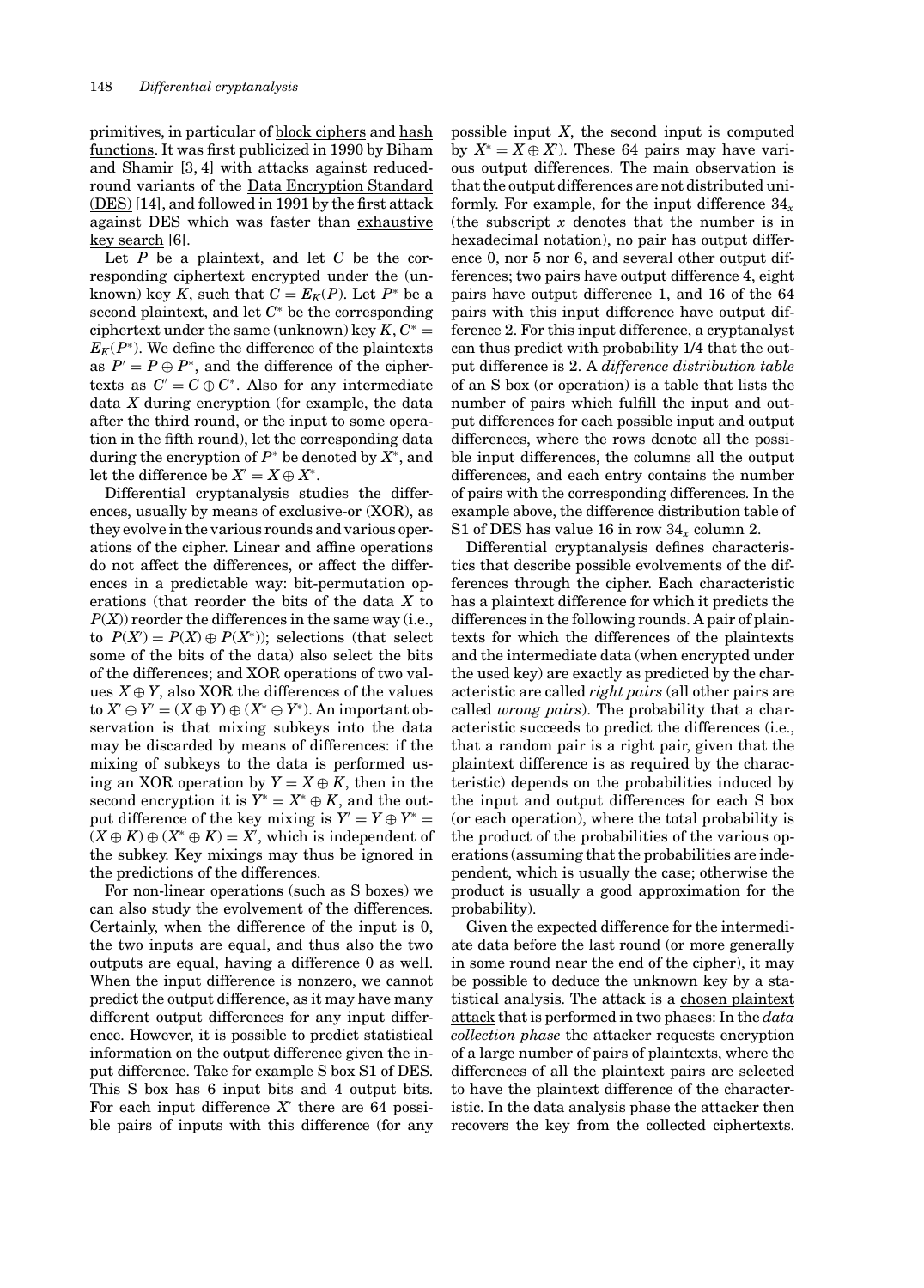Assume that the probability of the characteristic is *p* (i.e., a fraction *p* of the pairs are expected to be right pairs). It is then expected that for a fraction *p*of the pairs, the difference of the data before the last round is as predicted by the characteristic. An (inefficient) method for deriving the subkey of the last round is then to try all the possibilities of the subkey of the last round. For each possible subkey partially decrypt all the ciphertexts by one round, and for each pair compute the differences of the data before the last round, by XORing the data resulting from the partial decryptions. For wrong guesses of the subkey it is expected that the difference predicted by the characteristic appears rarely, and for the correct value of the subkey it is expected that this difference appears for a fraction *p* or more of the pairs (as there is a fraction of about *p* of right pairs that are assured to suggest this difference, and as wrong pairs may also suggest this difference). In particular, if the probability *p* is not too low, it is expected that the correct subkey is the one which gives the expected difference most frequently. It should be noted that the derivation of the last subkey is usually much more efficient than (but equivalent in results to) this described algorithm, using the information of the input and output differences for each S box (or operation) in the last round. It should also be noted that in many cases characteristics shorter by more than one round than the cipher (usually up to three rounds shorter) can also be used for differential attacks.

Differential cryptanalysis usually requires a small multiple of  $1/p$  pairs of chosen plaintexts, when using a characteristic with probability *p*, in order to ensure that sufficiently many right pairs appear in the data. This amount of encrypted data may be very large (about  $2^{47}$  chosen plaintext blocks in the case of DES), making the complexity of the data collection phase larger than the complexity of the data analysis phase in most cases. The large number of chosen plaintexts may by itself make the attack impractical, as it transfers the responsibility of computing the major part of the attack from the attacker to the attacked party, who is required to encrypt a large number of chosen plaintexts for the attacker to be able to mount his attack. It is therefore common in such cases to quote the complexity of a differential attack to be the number of required chosen plaintexts.

After the publication of the differential cryptanalysis attack on DES, whose complexity is  $2^{47}$ (it requires  $2^{47}$  chosen plaintexts and the time of analysis is less than  $2^{40}$ ), IBM announced that they were aware of differential cryptanalysis when they designed DES, and actually designed it to withstand differential attacks. Moreover, differential attacks (to which they called the *T method*) were classified as top secret for purposes of US national security, and IBM were requested by the NSA not to publish any information on them.

There are various improvements of differential cryptanalysis aimed to reduce the complexity of differential attacks. One simple method is a combination of several characteristics in a single larger structure. In case two characteristics are used, such a structure is called a *quartet*. It contains four plaintexts of the form  $P, P \oplus \Omega_p^1, P \oplus \Omega_p^2$ ,  $P \oplus \Omega_p^1 \oplus \Omega_p^2$ , for the plaintexts differences  $\Omega_p^1$  and  $\Omega_p^2$ . It can easily be seen that in such a quartet each difference appears twice: the first difference appears as the difference of the first two plaintexts, and also as the difference of the other two plaintexts; the second difference appears as the difference of the first and third plaintexts, and also as the difference of the second and fourth plaintexts. Thus, a total of four pairs are contained in a quartet; without using quartets only two pairs are contained in the same number of plaintexts. Larger structures of eight plaintexts using three different characteristics contain 12 pairs. Such structures are useful when there are several highprobability characteristics that can be used for an attack, as if the second best characteristic has a relatively low probability, the benefit of getting pairs with such a difference is quite low.

Another improvement (which was also mentioned in the original publication on differential cryptanalysis) is using an extended form of differences, in which not all the bits of the difference are fixed. This type of differences was later called truncated differences [10]. An important type of truncated differences (in most cases truncated differences refer to this type) is the word-wise truncated differences. Word-wise truncated differences are differences in which the difference itself is not considered, but instead the differences are divided into two classes, namely zero differences and nonzero differences. In these cases the data blocks are divided to words (either 8-bit bytes, or 16-bit words, or words of a different size depending on the native structure of the cipher), and the analysis only considers whether the difference of a word is expected to be zero or not. Such consideration is useful when non-zero differences evolve to other (unknown in advance) non-zero differences, so that the information on the zero/nonzero difference evolve through many rounds of the cipher.

A third extension defines non-XOR differences, such as subtraction of integers (useful for cases where the native operation in the cipher is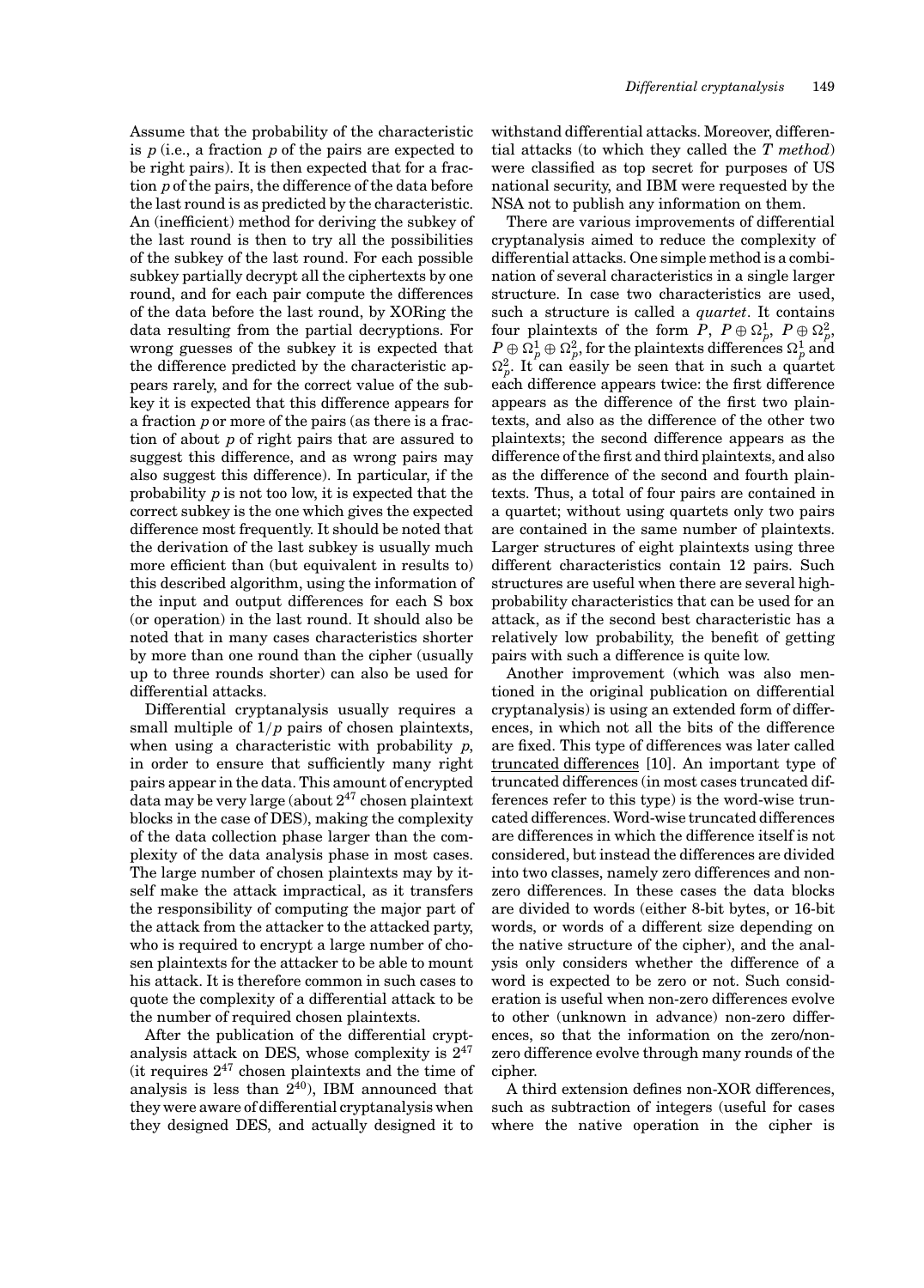addition), or differences of division modulo a prime (useful for cases where the native operation in the cipher is multiplication modulo a prime, such as in IDEA [11]). Also a combination of different differences for different parts of the block, or for different rounds of the cipher is considered. For such cases, difference distribution tables where the input differences are defined with one operation and the output differences with another, are very useful (especially when the operation natively transforms one operation to another, such as in cases of exponentiation S boxes, or logarithm S boxes).

Higher-order differences [12] consider derivatives of a second or a higher order. Higher-order differences are shown successful in several cases where differential cryptanalysis is not applicable due to low probabilities of characteristics; in some of these cases higher-order differences prove the most successful attack. However, higher-order attacks are successful mainly against ciphers with a small number of rounds.

It was also observed that in most differential attacks, the intermediate differences predicted by the characteristics are not used, and thus can be ignored [11]. In such cases, the considered differences are only the plaintext differences and the difference after the final round of the characteristic. In most cases there are many different characteristics with the same plaintext difference and the same final difference; these characteristics sum up to one differential, whose probability is the sum of their probabilities.

The major method for protection against differential cryptanalysis is by bounding the probability of the best characteristic (or differential) to be very low. Whenever the designer wishes to prove that differential cryptanalysis is not applicable, he bounds the probability *p* of the best characteristic (or differential) such that  $1/p$  is larger than the required complexity, or even larger than the size of the plaintext space (in which case even choosing the whole plaintext space is not sufficient for mounting an attack). These bounds were formalized into various theories of provable security against differential cryptanalysis.

A specially interesting theory for provable security against differential cryptanalysis (and also linear cryptanalysis) is the theory of decorrelation [16], which makes it possible to prove security of block ciphers against certain (restricted) kinds of attacks, including basic variants of differential and linear cryptanalysis.

Although the usual claims for security against differential cryptanalysis say that the probabilities of the highest-probability differentials are very low, and thus differential attacks require a huge amount of data and complexity, it was observed that even differentials with probability zero (i.e., that cannot occur—there are no right pairs under any key) can be used for attacks [1,9]. This kind of attacks is called *differential cryptanalysis using impossible differentials* (or shortly *impossible cryptanalysis*). The main idea is to select a large set of pairs with the plaintext difference of an impossible differential with *n* − 1 (or slightly less) rounds, where *n* is the number of rounds of the block cipher, and to try all the possible subkeys of the extra round(s). If it appears that for some value of the subkey, decryption of the ciphertexts by one round (or the few rounds) leads to the impossible difference in any one of the pairs, then we are assured that the subkey is wrong, and thus can be discarded. After discarding sufficiently many subkeys, the attacker reduces his list of possible values of the subkeys to a short list (or even to one subkey), and he is assured that the correct subkey is in the list. Depending on the design of the cipher and the key schedule, for some ciphers it would be more efficient to try reducing the number of possible subkeys to 1 (i.e., only the correct subkey), while for others it would be more efficient to reduce the size of the short list to some larger size, and then perform an exhaustive search of the remaining possible keys.

There are also attacks that use differentials as their building blocks, while combining differentials in various ways. The most promising ones are boomerang [17], amplified boomerang [8], and rectangle [2] attacks. The main idea in all these attacks are the combination of four plaintexts, which for simplicity of description we assume are located on the corners of a square, where one short differential is used in both pairs for the first few rounds (the horizontal edges), while a second short differential is used for the rest of the rounds but on the orthogonal pairs (the vertical edges). Although the probabilities of the total structure are  $p^2q^2$  where *p* and *q* are the probabilities of the two differentials, it appears that it is much easier in various cases to find good short differentials, than to find one full differential of a comparable probability.

Although differential cryptanalysis is basically a chosen plaintext attack (as the attacker needs to choose the plaintext differences), the attacker usually does not need to choose the exact values of the plaintexts. This observation allows conversion of chosen plaintext differential cryptanalysis attacks into known plaintext attacks [3], using the fact that in a sufficiently large set of random plaintexts there are many pairs whose difference is as required by the chosen plaintext attack. Once these pairs of plaintexts are identified, the original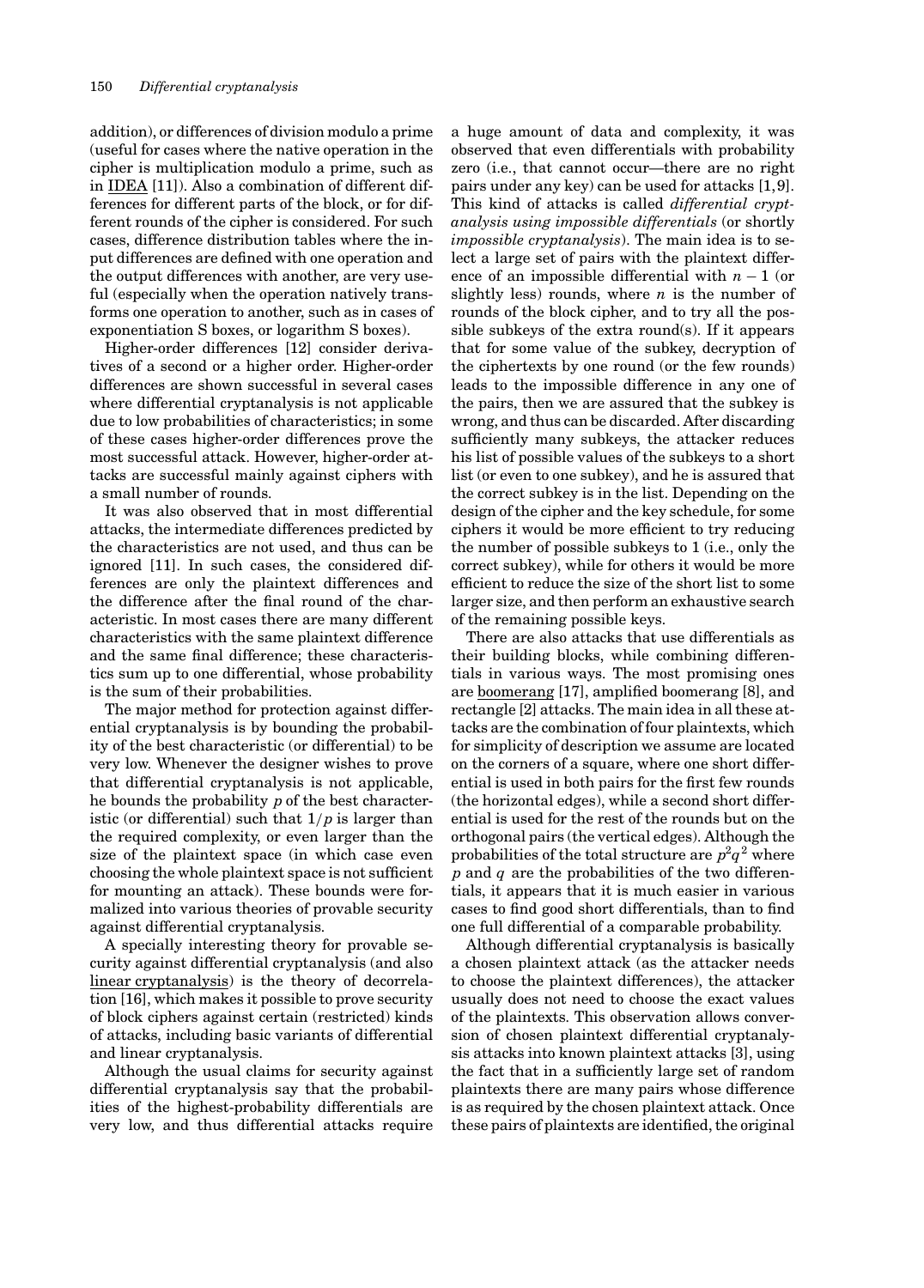chosen plaintext attack may be performed on these pairs. This variant usually requires a huge numpairs. This variant usually requires a nuge  $\frac{\text{num}}{\text{per}}$  of known plaintexts, which is about  $\sqrt{m2^{n+1}}$ where *n* is the size of the plaintext in bits and *m* is the number of chosen plaintext pairs required by the chosen plaintext attack. On some ciphers this is the best published known-plaintext attack.

In some cases it is also possible to convert differential cryptanalysis to ciphertext-only attacks. For more information on these conversions see [7].

Differential cryptanalysis was originally developed on FEAL-8 [13,15], a block cipher which was claimed to be faster and more secure than DES. It was then generalized and extended to DES and other schemes. Feal-8 was broken using a few hundred chosen plaintexts. Given the corresponding ciphertexts, it takes less than a minute on a personal computer to recover the key [5]. The first results on DES [4] showed that DES reduced to 15 rounds was vulnerable to a differential attack, while the full 16-round DES required  $2^{58}$  chosen plaintexts for a successful attack, whose generation is slower than exhaustive search. In the following year an improvement of the technique was invented [6]. The main trick in the improved attack was the ability to receive the first round for free, using large specially designed structures, setting the characteristic from the second round on. This improvement made it possible to apply the 15-round attack on the full 16 rounds. Another improvement allowed to find the key when the first right pair is analyzed, rather than to wait till sufficiently many right pairs are found. This improvement is applicable when the attack considers all the key bits (or almost all the key bits) in a single counting phase. As a result, the improved attack could analyze the full 16-round DES given  $2^{47}$ chosen plaintext and their corresponding ciphertexts, whose complexity of analysis was smaller than  $2^{40}$ .

Eli Biham

- [1] Biham, Eli, Alex Biryukov, and Adi Shamir (1999). "Cryptanalysis of skipjack reduced to 31 rounds using impossible differentials." *Advances in Cryptology—EUROCRYPT'99*, Lecture Notes in Computer Science, vol. 1592, ed. J. Stern. Springer, Berlin, 12–23.
- [2] Biham, Eli, Orr Dunkelman, and Nathan Keller (2002). "New results on boomerang and rectangle attacks." *Proceedings of Fast Software Encryption*, Leuven, Lecture Notes in Computer Science, vol. 2365, eds. Daemen, J. and V. Rijmen. Springer, Berlin, 1–16.
- [3] Biham, Eli and Adi Shamir (1993). *Differential Cryptanalysis of the Data Encryption Standard.* Springer-Verlag, Berlin, New York.
- [4] Biham, Eli and Adi Shamir (1991). "Differential cryptanalysis of DES-like cryptosystems." *Journal of Cryptology*, 4 (1), 3–72.
- [5] Biham, Eli and Adi Shamir (1991). "Differential cryptanalysis of FEAL and N-hash." Technical report CS91-17, Department of Applied Mathematics and Computer Science, The Weizmann Institute of Science, *Advances in Cryptology— EUROCRYPT'91*. The extended abstract appears in Lecture Notes in Computer Science, vol. 547, ed. D.W. Davies. Springer, Berlin, 1–16.
- [6] Biham, Eli and Adi Shamir (1992). "Differential cryptanalysis of the full 16-round DES." *Advances in Cryptology—CRYPTO'92*, Lecture Notes in Computer Science, vol. 740, ed. E.F Brickel. Springer, Berlin, 487–496.
- [7] Biryukov, Alex and Eyal Kushilevitz (1998). "From differential cryptanalysis to ciphertext-only attacks." *Advances in Cryptology—CRYPTO'98*, Lecture Notes in Computer Science, vol. 1462, ed. H. Krawczyk. Springer, Berlin, 72–88.
- [8] Kelsey, John, Tadayoshi Kohno, and Bruce Schneier (2000). "Amplified boomerang attacks against reduced-round MARS and serpent." *Proceedings of Fast Software Encryption 7*, Lecture Notes in Computer Science, vol. 1978, ed. B. Schneier. Springer-Verlag, Berlin, 75–93.
- [9] Knudsen, Lars Ramkilde (1998). "DEAL—a 128 bit block cipher." AES submission, available on http://www.ii.uib.no/∼larsr/papers/deal.ps
- [10] Knudsen, Lars (1995). "Truncated and higher order differentials." *Proceedings of Fast Software Encryption 2*, Lecture Notes in Computer Science, vol. 1008, ed. B. Preneel. Springer-Verlag, Berlin, 196–211.
- [11] Lai, Xuejia, James L. Massey, and Sean Murphy (1991). "Markov ciphers and differential cryptanalysis." *Advances in Cryptology, Proceedings of EU-ROCRYPT '91*, Lecture Notes in Computer Science, vol. 547, ed. D.W. Davies. Springer, Berlin, 17–38.
- [12] Lai, Xuejia (1994). "Higher order derivative and differential cryptanalysis." *Proceedings of Symposium on Communication, Coding and Cryptography*, in honor of J.L. Massey on the occasion of his 60th birthday.
- [13] Miyaguchi, Shoji, Akira Shiraishi, and Akihiro Shimizu (1988). "Fast data encryption algorithm FEAL-8." *Review of Electrical Communications Laboratories*, 36 (4), 433–437.
- [14] National Bureau of Standards (1977), Data Encryption Standard, U.S. Department of Commerce, FIPS pub. 46.
- [15] Shimizu, Akihiro and Shoji Miyaguchi (1987). "Fast data encryption algorithm FEAL." *Advances in Cryptology—EUROCRYPT'87*, Lecture Notes in Computer Science, vol. 304, eds. David Chaum and Wyn L. Price. Springer, Berlin, 267–278.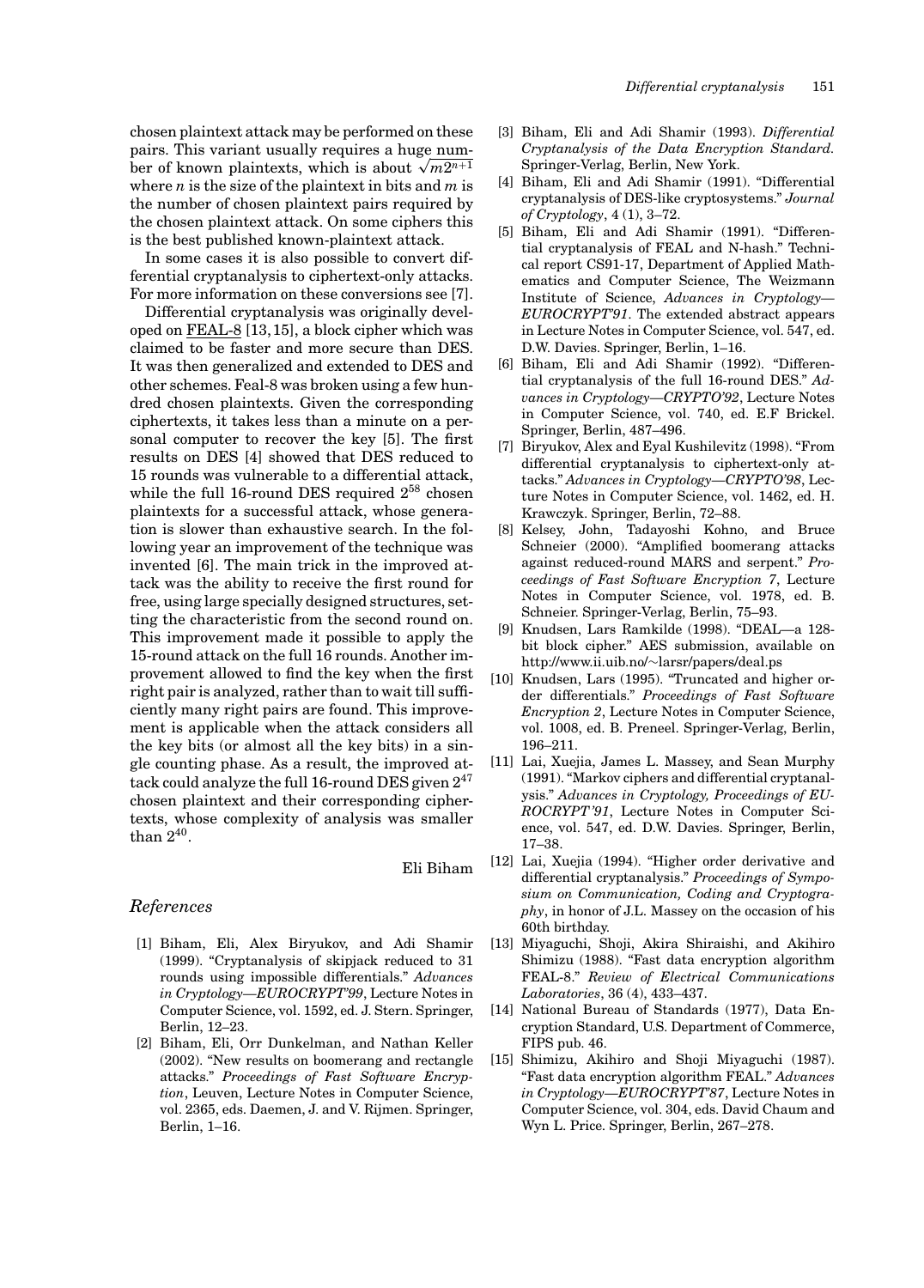- [16] Vaudenay, Serge (1998). "Provable security for block ciphers by decorrelation." *Proceedings of STACS'98*, Lecture Notes in Computer Science, vol. 1373, eds. M. Morvan, C. Meinel, and D. Krob. Springer, Berlin, 249–275.
- [17] Wagner, David (1999). "The boomerang attack." *Proceedings of Fast Software Encryption, FSE'99, Rome*, Lecture Notes in Computer Science, vol. 1636, ed. L. Knudsen. Springer, Berlin, 156–170.

## **DIFFERENTIAL–LINEAR ATTACK**

Differential–Linear attack is a chosen plaintext *two-stage* technique of cryptanalysis (by analogy with two-stage rocket technology) in which the first stage is covered by differential cryptanalysis, which ensures propagation of useful properties midway through the block cipher. The second stage is then performed from the middle of the cipher and to the ciphertext using linear cryptanalysis. The technique was discovered and demonstrated on the example of 8-round *DES* (see Data Encryption Standard) by Langford and Hellman [4]. Given a *differential characteristic* with probability *p* for the rounds 1,...,*i* and the *linear characteristic* with bias *q* for the rounds  $i+1, \ldots, R$ , the bias of resulting linear approximation would be  $1/2 + 2pq^2$  and the data complexity of the attack will be  $O(p^{-2}q^{-4})$  [3, p. 65]. Thus the attack would be useful only in special cases when there are good characteristics or linear approximations half-way through the cipher, but no good patterns for the full cipher. Their attack enhanced with such refinements as packing data into *structures* and *key-ranking* (or *list decoding*) can recover 10-bits of the secret key for 8-round DES using 512 chosen plaintexts. In [1] the same technique is used to break 8-round FEAL with 12 chosen plaintexts and expensive analysis phase. Further applications and refinements of the technique are given in [2].

Alex Biryukov

## *References*

- [1] Aoki, K. and K. Ohta (1996). "Differential-linear cryptanalysis of FEAL-8." *IEICE Trans. on Fundamentals of Electronics, Communications and Computer Sciences*, E79A (1), 20–27.
- [2] Eli Biham, Orr Dunkelman, and Nathan Keller, "Enhancing Differential-Linear Cryptanalysis", *Advances in Cryptology ASIACRYPT 2002*, Lecture

Notes in Computer Science, vol. 2501, ed. Y. Zheng. Springer-Verlag, Berlin, p. 254–266.

- [3] Langford, S.K. (1995). "Differential-linear cryptanalysis and threshold signatures." Technical report, *PhD Thesis*, Stanford University.
- [4] Langford, S.K. and M.E. Hellman (1994). "Differential–linear cryptanalysis." *Advances in Cryptology—CRYPTO'94*. Lecture Notes in Computer Science, vol. 839, ed. Y. Desmedt. Springer-Verlag, Berlin, 17–25.

## **DIFFERENTIAL POWER ANALYSIS**

Differential Power Analysis utilizes power consumption of a cryptographic device such as a smartcard as side-channel information. In *Simple Power Analysis* (SPA) an attacker directly observes a device's power consumption. It is known that the amount of power consumed by the device varies depending on the data operated on and the instructions performed during different parts of an algorithm's execution. Define a *power trace* as a set of power consumption measurements during a cryptographic operation. By simply examining power traces, it is possible to determine major characteristic details of a cryptographic device and the implementation of the cryptographic algorithm being used. SPA can therefore be used to discover implementation details, such as *DES* rounds (see Data Encryption Standard) and *RSA* operations (see RSA public key encryption). Moreover, SPA can reveal differences between multiplication and squaring operations, which can be used to recover the private key in RSA implementations. SPA can also reveal visible differences within permutations and shifts in DES implementations, which might lead to recovering the secret DES key.

While SPA attacks use primarily visual inspection to identify relevant power fluctuations, Differential Power Analysis (DPA) exploits characteristic behavior (e.g., power consumption behavior of transistors and logic gates) [2]. DPA uses an attacking model and statistical analysis to extract hidden information from a large sample of power traces obtained during "controlled" cryptographic computations. In case of SPA, direct observations of a device's power consumption would not allow identifying the effects of a single transistor switching. The use of statistical methods in a controlled DPA environment allows identifying small differences in power consumption, which can be used to recover specific information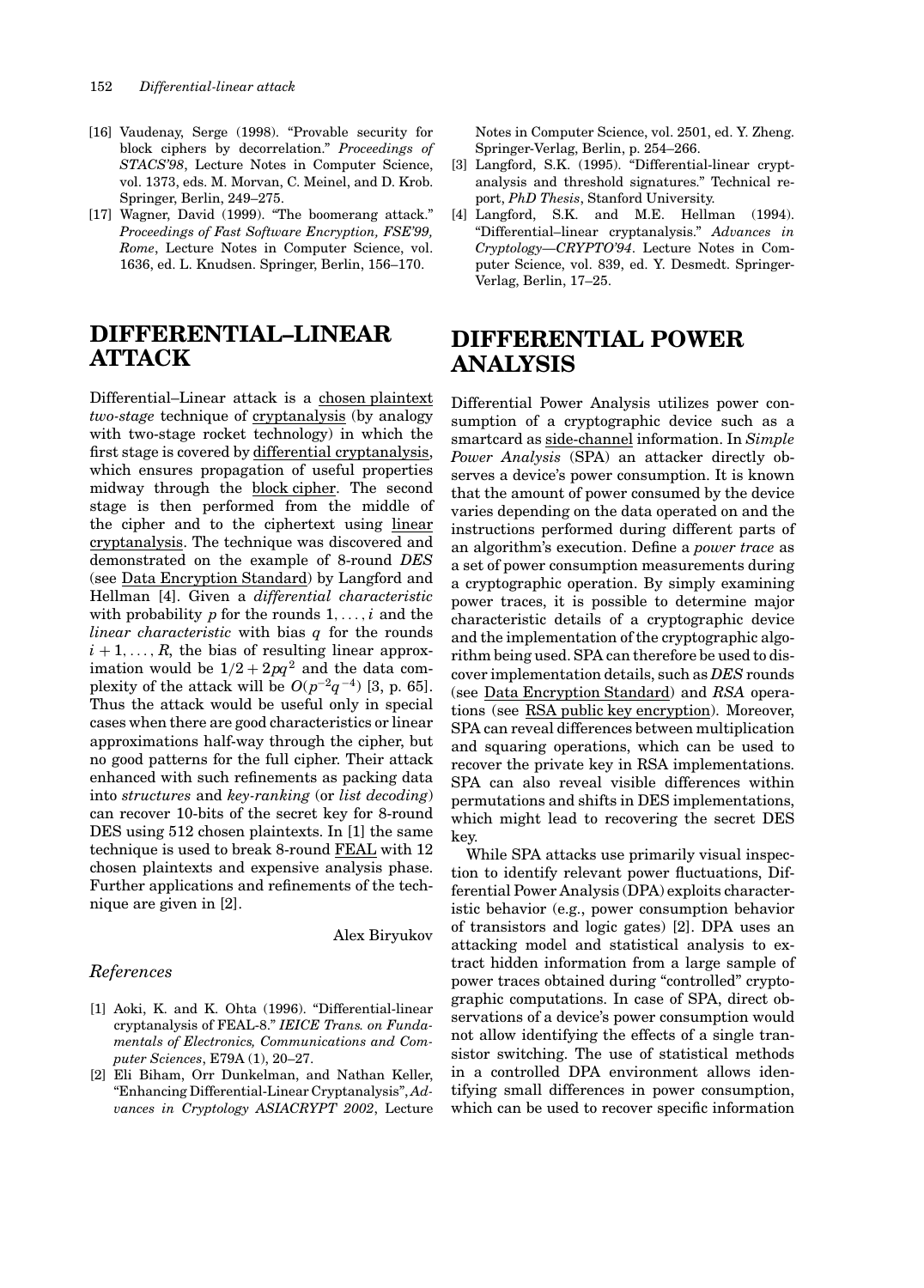such as the individual bits in a secret key. This means secret key material can be recovered from tamper-resistant devices such as smartcards (smartcard tamper resistance). To execute an attack based on DPA, an attacker does not need to know as many details about how the algorithm is implemented.

The basis of a DPA attack is the use of an abstract model based on the power consumption characteristics of the logic that includes the noise components. When measuring the power consumption, various noise components are superimposed on the power traces. The main noise sources are external, intrinsic, quantization and algorithmic noise. Intrinsic and quantization noise are small compared to the power consumption. The external noise can be reduced by careful use of the measurement equipment. The algorithmic noise can be averaged out by the DPA strategy itself. To reduce the influence of noise in DPA one can increase the number of samples required to detect variations. Analysis can take place in the time and frequency domain.

The basis DPA technique is as follows. Assume that a sufficient number *N* of random power traces have been collected (e.g., *N* samples of ciphertexts obtained using the same encryption key). Each power trace is a collection of power samples  $PS(n, t)$ , which represent the power consumption at time *t* in trace *n* as the sum of the power dissipated by all circuitry. In practice, the number of measurements *t* in each power trace depends on the sampling rate and the memory capacity as well as the duration of the cryptographic operation. Next, partition the power samples  $PS(n, t)$ into two sets  $S_0$  and  $S_1$  according to the outcome 0 or 1 of a partitioning or discrimination function *D*. The outcome value of the partitioning function *D* can be simply the value of a specific ciphertext bit. In general, the size of set  $S_0$  will be roughly the same as the size of *S*1. Next, compute the average power signal for each set *S*at time *t*. By subtracting the two averages, we obtain the DPA bias signal *B*(*t*). Selecting an appropriate *D*-function will result in a DPA bias signal that an attacker can use to verify guesses of the secret key. The *D*-function is chosen such that at some point during implementation the device needs to calculate the value of this bit. When this occurs or any time data containing this bit is manipulated, there will be a slight difference in the amount of power dissipated depending on whether this bit is a zero or a one. Let  $\epsilon$  denote this difference, and the instruction manipulating the *D*-bit occurs at time  $t'$ , then the value  $\epsilon$  is equal to the expectation

difference

$$
E[S | (D = 0)] - E[S | (D = 1)], \quad \text{for } t = t'.
$$

When  $t \neq t'$  the device is manipulating bits other than the *D*-bit, and assuming that the power dissipation is independent of the *D*-bit, the difference in expectation of the two sets equals zero for sufficiently large *N*. Thus the bias function  $B(t)$ will show power spikes of height  $\epsilon$  at times  $t'$  and will appear flat at all other times. If the proper *D*-function was chosen, the bias signal will show spikes whenever the *D*-bit was manipulated and otherwise the resulting  $B(t)$  will not show any bias. Using this approach an attacker can verify guesses for the hidden key bit information using the *D*-function. Repeating this approach for different *D*-bits, the secret key can be obtained bit by bit.

Variants or improvements of the classical DPA attack exist that use signals from multiple sources, use different measuring techniques, combine signals with different temporal offsets, use specific and more powerful differential functions, and apply more advanced signal processing functions and models. To enlarge the peak, a multiplebit attack can be used.

A DPA attack involves hundreds to thousands of samples. After processing and statistical analysis, the DPA process can reconstruct the full secret or private key within several minutes. The whole process is easy to implement and requires only standard measurement equipment, which cost lies between a few hundred to a few thousand dollars. DPA attacks are non-invasive, which makes them difficult to detect. DPA requires little or no information about the target device and can be automated. DPA and SPA has successfully been applied to attack a large number of smartcards and PCMCIA cards [3]. See [1] for an approach how to counteract Power Analysis attacks.

Tom Caddy

- [1] Chari, Suresh, Charanjit Jutla, Josyula R. Rao, and Pankaj Rohatgi (1999). "Towards sound approaches to counteracts power-analysis attacks." *Advances in Cryptology—CRYPTO'99*, Lecture Notes in Computer Science, vol. 1666, ed. M. Wiener. Springer-Verlag, Berlin, 389–412.
- [2] Kocher, Paul, Joshua Jaffe, and Benjamin Jun (1999). "Differential power analysis." *Advances in Cryptology—CRYPTO'99*, Lecture Notes in Computer Science, vol. 1666, ed. M. Wiener. Springer-Verlag, Berlin, 388–397.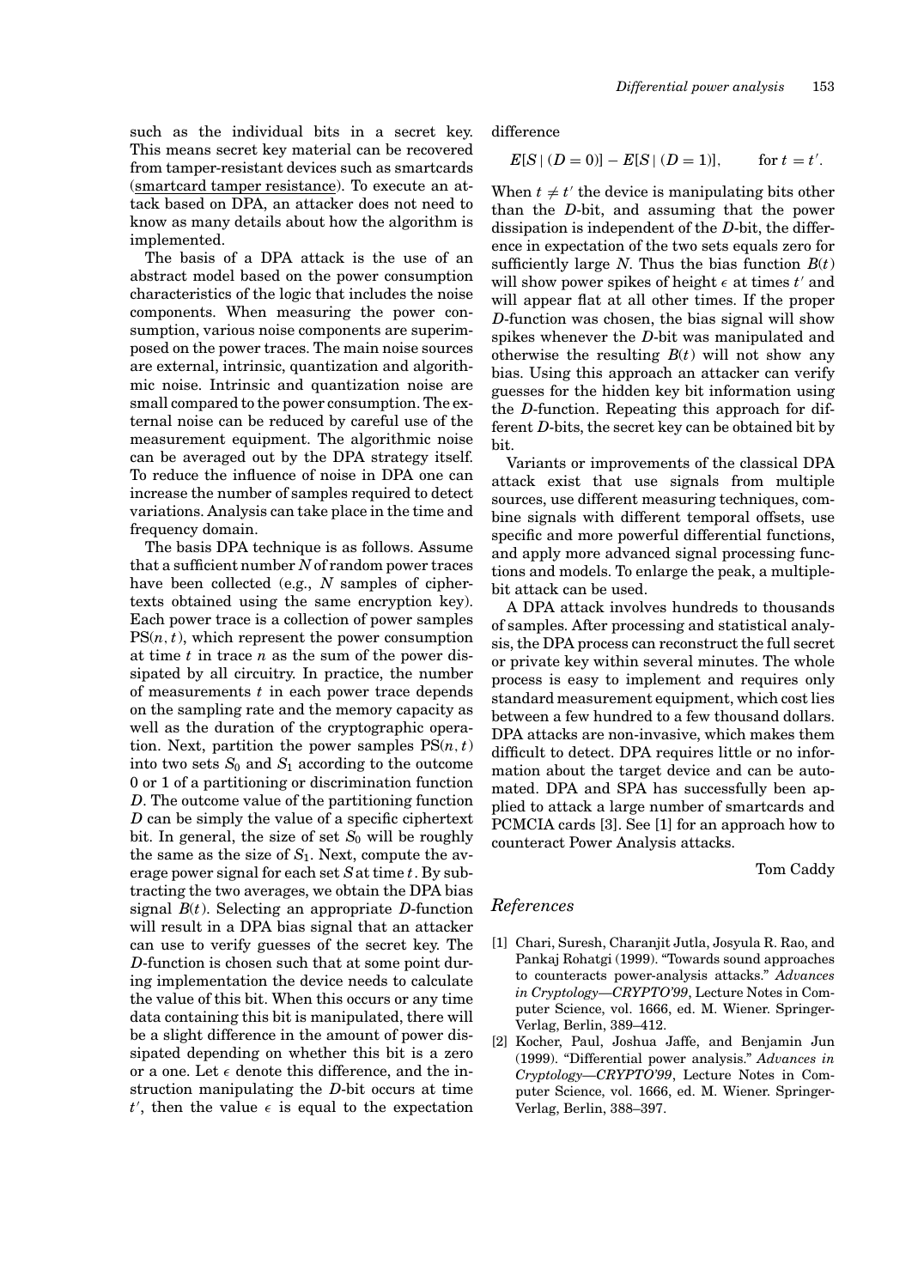[3] Messerges, Thomas S., Ezzy A. Dabbish, and Robert H. Sloan (1999). "Investigations of power analysis attacks on smartcards." *Proceedings of USENIX Workshop on Smartcard Technology*, 151–161.

## **DIFFIE–HELLMAN KEY AGREEMENT**

The Diffie–Hellman protocol is a type of key agreement protocol. It was originally described in Diffie and Hellman's seminal paper on public key cryptography.

This key agreement protocol allows Alice and Bob to exchange public key values, and from these values and knowledge of their own corresponding private keys, securely compute a shared key *K*, allowing for further secure communication. Knowing only the exchanged public key values, an eavesdropper is not able to compute the shared key.

As a preamble to the protocol, the following public parameters are assumed to exist (see Number Theory): a large prime number *p* such that discrete logarithms in the multiplicative group of integers from 1 to  $p-1$  ( $Z_p^*$ ) are intractable; and a  $\frac{1}{2}$  generator  $g$  of  $Z_p^*$ . Alice randomly selects a value  $0 < a < p-1$  and computes  $r = g^a$  mod p. Alice sends  $r$  to Bob. Similarly, Bob selects a value  $0 < b$  $p > p-1$  and computes  $s = g^b \mod p$ . Bob sends *s* to Alice. Given *a* and *s*, Alice computes  $K = s^a$  mod  $p \equiv g^{ab} \pmod{p}$ . Similarly, given *b* and *r*, Bob computes  $K = r^b \mod p \equiv g^{ab} \pmod{p}$ . Thus, Alice and Bob are able to compute the same key value, *K*.

Now consider the information available to an eavesdropper. This includes *g*, *p*, *r* and *s*. Thus, the eavesdropper must attempt to compute  $K \equiv$  $g^{ab}$  (mod *p*) given  $g^a$  mod *p* and  $g^b$  mod *p*. This is known as the decisional Diffie–Hellman *problem* and for appropriately chosen *g* and *p*, it is believed to be very difficult to solve.

Several variations to this simple protocol exist (see <u>Key Agreement</u>). Of particular note is the fact that the above protocol does not provide for the authentication of Alice and Bob. The Station-to-Station protocol provides one variation to this protocol that authenticates Alice and Bob.

Mike Just

#### *References*

- [1] Menezes, Alfred, Paul van Oorschot, and Scott Vanstone (1997). *Handbook of Applied Cryptography*. CRC Press, Boca Raton.
- [2] Stinson, Douglas R. (1995). *Cryptography: Theory and Practice*. CRC Press, Boca Raton.

# **DIFFIE–HELLMAN PROBLEM**

In their pioneering paper Diffie and Hellman [15] proposed an elegant, reliable, and efficient way to establish a common key between two communicating parties. In the most general settings their idea can be described as follows (see Diffie–Hellman key agreement for further discussion). Given a cyclic group  $G$  and a generator  $g$  of  $G$ , two communicating parties Alice and Bob execute the following protocol:

- Alice selects *secret x*, Bob selects *secret y*;
- Alice publishes  $X = g^x$ , Bob publishes  $Y = g^y$ ;
- Alice computes  $K = Y^x$ , Bob computes  $K = X^y$ . Thus at the end of the protocol the values  $X = g^x$  and  $Y = g^y$  have become *public*, while the value  $K = Y^x = X^y = g^{xy}$  supposedly remains *private* and is known as the *Diffie–Hellman secret key*.

Thus the *Diffie–Hellman Problem*, DHP, with respect to the group  $\mathcal G$  is to compute  $g^{xy}$  from the given values of  $g^x$  and  $g^y$ .

Certainly, only groups in which DHP is hard are of cryptographic interest. For example, if  $\mathcal G$  is an *additive* group of the residue ring  $\mathbb{Z}_m$  modulo m, see modular arithmetic, then DHP is trivial: using additive notations the attacker simply computes  $x \equiv X/g \pmod{m}$  (because *g* is a generator of the additive group of  $\mathbb{Z}_m$ , we have  $gcd(g, m) = 1$ ) and then  $K \equiv xY \pmod{m}$ .

On the other hand, it is widely believed that using *multiplicative* subgroups of the group of units  $\mathbb{Z}_m^*$  of the residue  $\underline{\text{ring}}$   $\mathbb{Z}_m$  modulo  $m$  yields examples of groups for which DHP is hard, provided that the modulus *m* is carefully chosen. This belief also extends to subgroups of the multiplicative group  $\mathbb{F}_q^*$  of a *finite field*  $\mathbb{F}_q$  of  $q$  elements. In fact these groups are exactly the groups suggested by Diffie and Hellman [15]. Although, since that time the requirements on the suitable groups have been refined and better understood, unfortunately not too many other examples of "reliable" groups have been found. Probably the most intriguing and promising example, practically and theoretically, is given by subgroups of point groups on elliptic curves, which have been proposed for this kind of application by Koblitz [24] and Miller [36]. Since the original proposal, many very important theoretical and practical issues related to using elliptic curves in cryptography have been investigated, see [2, 17]. Even more surprisingly, elliptic curves have led to certain variants of the Diffie– Hellman schemes, which are not available in subgroups of  $\mathbb{F}_q^*$  or  $\mathbb{Z}_m^*$ , see [5, 22, 23] and references therein.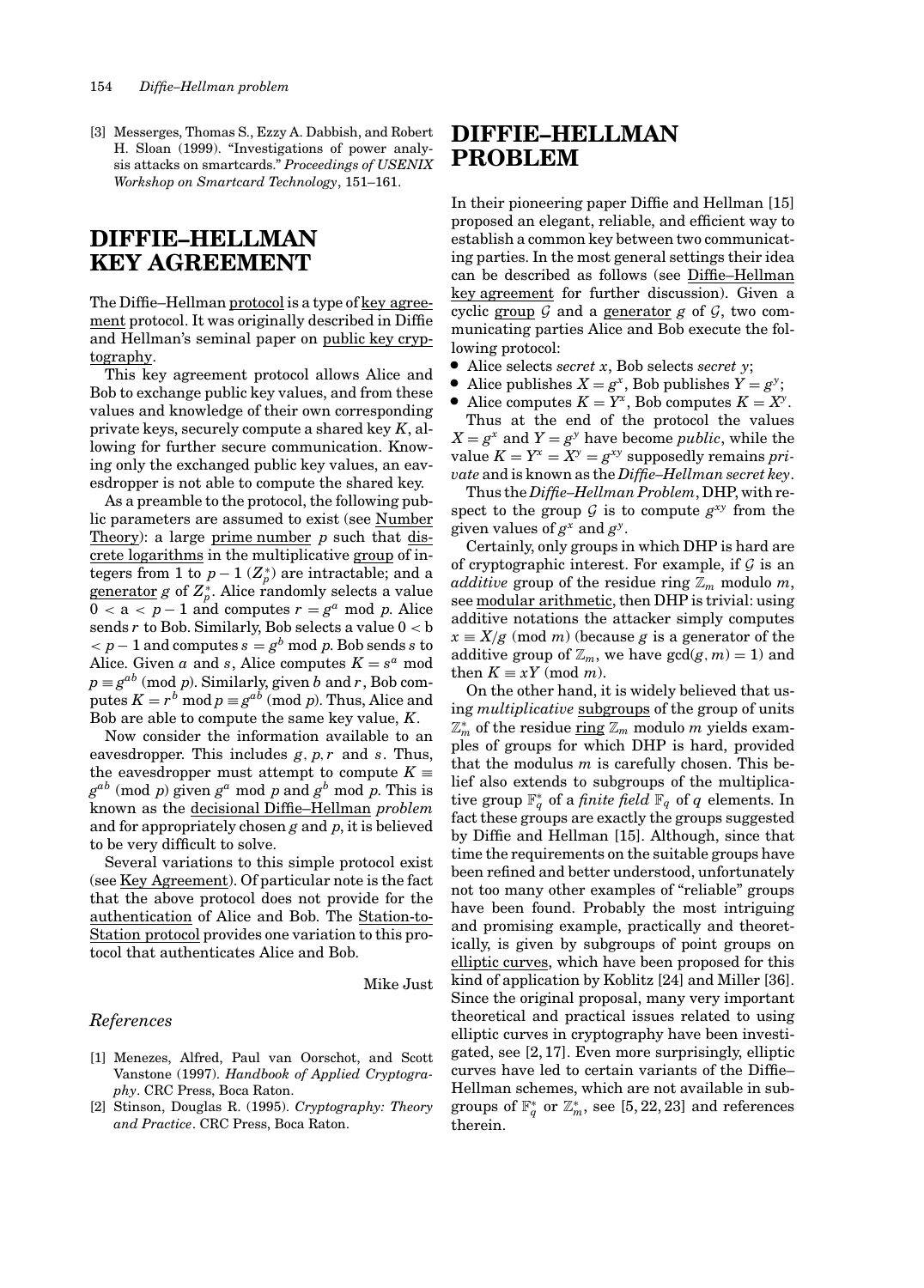DIFFIE–HELLMAN AND DISCRETE LOGA- RITHM PROBLEMS: It is immediate that if one can find *x* from the given value of  $X = g^x$ , that is, solve the discrete logarithm problem, DLP, then the whole scheme is broken. In fact, in our example of a "weak" group  $G$ , this is exactly DLP which can easily be solved. Thus DHP is not harder than DLP. On the other hand, the only known (theoretical and practical) way to solve DHP is to solve the associated DLP. Thus a natural question arises whether DHP is equivalent to DLP or is strictly weaker. The answer can certainly depend on the specific group  $\mathcal{G}$ .

Despite a widespread assumption that this indeed is the case, that is, that in any cryptographically "interesting" group DHP and DLP are equivalent, very few theoretical results are known. In particular, it has been demonstrated in [6, 31, 32] that, under certain conditions, DHP and DLP are polynomial time equivalent. However, there are no unconditional results known in this direction.

Some quantitative relations between complexities of DHP and DLP are considered in [13].

CRYPTOGRAPHICALLY INTERESTING GROUPS: As we have mentioned, the choice of the group  $G$  is crucial for the hardness of DHP (while the choice of the generator *g* does not seem to be important at all). Probably the most immediate choice is  $G = \mathbb{F}_q^*$ , thus *g* is a <u>primitive element</u> of  $\mathbb{F}_q$ . However, one  $\operatorname*{can}$  work in a subgroup of  $\mathbb{F}_{q}^{\ast}$  of sufficiently large prime order  $\ell$  (but still much smaller than  $q$  and thus more efficient) without sacrificing the security of the protocol. Indeed, we recall that based on our current knowledge we may conclude that the hardness of DLP in a subgroup  $\mathcal{G} \subseteq \mathbb{F}_q^*$  (at least for some most commonly used types of fields; for further discussion see discrete logarithm problem) is majorised

- 1. by  $\ell^{1/2}$  where  $\ell$  is the largest prime divisor of #G, see [35,44];
- 2. by  $L_q[1/2, 2^{1/2}]$  for a rigorous unconditional algorithm, see [37];
- 3. by  $L_q$   $\left[1/3, (64/9)^{1/3}\right]$  for the heuristic number field sieve algorithm, see [39,40],

where as usual we denote by  $L_x[t, \gamma]$  (see *L*-notation) any quantity of the form

$$
L_x[t,\gamma] = \exp((\gamma + o(1))(\log x)^t(\log \log x)^{1-t}).
$$

It has also been discovered that some special subgroups of some special extension fields are computationally more efficient and also allow one to reduce the information exchange without sacrificing the security of the protocol. The two most practically and theoretically important examples are given by LUC, see [3,43], and XTR, see [26–28], protocols (see, more generally, subgroup cryptosystems). Despite several substantial achievements in this area, these results are still to be better understood and put in a more systematic form [10].

One can also consider subgroups of the residue  $\min_{m \geq 1} \mathbb{Z}_m^*$  modulo a composite  $m \geq 1$ . Although they do not seem to give any practical advantages (at least in the original setting of the two party key exchange protocol), there are some theoretical results supporting this choice, for example, see [1].

The situation is more complicated with subgroups of the point groups of elliptic curves, and more generally of abelian varieties. For these groups not only the arithmetic structure of the cardinality  $G$  matters, but many other factors also play an essential role, see [2, 17, 19, 20, 25, 34, 38] and references therein.

BIT SECURITY OF THE DIFFIE–HELLMAN SECRET KEY: So far, while there are several examples of groups in which DHP (like DLP) is conjectured to be hard, as with other areas of cryptography, the security relies on unproven assumptions. Nevertheless, after decades of exploration, we have gained a reasonably high level of confidence in some groups, for example, in subgroups of F∗ *<sup>p</sup>*. Of course, this assumes that *p* and #G are sufficiently large to thwart the discrete logarithm attack. Typically, nowadays, *p* is at least about 1024 bits,  $\#\mathcal{G}$  is at least about 160 bits. However, after the common key  $K = g^{xy}$  is established, only a small portion of bits of *K* will be used as a common key for some pre-agreed symmetric cryptosystem.

Thus, a natural question arises: *Assume that finding all of K is infeasible, is it necessarilly infeasible to find certain bits of K?*

In practice, one often derives the secret key from *K* via a hash function but this requires an additional function, which generally must be modeled as a black box. Moreover, this approach requires a hash function satisfying some additional requirements which could be hard to prove unconditionally. Thus the security of the the obtained private key relies on the hardness of DHP and some assumptions about the hash function. Bit security results allow us to eliminate the usage of hash functions and thus to avoid the need to make any additional assumptions.

For  $G = \mathbb{F}_{p}^*$ , Boneh and Venkatesan [8] have found a very elegant way, *using lattice basis reduction* (see lattices), to solve this question in the affirmative, see also [9]. Their result has been slightly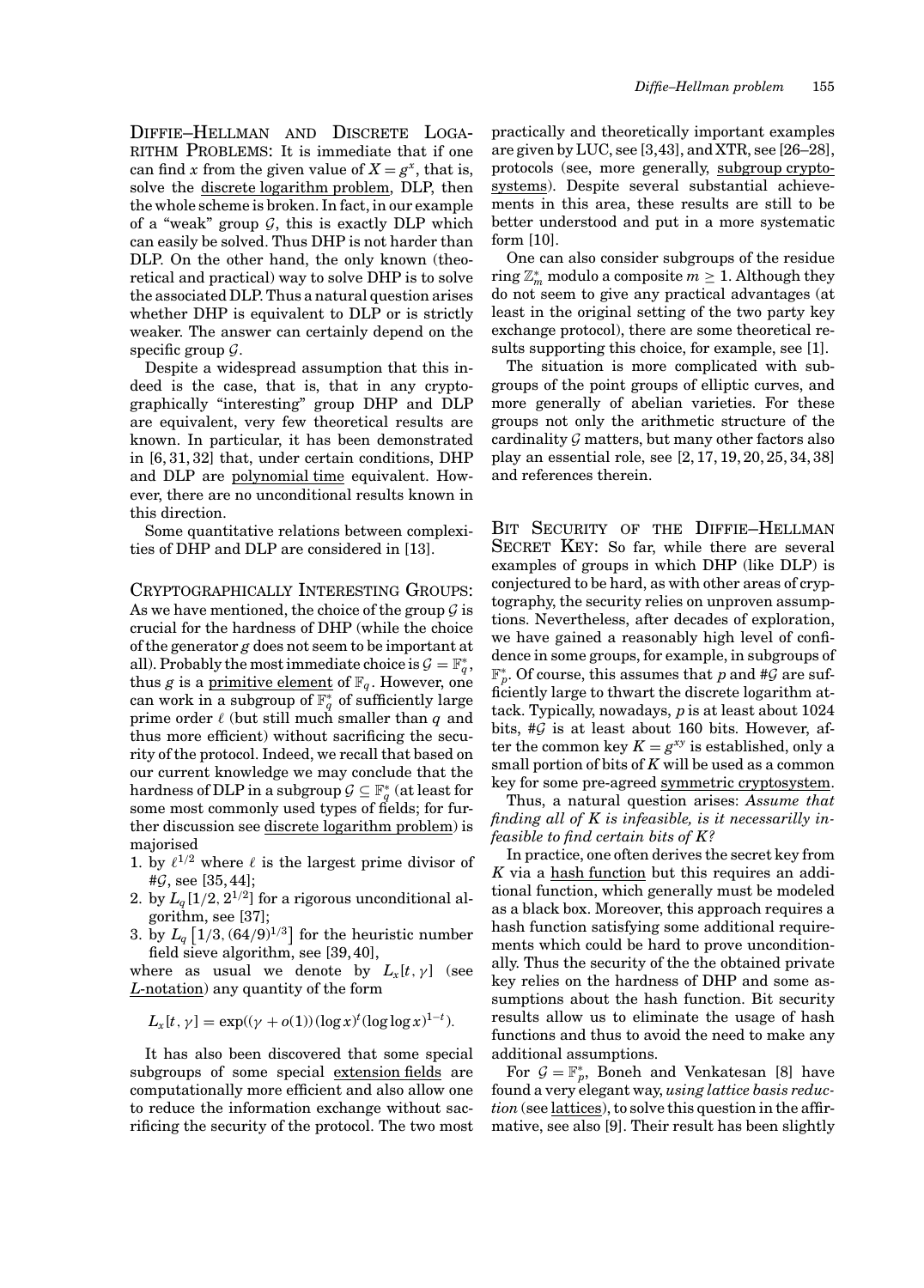improved and also extended to other groups in [21]. For the XTR version of DHP it has recently been done in [30]. The results of these papers can be summarized as follows: "error-free" recovery of even some small portion of information about the Diffie–Hellman secret key  $K = g^{xy}$  is as hard as recovering the whole key (cf. hard-core bit). Including the case where the recovering algorithm works with only some non-negligible positive probability of success is an extremely important open question. This would immediately imply that hashing *K* does not increase the security of the secret key over simply using a short substring of bits of *K* for the same purpose, at least in an asymptotic sense.

It is important to remark that these results do not assert that the knowledge of just a few bits of *K* for *particular*  $(g^x, g^y)$  translates into the knowledge of all the bits. Rather the statement is that given an efficient algorithm to determine certain bits of the common key corresponding to *arbitrary g<sup>x</sup>* and *gy*, one can determine all of the common key corresponding to *particular g<sup>x</sup>* and *gy*.

Another, somewhat dual problem involving some partial information about *K* is studied in [41]. It is shown in [41] that any polynomial time algorithm which for given *x* and *y* produces a list  $\mathcal L$  of polynomially many elements of # $\mathcal G$  where  $K = g^{xy} \in \mathcal{L}$ , can be used to design a polynomial time algorithm which finds *K* unambiguously.

NUMBER THEORETIC AND ALGEBRAIC PROP-ERTIES: As we have mentioned, getting rigorous results about the hardness of DHP is probably infeasible nowadays. One can however study some number theoretic and algebraic properties of the map  $K: \mathcal{G} \times \mathcal{G} \rightarrow \mathcal{G}$  given by  $K(g^x, g^y) = g^{xy}$ . This is of independent intrinsic interest and may also shed some light on other properties of this map which are of direct cryptographic interest.

For example, many cryptographic protocols are based on the assumption of hardness of the decisional Diffie–Hellman problem, DDHP, rather than DHP itself. Roughly speaking, DDHP is the problem of deciding whether a triple  $(u, v, w) \in \mathcal{G}^3$ of random elements of G is of the form  $(g^x, g^y, g^{xy})$ for some *x* and *y*. Clearly, DDHP is no harder than DHP, and it is believed that in fact it is no easier, see [4]. Unfortunately there are no viable approaches to a proof of this conjecture. Motivated by this problem, in the series of works [11,12,18] several "statistical" results have been established, which show that if  $G$  is a sufficiently large subgroup of  $\mathbb{F}_p^*$  then at least statistically the triples  $(g^x, g^y, g^{xy})$  behave as triples of random elements.

One can also study algebraic properties of the set of points  $(g^x, g^y, g^{xy})$  or even just  $(g^x, g^{x^2})$ (which corresponds to the "diagonal" case  $x =$ *y*). In particular one can ask about the degree of polynomials *F* for which  $F(g^x, g^y, g^{xy}) = 0$  or  $F(g^x, g^y) = g^{xy}$  or  $F(g^x, g^{x^2}) = 0$  or  $F(g^x) = g^{x^2}$  for all or "many"  $x, y \in \mathcal{G}$ . Certainly it is intuitively obvious that such polynomials should be of very large degree and have a complicated structure. It is useful to recall the interpolation attack on block ciphers which is based on finding polynomial relations of similar spirit. It has been shown in [14] (as one would certainly expect) that such polynomials are of exponentially large degree, see also [42]. Several more results of this type can also be found in [16,33,45].

Igor E. Shparlinski

- [1] Biham, E., D. Boneh, and O. Reingold (1999). "Breaking generalized Diffie–Hellman modulo a composite is no easier than factoring." *Inform. Proc. Letters*, 70, 83–87.
- [2] Blake, I., G. Seroussi, and N. Smart (1999). *Elliptic Curves in Cryptography*. London Mathematical Society, Lecture Notes Series, vol. 265. Cambridge University Press, Cambridge.
- [3] Bleichenbacher, D., W. Bosma, and A.K. Lenstra (1995). "Some remarks on Lucas-based cryptosystems." *Advances in Cryptology—CRYPTO'95*, Lecture Notes in Computer Science, vol. 963, ed. D. Coppersmith. Springer-Verlag, Berlin, 386– 396.
- [4] Boneh, D. (1998). "The decision Diffie–Hellman problem." *Proceedings of ANTS-III*, Lecture Notes in Computer Science, vol. 1423, ed. J.P. Buhler. Springer-Verlag, Berlin, 48–63.
- [5] Boneh, D. and M. Franklin (2001). "Identitybased encryption from the Weil pairing." *Advances in Cryptology—CRYPTO 2001*, Lecture Notes in Computer Science, vol. 2139, ed. J. Kilian. Springer-Verlag, Berlin, 213–229.
- [6] Boneh, D. and R. Lipton (1996). "Algorithms for black-box fields and their applications to cryptography." *Advances in Cryptology—CRYPTO'96*, Lecture Notes in Computer Science, vol. 1109, ed. N. Koblitz. Springer-Verlag, Berlin, 283–297.
- [7] Boneh, D. and I.E. Shparlinski (2001). "On the unpredictability of bits of the elliptic curve Diffie–Hellman scheme." *Advances in Cryptology— CRYPTO 2001*, Lecture Notes in Computer Science, vol. 2139, ed. J. Kilian. Springer-Verlag, Berlin, 201–212.
- [8] Boneh, D. and R. Venkatesan (1996). "Hardness of computing the most significant bits of secret keys in Diffie–Hellman and related schemes." *Advances in Cryptology—CRYPTO'96*, Lecture Notes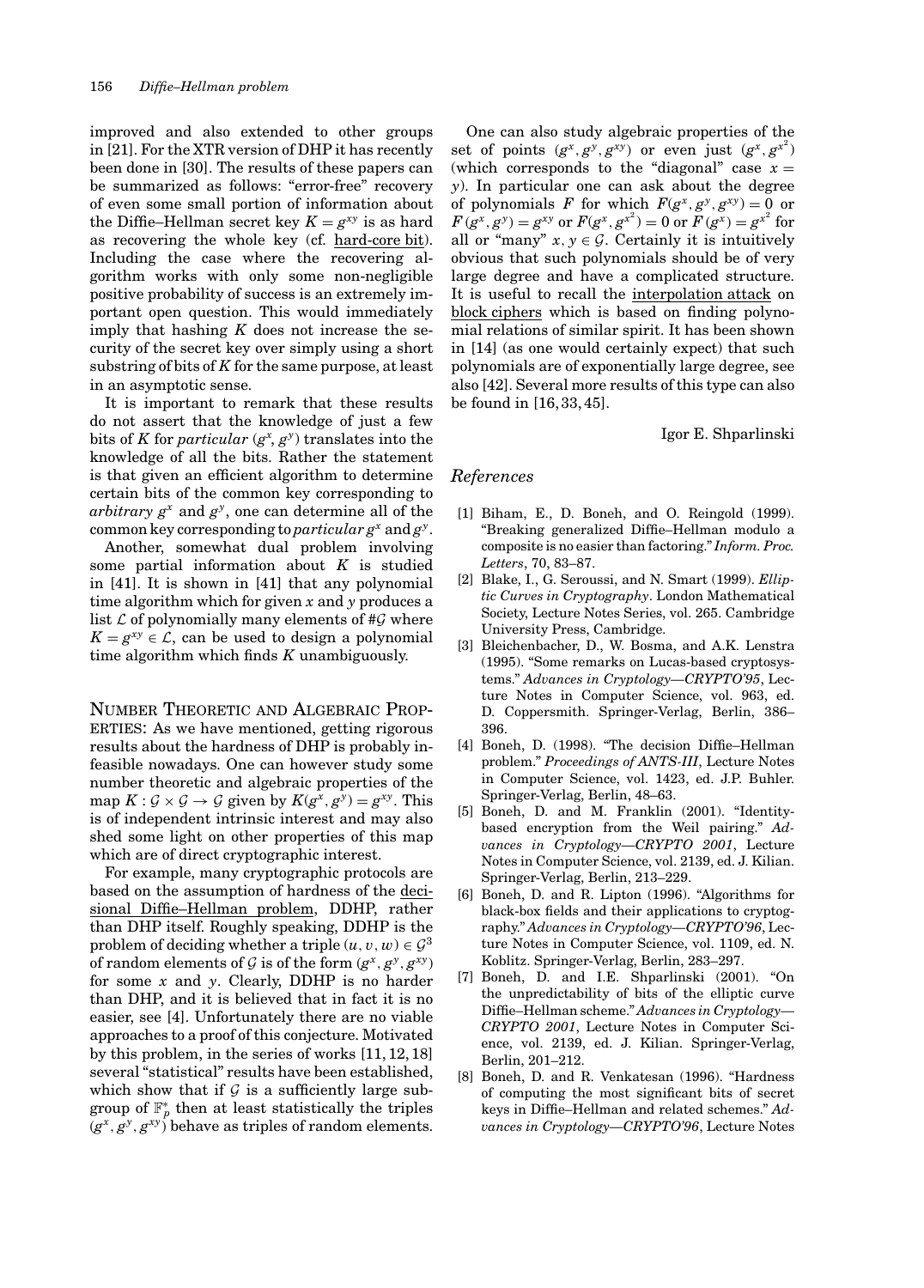in Computer Science, vol. 1109, ed. N. Koblitz. Springer-Verlag, Berlin, 129–142.

- [9] Boneh, D. and R. Venkatesan (1997). "Rounding in lattices and its cryptographic applications." *Proc. 8th Annual ACM-SIAM Symp. on Discr. Algorithms*. ACM, 675–681.
- [10] Bosma, W., J. Hutton, and E. Verheul (2002). "Looking beyond XTR." *Advances in Cryptography— ASIACRYPT 2002*, Lecture Notes in Computer Science, vol. 2501, ed. Y. Zheng. Springer-Verlag, Berlin, 46–63.
- [11] Canetti, R., J.B. Friedlander, S.V. Konyagin, M. Larsen, D. Lieman, and I.E. Shparlinski (2000). "On the statistical properties of Diffie–Hellman distributions." *Israel J. Math.*, 120, 23–46.
- [12] Canetti, R., J.B. Friedlander, and I.E. Shparlinski (1999). "On certain exponential sums and the distribution of Diffie–Hellman triples." *J. London Math. Soc.*, 59, 799–812.
- [13] Cherepnev, M.A. (1996). "On the connection between the discrete logarithms and the Diffie– Hellman problem." *Diskretnaja Matem.*, 6, 341– 349 (in Russian).
- [14] Coppersmith, D. and I.E. Shparlinski (2000). "On polynomial approximation of the discrete logarithm and the Diffie–Hellman mapping." *J. Cryptology*, 13, 339–360.
- [15] Diffie, W. and M.E. Hellman (1976). "New directions in cryptography." *IEEE Trans. Inform. Theory*, 22, 109–112.
- [16] El Mahassni, E. and I.E. Shparlinski (2001). "Polynomial representations of the Diffie–Hellman mapping." *Bull. Aust. Math. Soc.*, 63, 467– 473.
- [17] Enge, A. (1999). *Elliptic Curves and their Applications to Cryptography*. Kluwer Academic Publishers, Dordrecht.
- [18] Friedlander, J.B. and I.E. Shparlinski (2001). "On the distribution of Diffie–Hellman triples with sparse exponents." *SIAM J. Discr. Math.*, 14, 162– 169.
- [19] Galbraith, S.D. (2001). "Supersingular curves in cryptography." *Advances in Cryptology— ASIACRYPT 2001*, Lecture Notes in Computer Science, vol. 2248, ed. C. Boyd. Springer-Verlag, Berlin, 495–513.
- [20] Gaudry, P., F. Hess, and N.P. Smart (2002). "Constructive and destructive facets of Weil descent on elliptic curves." *J. Cryptology*, 15, 19–46.
- [21] González Vasco, M.I. and I.E. Shparlinski (2001). "On the security of Diffie–Hellman bits." *Proc. Workshop on Cryptography and Computational Number Theory, Singapore, 1999*. Birkhauser, 257– ¨ 268.
- [22] Joux, A. (2000). "A one round protocol for tripartite Diffie–Hellman." *Proc. of ANTS-IV*, Lecture Notes in Computer Science, vol. 1838, ed. W. Bosma. Springer-Verlag, Berlin, 385–393.
- [23] Joux, A. (2002). "The Weil and Tate pairings as building blocks for public key cryptosystems." *Proc. of ANTS V*, Lecture Notes in Computer Science,

vol. 2369, eds. D. Kohel and C. Fieker. Springer-Verlag, Berlin, 20–32.

- [24] Koblitz, N. (1987). "Elliptic curve cryptosystems." *Math. Comp.*, 48, 203–209.
- [25] Koblitz, N. "Good and bad uses of elliptic curves in cryptography." *Moscow Math. Journal.* To appear.
- [26] Lenstra, A.K. and E.R. Verheul (2000). "The XTR public key system." *Advances in Cryptology— CRYPTO 2000*, Lecture Notes in Computer Science, vol. 1880, ed. M. Bellare. Springer-Verlag, Berlin, 1–19.
- [27] Lenstra, A.K. and E.R. Verheul (2000). "Key improvements to XTR." *Advances in Cryptography— ASIACRYPT 2000*, Lecture Notes in Computer Science, vol. 1976, ed. T. Okamoto. Springer-Verlag, Berlin, 220–233.
- [28] Lenstra, A.K. and E.R. Verheul (2001). "Fast irreducibility and subgroup membership testing in XTR." *PKC 2001*, Lecture Notes in Computer Science, vol. 1992, ed. K. Kim. Springer-Verlag, Berlin, 73–86.
- [29] Lenstra, A.K. and E.R. Verheul (2001). "An overview of the XTR public key system." *Proc. the Conf. on Public Key Cryptography and Computational Number Theory, Warsaw 2000*. Walter de Gruyter, 151–180.
- [30] Li, W.-C.W., M. Näslund, and I.E. Shparlinski (2002). "The hidden number problem with the trace and bit security of XTR and LUC." *Advances in Cryptology—CRYPTO 2002*, Lecture Notes in Computer Science, vol. 2442, ed. M. Yung. Springer-Verlag, Berlin, 433–448.
- [31] Maurer, U.M. and S. Wolf (1999). "The relationship between breaking the Diffie–Hellman protocol and computing discrete logarithms." *SIAM J. Comp.*, 28, 1689–1721.
- [32] Maurer, U.M. and S. Wolf (2000). "The Diffie– Hellman protocol." *Designs, Codes and Cryptography*, 19, 147–171.
- [33] Meidl, W. and A. Winterhof (2002). "A polynomial representation of the Diffie–Hellman mapping." *Appl. Algebra in Engin., Commun. and Computing*, 13, 313–318.
- [34] Menezes, A.J., N. Koblitz, and S.A. Vanstone (2000). "The state of elliptic curve cryptography." *Designs, Codes and Cryptography*, 19, 173–193.
- [35] Menezes, A.J., P.C. van Oorschot, and S.A. Vanstone (1996). *Handbook of Applied Cryptography*. CRC Press, Boca Raton, FL.
- [36] Miller, V.C. (1986). "Use of elliptic curves in cryptography." *Advances in Cryptology—CRYPTO'85* Lecture Notes in Computer Science, vol. 218, ed. H.C. Williams. Springer-Verlag, Berlin, 417–426.
- [37] Pomerance, C. (1987). "Fast, rigorous factorization and discrete logarithm algorithms." *Discrete Algorithms and Complexity*. Academic Press, 119–143.
- [38] Rubin, K. and A. Silverberg (2002). "Supersingular abelian varieties in cryptology." *Advances in Cryptology—CRYPTO 2002*, Lecture Notes in Computer Science, vol. 2442, ed. M. Yung. Springer-Verlag, Berlin, 336–353.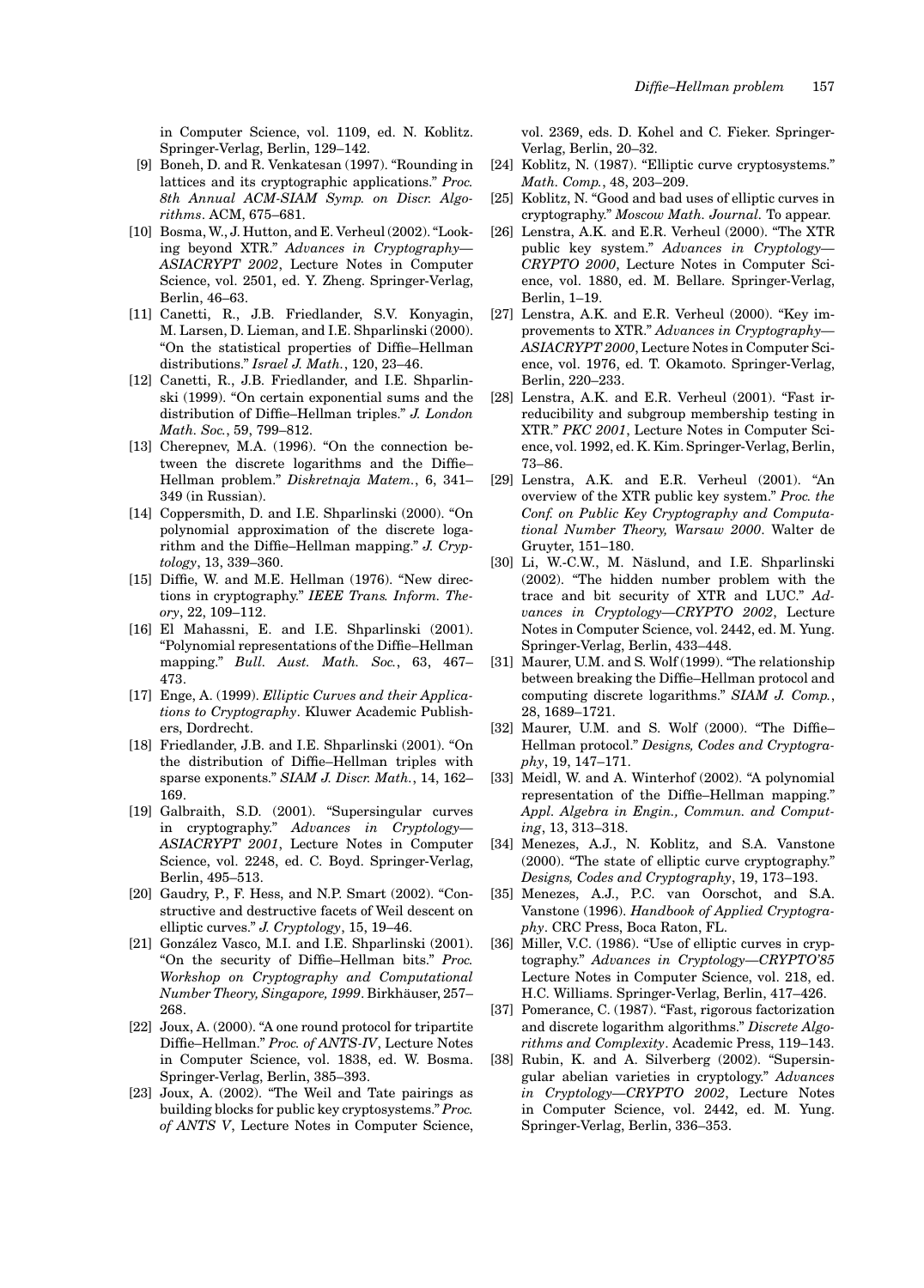- [39] Schirokauer, O. (1993). "Discrete logarithms and local units." *Philos. Trans. Roy. Soc. London, Ser. A*, 345, 409–423.
- [40] Schirokauer, O., D. Weber, and T. Denny (1996). "Discrete logarithms: The effectiveness of the index calculus method." *Proceedings of ANTS-II*, Lecture Notes in Computer Science, vol. 1122, ed. H. Cohen. Springer-Verlag, Berlin, 337–362.
- [41] Shoup, V. (1997). "Lower bounds for discrete logarithms and related problems." *Advances in Cryptology—EUROCRYPT'97*, Lecture Notes in Computer Science, vol. 1233, ed. W. Fumy. Springer-Verlag, Berlin, 256–266.
- [42] Shparlinski, I.E. (2003). *Cryptographic Applications of Analytic Number Theory*. Birkhauser.
- [43] Smith, P.J. and C.T. Skinner (1995). "A publickey cryptosystem and a digital signature system based on the Lucas function analogue to discrete logarithms." *Advances in Cryptography— ASIACRYPT'94*, Lecture Notes in Computer Science, vol. 917, eds. J. Pieprzyk and R. Safavi-Naini. Springer-Verlag, Berlin, 357–364.
- [44] Stinson, D.R. (1995). *Cryptography: Theory and Practice*. CRC Press, Boca Raton, FL.
- [45] Winterhof, A. (2001). "A note on the interpolation of the Diffie–Hellman mapping." *Bull. Aust. Math. Soc.*, 64, 475–477.

# **DIGITAL SIGNATURE SCHEMES**

Digital signature schemes are techniques to assure an entity's acknowledgement of having sent a certain message. Typically, an entity has a private key and a corresponding public key which is tied to the entity's name (see also public key infrastructure). The entity generates a string called *signature* which depends on the message to sign and his private key.

The fact that the entity acknowledged, i.e. that he signed the message, can be verified by anyone using the entity's public key, the message, and the signature. *Data* authentication and signature schemes are sometimes distinguished in the sense that in the latter, verification can be done by anyone at any time after the generation of the signature. Due to this property, the digital signature scheme achieves non-repudiation property, that is, a signer cannot later deny the fact of signing.

Some examples of digital signature schemes are RSA digital signature scheme, ElGamal digital signature scheme, Rabin digital signature scheme, Schnorr digital signature scheme, Digital Signature Standard, and Nyberg-Rueppel signature scheme.

A digital signature scheme consists of three algorithms, namely the *key generation algorithm*, the *signing algorithm* and the *verification algorithm*. The security of digital signature is argued as follows: no adversary, without the knowledge of the private key, can generate a message and a signature that passes the verification algorithm. (See forgery for more discussions on the security of signatures.) There are two types of signature schemes, namely 'with *appendix*' and 'with *message recovery*'. In the former, the target message is the input of the verification algorithm; that is, the verifier must know the message in advance to verify the signature. In the latter, the target message is the output of the verification algorithm, so the message does not need to be sent with the signature. An example of the former is the ElGamal digital signature scheme and of the latter is the RSA digital signature scheme.

Kazue Sako

# **DIGITAL SIGNATURE STANDARD**

The Digital Signature Standard (DSS), first proposed by Kravitz [2] in 1991, became a US federal standard in May 1994. It is published as Federal Information Processing Letters (FIPS) 186. The signature scheme is based on the ElGamal digital signature scheme and borrows ideas from Schnorr digital signatures for reducing signature size. We describe a slight generalization of the algorithm that allows for an arbitrary security parameter, whereas the standard only supports a fixed parameter. The signature scheme makes use of modular arithmetic and works as follows:

**Key Generation.** Given two security parameters

- $\tau, \lambda \in \mathbb{Z}$  ( $\tau > \lambda$ ) as input do the following:
- 1. Generate a random λ-bit prime *q*.
- 2. Generate a random τ -bit prime prime *p* such that *q* divides  $p-1$ .
- 3. Pick an element  $g \in \mathbb{Z}_p^*$  of order  $q$ .
- 4. Pick a random integer  $\alpha \in [1, q]$  and compute  $y = g^{\alpha} \in \mathbb{Z}_p^*$ .
- 5. Let *H* be a <u>hash function</u>  $H: \{0, 1\}^* \to \mathbb{Z}_q$ . The FIPS 186 standard mandates that *H* be based on the SHA-1 cryptographic hash function.
- 6. Output the public key  $(p, q, g, y, H)$  and the private key  $(p, q, g, \alpha, H)$ .
- **Signing.** To sign a message  $m \in \{0, 1\}^*$  using the private key  $(p, q, g, \alpha, H)$  do: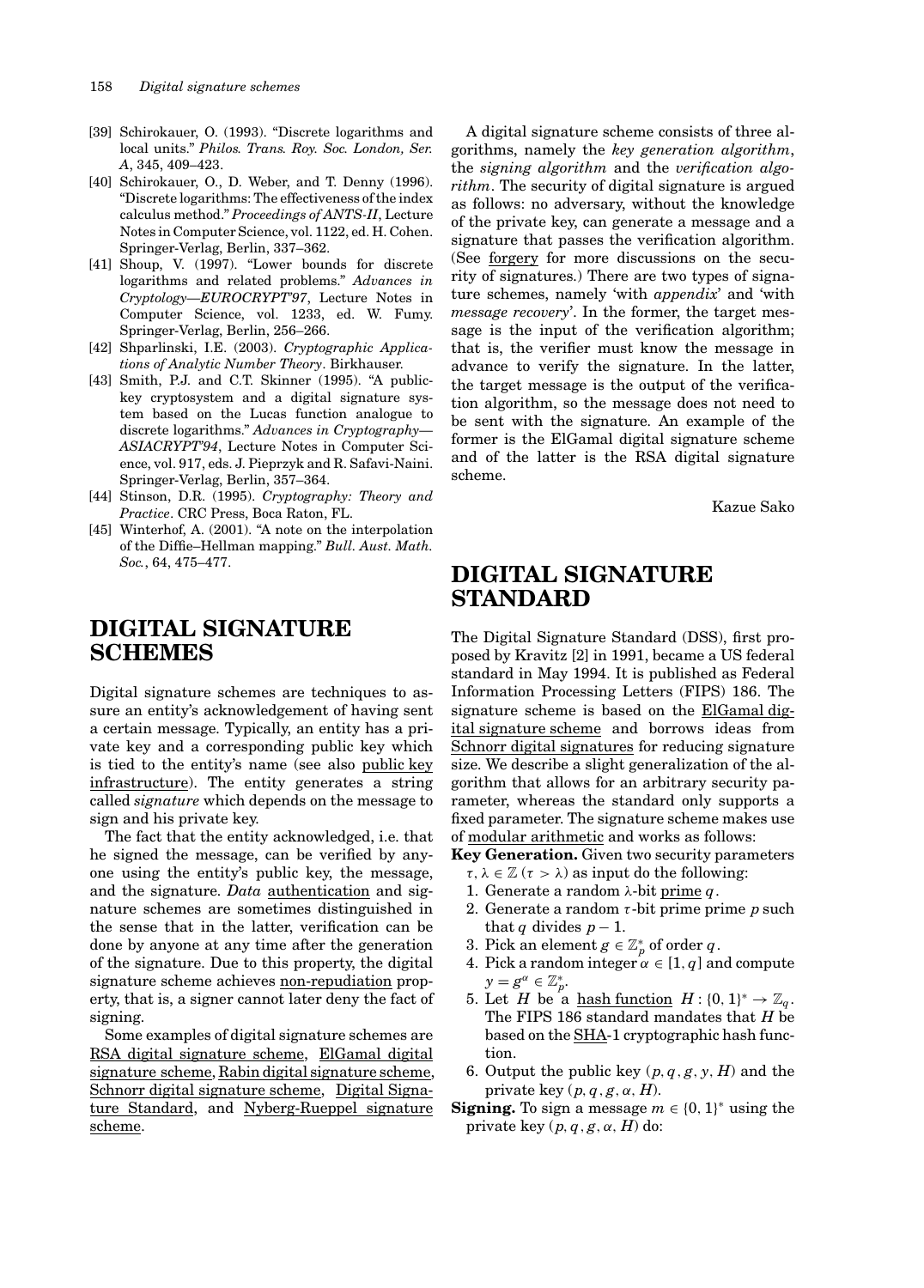- 1. Pick a random integer  $k \in [1, q-1]$ .
- 2. Compute  $r = (g^k \mod p) \mod q$ . We view *r* as an integer  $0 \leq r < q$ .
- 3. Compute  $s = k^{-1}(H(m) + \alpha r) \text{ mod } q$ .
- 4. Output the pair  $(r, s) \in \mathbb{Z}_p^*$  as the signature on *m*.
- **Verifying.** To verify a message/signature pair  $(m, (r, s))$  using the public key  $(p, q, g, \gamma, H)$  do:
	- 1. Verify that  $0 \le r, s < q$ , otherwise reject the signature.
	- 2. Compute  $u_1 = H(m)/s \text{ mod } q$  and  $u_2 = r/s$ mod *q*.
	- 3. Compute  $v = (g^{u_1}y^{u_2} \text{ mod } p) \text{ mod } q$ .
	- 4. Accept the signature if  $r = v \mod q$ . Otherwise, reject.

We first check that the verification algorithm accepts all valid message/signature pairs. For a valid message/signature pair we have

$$
g^{u_1}y^{u_2} = g^{u_1 + \alpha u_2} = g^{(H(m) + \alpha r)/s} = g^k \pmod{p}.
$$

It follows that  $v = (g^{u_1}y^{u_2} \bmod p) \bmod q = r$  and therefore a valid message/signature is always accepted.

It is not clear how to analyze the security of this algorithm. Even the random oracle model does not seem to help since there is no hash function in the algorithm that can be modelled as a random oracle. It is believed that this is deliberate so that the algorithm does not infringe on existing patents. Security analysis for a generalization of DSS is given in [1].

To discuss signature length we fix concrete security parameters. At the present time the  $\frac{d \text{iscrete-logarithm problem}}{p}$  in the cyclic group  $\mathbb{Z}_p^*$ where *p* is a 1024-bit prime and is considered intractable [3] except for a very well funded organization. DSS uses a subgroup of order  $q$  of  $\mathbb{Z}_p^*$ . When *q* is a 160-bit prime, the discrete log problem in this subgroup is believed to be as hard as discrete-log in all of  $\mathbb{Z}_p^*$ . Hence, for the present discussion we assume *p* is a 1024-bit prime and *q* is a 160-bit prime. Since a DSS signature contains two elements in  $\mathbb{Z}_q$  we see that, with these parameters, a DSS signature is 320-bits long. This is the same length as a Schnorr signature. We note that BLS short signatures are half the size and provide comparable security.

#### Dan Boneh

#### *References*

[1] Brickell, Ernest, David Pointcheval, Serge Vaudenay, and Moti Yung (2000). "Design validations for discrete logarithm based signature schemes." *Proceedings of Public Key Cryptography 2000*, 276–292.

- [2] Kravitz, D. (1993). "Digital signature algorithm." U.S. patent #5,231,668.
- [3] Lenstra, Arjen and Eric Verheul (2001). "Selecting cryptographic key sizes." *Journal of Cryptology*, 14 (4), 255–293.

# **DIGITAL STEGANOGRAPHY**

INTRODUCTION: Steganography is the art and science of hiding information by embedding messages within other, seemingly harmless messages. Steganography means "covered writing" in Greek. As the goal of steganography is to hide the *presence* of a message and to create a covert channel, it can be seen as the complement of cryptography, whose goal is to hide the *content* of a message.

A famous illustration of steganography is Simmons' "Prisoners' Problem" [10]: Alice and Bob are in jail, locked up in separate cells far apart from each other, and wish to devise an escape plan. They are allowed to communicate by means of sending messages via trusted couriers, provided they do not deal with escape plans. But the couriers are agents of the warden Eve (who plays the role of the adversary here) and will leak all communication to her. If Eve detects any sign of conspiracy, she will thwart the escape plans by transferring both prisoners to high-security cells from which nobody has ever escaped. Alice and Bob are well aware of these facts, so that before getting locked up, they have shared a secret codeword that they are now going to exploit for embedding a hidden information into their seemingly innocent messages. Alice and Bob succeed if they can exchange information allowing them to coordinate their escape and Eve does not become suspicious.

According to the standard terminology of information hiding [8], a legitimate communication among the prisoners is called *covertext*, and a message with embedded hidden information is called *stegotext*. The distributions of covertext and stegotext are known to the warden Eve because she knows what constitutes a legitimate communication among prisoners and which tricks they apply to add a hidden meaning to innocent looking messages.

The algorithms for creating stegotext with an embedded message by Alice and for decoding the message by Bob are collectively called a *stegosystem*. A stegosystem should hide the embedded message at least as well as an encryption scheme since it may be enough for the adversary to learn only a small amount of information about the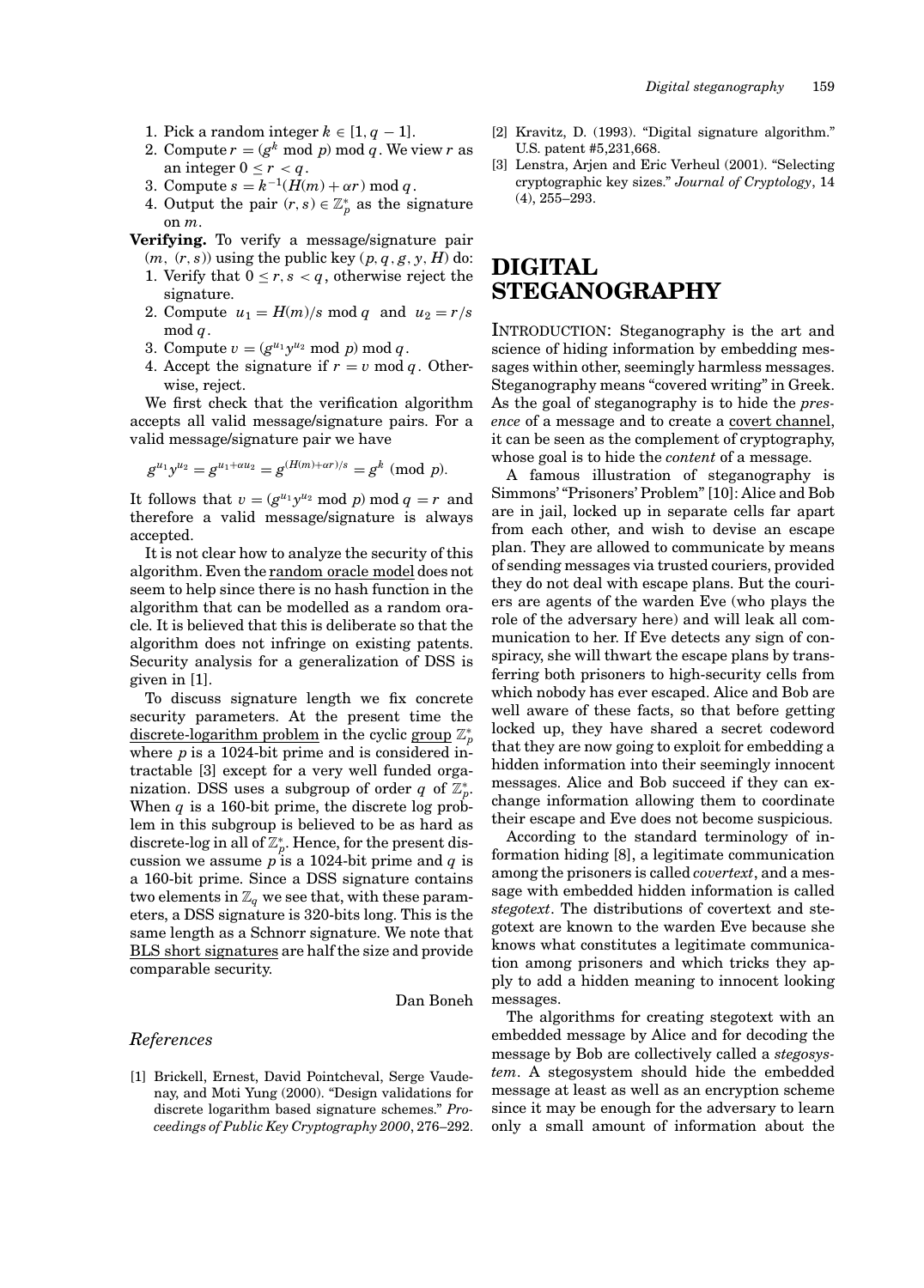embedded message to conclude that Alice and Bob are conspiring. But steganography requires more than that. The ciphertext generated by most encryption schemes resembles a sequence of random bits, and this is very likely to raise the suspicion of Eve. Instead, stegotext should "look" just like innocent covertext even though it contains a hidden message.

This intuition forms the basis of the recently developed formal approach to steganography [2,3,5, 6, 11]. It views a stegosystem as a cryptosystem with the additional property that its output, i.e., the stegotext, is not distinguishable from covertext to the adversary.

Formally, a stegosystem consists of a triple of algorithms for key generation, message encoding, and message decoding, respectively. In the symmetric-key setting considered here, the output of the key generation algorithm is given only to Alice and to Bob.

The covertext is modeled by a distribution  $\mathcal C$ over a given set *C*. The covertext may be given explicitly as a list of values or implicitly as an oracle that returns a sample of  $\mathcal C$  upon request. A stegosystem that does not require explicit knowledge of the covertext distribution is called *universal*.

A more general model of a covertext *channel* has also been proposed in the literature [5], which allows to model dependencies among repeated uses of the same covertext source. A channel consists of an unbounded sequence of values drawn from a set *C* whose distribution may depend in arbitrary ways on past outputs; access to the channel is given only by an oracle that samples from the channel. The assumption is that the channel oracle can be queried with an arbitrary prefix of a possible channel output, i.e., its past "history," and it will return the next symbol according to the channel distribution. In order to simplify the presentation, channels are not considered further here, but all definitions and constructions mentioned below can be readily extended to covertext channels.

We borrow the complexity-theoretic notions of probabilistic polynomial-time algorithms and *negligible functions*, in terms of a security parameter *n*, from modern cryptography [4].

**DEFINITION 1 (Stegosystem).** *Let* C *be a distribution on a set C of* covertexts*. A* stegosystem *is a triple of probabilistic polynomial-time algorithms* (*SK*,*SE*,*SD*) *with the following properties:*

 *The* key generation algorithm *SK takes as input the security parameter n and outputs a bit string sk, called the* [stego] key*.*

- *The* steganographic encoding algorithm *SE takes as inputs the security parameter n, the* stego key sk and a message  $m \in \{0,1\}^l$  to be em*bedded and outputs an element c of the covertext space C, which is called* stegotext*. The algorithm may access the covertext distribution* <sup>C</sup>*. The* steganographic decoding algorithm *SD*
- *takes as inputs the security parameter n, the stego key sk, and an element c of the covertext*  $space \ C \ and \ outputs \ either \ a \ message \ m \in \{0,1\}^l$ *or a special symbol*  $\bot$ *. An output value of*  $\bot$  *indicates a decoding error, for example, when SD has determined that no message is embedded in c.*

*For all sk output by*  $SK(1^n)$  *and for all m*  $\in$   $\{0, 1\}^l$ *, the probability that*  $SD(1^n, sk, SE(1^n, sk, m)) \neq m$ *must be negligible in n.*

Note that the syntax of a stegosystem as defined above is equivalent to that of a (symmetric-key) cryptosystem, except for the presence of the covertext distribution. The probability that the decoding algorithm outputs the correct embedded message is called the *reliability* of a stegosystem.

DEFINING SECURITY: The security of a stegosystem is defined in terms of an experiment that measures the capability of the adversary to detect the presence of an embedded message. In a secure stegosystem, Eve cannot distinguish whether Alice is sending legitimate covertext or stegotext.

The attack considered here is a *chosen-message attack*, where the adversary may influence the embedded message but has otherwise no access to the encoding and decoding functions. It parallels the notion of a chosen-plaintext attack against a cryptosystem.

Consider an adversary defined by a pair of algorithms (*SA*1, *SA*2). The experiment consists of four stages.

- 1. A key *sk* is generated by running the key generation algorithm SK.
- 2. Algorithm  $SA<sub>1</sub>$  is run with input the security parameter *n*; it outputs a tuple  $(m^*, s)$ , where  $m^* \in \{0, 1\}^l$  is a message and *s* is some additional information which the algorithm wants to preserve. *SA*<sup>1</sup> has access to the covertext distribution C.
- 3. A bit *b* is chosen at random and a *challenge covertext c*<sup>∗</sup> is determined depending on it: If  $b = 0$  then  $c^* \leftarrow \mathsf{SE}(sk, m^*)$  ( $c^*$  becomes a  $\mathbf{e}^*\in\mathbb{R}^n$  steganographic encoding of  $m^*$  ) otherwise  $c^*\overset{\mathbb{R}}{\leftarrow}$  $\mathcal{C}(c^*$  is chosen randomly according to  $\mathcal{C}$ ).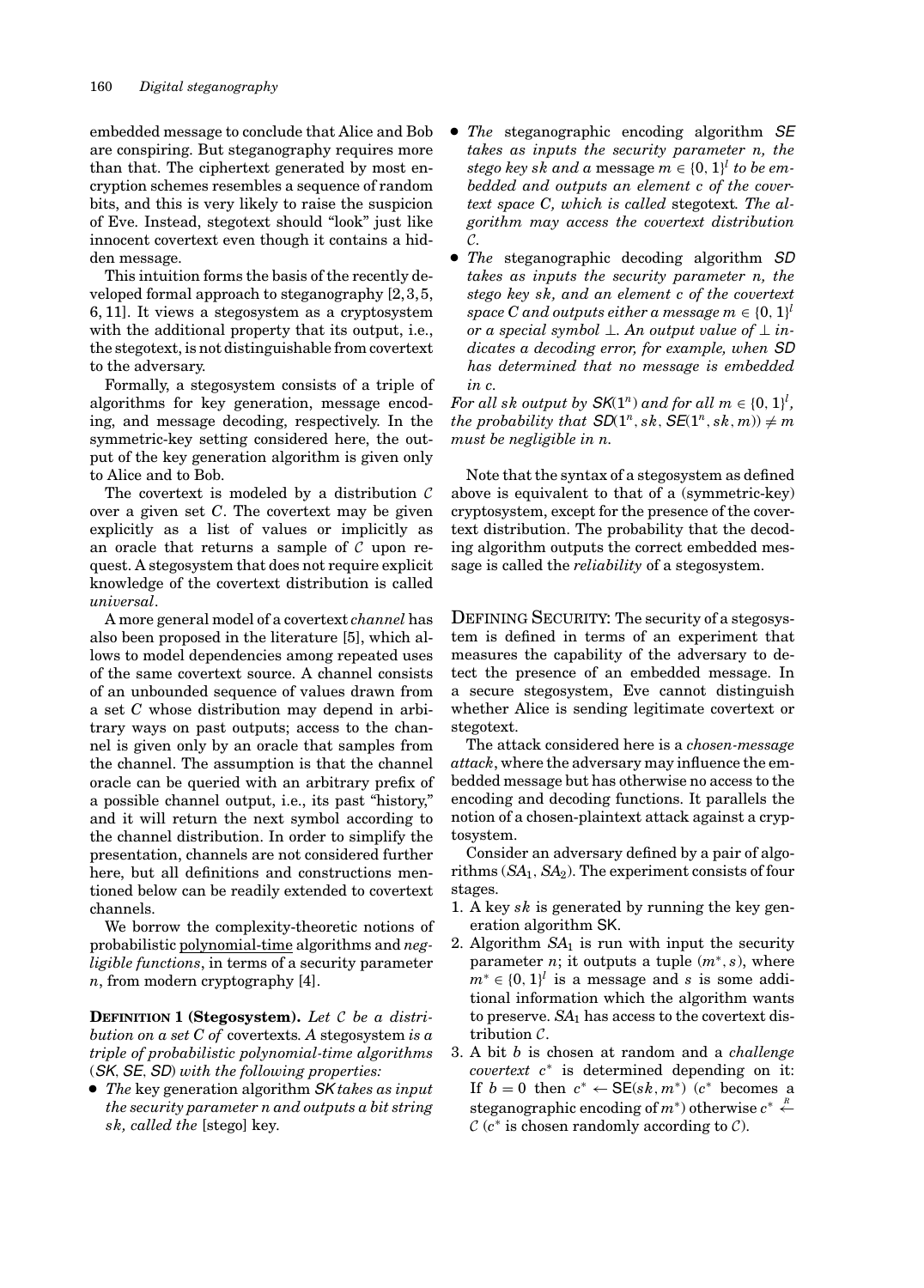4. Algorithm  $SA<sub>2</sub>$  is run with inputs *n*,  $c<sup>*</sup>$ ,  $m<sup>*</sup>$ , and  $s$ , and outputs a bit  $b'$ . The goal of  $SA_2$  is to guess the value of *b*, i.e., to determine whether the message *m*<sup>∗</sup> has been embedded in *c* or whether *c* has simply been chosen according to C.

The adversary succeeds to distinguish stegotext from covertext if  $b' = b$  in the above experiment. Since it is trivial to achieve  $Pr[b' = b] = \frac{1}{2}$ , what actually counts is the adversary's advantage above randomly guessing *b*. Formally, we define the *advantage* of adversary  $(SA_1, SA_2)$  to be

$$
\Pr[sk \leftarrow SK; (m^*, s) \leftarrow SA_1(1^n); b \stackrel{R}{\leftarrow} \{0, 1\};\n\text{if } b = 0 \text{ then } c^* \leftarrow SE(1^n, sk, m^*)\n\text{else } c^* \stackrel{R}{\leftarrow} C: SA_2(1^n, c^*, m^*, s) = b\right] - \frac{1}{2}.
$$

Depending on the detection capabilities ascribed to the adversary in terms of its computational power, and depending on its advantage in distinguishing stegotext from covertext, one obtains the following security notions for stegosystems:

- **Perfectly secure steganography:** The adversary is an arbitrary, unbounded algorithm and has advantage equal to 0.
- **Statistically secure steganography:** The adversary is an arbitrary, unbounded algorithm and has only negligible advantage (in *n*).
- **Computationally secure steganography:** The adversary is an arbitrary probabilistic, polynomial-time computable algorithm and has only negligible advantage in *n*.

The first two notions are collectively known as *information-theoretically secure steganography*. The third notion, computational security, is discussed further on (cf., security).

This discussion has so far assumed that the sender and the receiver share the same secret key before communicating (cf., symmetric cryptosystem). Departing from that assumption, it is also possible to define *public-key steganography* with computational security. This notion is analogous to public-key cryptography and is the subject of Section D (cf., asymmetric cryptosystem).

For the scope of this survey, the adversary is limited to *passive attacks* (see cryptanalysis). In the Prisoners Problem, this means that the couriers may not change the messages communicated between Alice and Bob and that Eve may not send a message generated by herself to Bob and observe his reaction to it. However, the adversary may influence the messages to be embedded; for example, the warden Eve may determine the details of Alice and Bob's escape plan by choosing to confine them in particular cells.

This survey is about the formal approach to steganography and about stegosystems that offer provable security. An overview of steganography with heuristic security and of the history of steganography is given by Anderson and Petitcolas [1].

What distinguishes steganography from other forms of information hiding is the focus on merely detecting the *presence* of a hidden message. Watermarking and fingerprinting are two different problems of information hiding, where the existence of a hidden message is public knowledge. The focus in these areas is on hiding the message in perceptual data from an observer that is typically a human, and on embedding the message robustly so that it cannot be removed without significantly distorting the data itself. The difference between watermarking and fingerprinting is that watermarking supplies digital objects with an identification of origin and all objects are marked in the same way; fingerprinting, conversely, attempts to identify individual copies of an object by means of embedding a unique marker in every copy that is distributed to a user.

## INFORMATION-THEORETICALLY SECURE STE-GANOGRAPHY

**DEFINITION 2 (Perfect Security).** *Given a covertext distribution* C*, a stegosystem* (*SK*,*SE*,*SD*) *is called* perfectly secure *with respect to* C *if for any adversary* (*SA*1, *SA*2) *with unbounded computational power, the advantage in the experiment above is equal to 0.*

Perfect security for a stegosystem parallels Shannon's notion of *perfect security* for a cryptosystem [9] (cf., Shannon's model). The requirement that every adversary has no advantage implies that the distributions of the challenge *c*<sup>∗</sup> are equal in the two cases where it was generated from SE (when  $b = 0$ ) and sampled from  $C$  (when  $b = 1$ ). Hence, the adversary obtains *no* information about *b* because she only observes the challenge *c*<sup>∗</sup> and the distribution of *c*<sup>∗</sup> is statistically independent of *b*. Perfectly secure stegosystems were defined by Cachin [3].

Perfectly secure stegosystems exist only for a very limited class of covertext distributions. For example, if the covertext distribution is uniform, the one-time pad is a perfectly secure stegosystem as follows.

Assume the covertext  $\mathcal C$  is uniformly distributed over the set of *n*-bit strings for some positive *n* and let Alice and Bob share an *n*-bit key *sk* with uniform distribution. The encoding function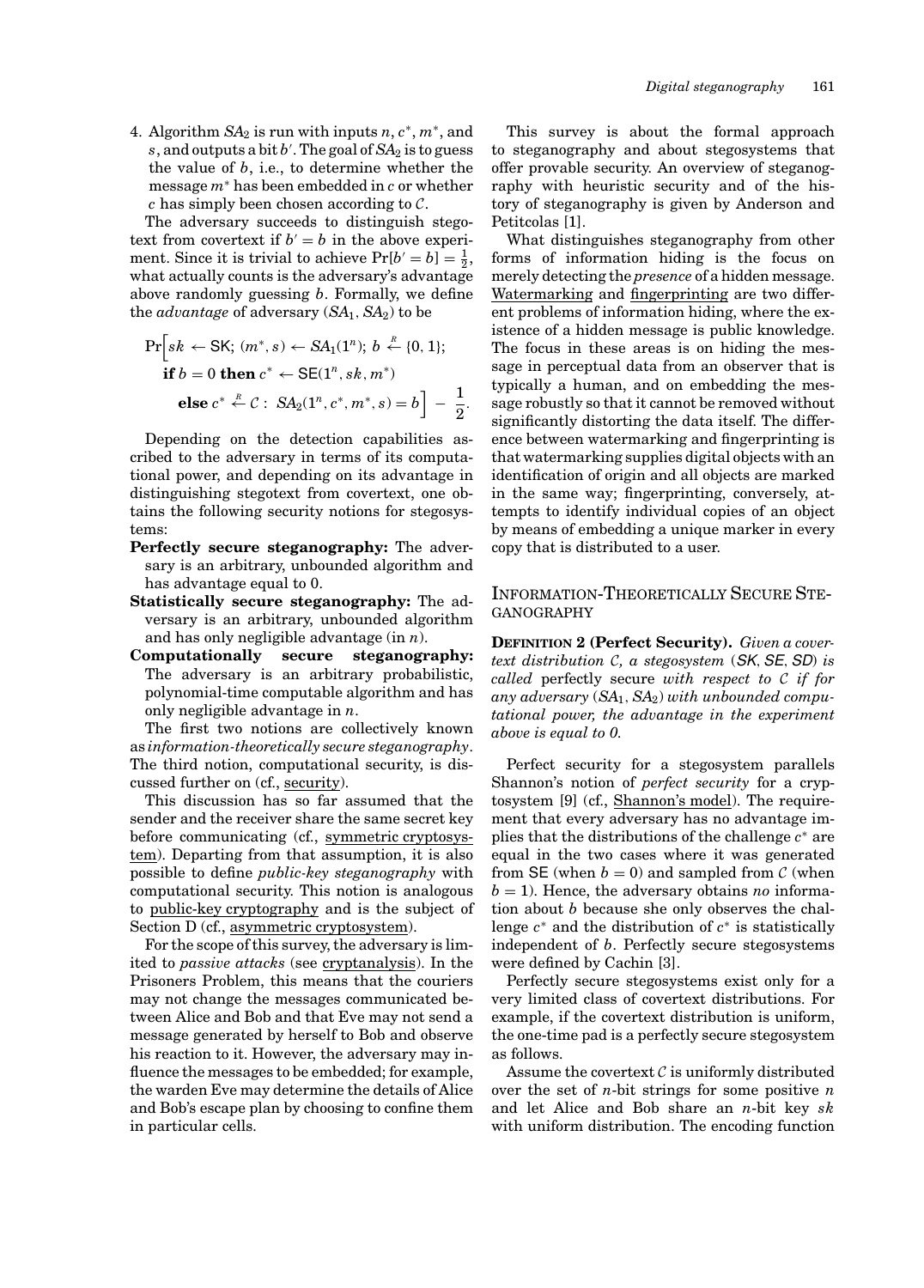computes the bitwise XOR of the *n*-bit message *m* and *sk*, i.e.,  $SE(1^n, sk, m) = m \oplus sk$ ; Bob can decode this by computing  $SD(1^n, sk, c) = c \oplus$ *sk*. The resulting stegotext is uniformly distributed in the set of *n*-bit strings. The one-time pad stegosystem is used like this in visual cryptography [7].

For covertext distributions that do not admit perfectly secure stegosystems, one may still achieve the following security notion.

**DEFINITION 3 (Statistical Security).** *Given a covertext distribution* C*, a stegosystem* (*SK*,*SE*, *SD*) *is called* statistically secure *with respect* to C if for all adversaries  $(SA_1, SA_2)$  with un*bounded computational power, there exists a negligible function*  $\epsilon$  *such that the advantage in the experiment above is at most*  $\epsilon(n)$ *.* 

Statistical security for stegosystems may equivalently be defined by requiring that for any *sk* and any *m*, the statistical distance between the probability distribution generated by  $\mathsf{SE}(1^n, sk, m)$  and the covertext distribution is negligible.

Definition 3 was first proposed by Katzenbeisser and Petitcolas [6]. A very similar notion was defined by Cachin [3], using relative entropy between the stegotext and covertext distributions for quantifying the difference between them.

Here is a simple example of a statistically secure stegosystem, adopted from [3]. It is representative for a class of practical stegosystems that embed information in a digital image by modifying the least significant bit of every pixel representation [1]. Suppose that the cover space *C* is the set of *n*-bit strings with  $(C_0, C_1)$  being a partition of *C* and with distribution *C* such  $|\Pr[c \stackrel{k}{\leftarrow} C : c \cdot C]$  $c \in C_0$ ] – Pr[ $c \stackrel{R}{\leftarrow} C$  :  $c \in C_1$ ] =  $\delta(n)$  for some negligible  $\delta$ . Then there is a stegosystem for a onebit message *m* using a one-bit secret key *sk*. The encoding algorithm SE computes  $s \leftarrow m \oplus sk$  and  $\text{outputs } c \stackrel{\text{{\tiny $R$}}}{\leftarrow} C_s.$  Decoding works without error because  $m = 0$  if and only if  $c \in C_{sk}$ . It is easy to see that the encoding provides perfect secrecy for *m* and that the stegosystem is statistically secure. Note, however, that finding the partition for a given distribution is an NP-hard combinatorial optimization problem.

There exist also statistically secure *universal* stegosystems, where the covertext distribution is only available as a sampling oracle. Informationtheoretically secure stegosystems suffer from the same drawback as cryptosystems with unconditional security in the sense that the secret key may only be used once. This is not the case for computational security considered next.

COMPUTATIONALLY SECURE STEGANO- GRAPHY

**DEFINITION 4. (Computational Security).** *Given a covertext distribution* C*, a stegosystem* (*SK*,*SE*,*SD*) *is called* computationally secure *with respect to* C *if for all probabilistic polynomial-time adversaries* (*SA*1, *SA*2)*, there exists a negligible function*  $\epsilon$  *such that the advantage in the experiment above is at most*  $\epsilon(n)$ *.* 

The notion was formalized independently by Katzenbeisser and Petitcolas [6] and by Hopper, Langford, and von Ahn [5]. The latter work also presented the following construction of a computationally secure, universal stegosystem. It illustrates a popular encoding method that does not rely on knowledge of the covertext distribution, which is also used by some practical stegosystems.

The encoding method is based on an algorithm sample, which samples a covertext according to C such that a given bit string b of length  $f =$  $O(\log |C|)$  is embedded in it.

**Algorithm** sample **Input:** security parameter *n*, a function  $g\ :\ C\ \rightarrow\ \{0,1\}^{f},\ \ \text{and a value}\ b\in\ \{0,1\}^{f}$ **Output:** a covertext *x* 1:  $j$  ← 0 2: **repeat** 3:  $x \leftarrow C$ 4:  $j \leftarrow j + 1$ 5: **until**  $g(x) = b$  or  $j = n$ 6: return *x*

Intuitively, algorithm sample returns a covertext chosen from distribution  $\mathcal{C}$ , but restricted to that subset of *C* which is mapped to the given *b* by *g*. sample may also fail and return a covertext *c* with  $g(c) \neq b$ , but this happens only with negligible probability in *n*.

Suppose  ${G_k}$  is a pseudorandom function family indexed by k, with domain  $\{0, 1\} \times C$  and range  $\{0, 1\}^f$ . (It can be thought of as a pair  $(G_0, G_1)$ of independent pseudorandom functions.) The secret key of the stegosystem consists of a randomly chosen *k*. The encoding algorithm  $SE(1^n, k, m)$ for an *f*-bit message *m* first "encrypts" *m* to  $y \leftarrow G_k(0, c_0) \oplus m$  for a public constant  $c_0 \in C$ . Note that *y* is the ciphertext of a symmetric-key encryption of *m* and is computationally indistinguishable from a random *f*-bit string. This value *y* is then embedded by computing a stegotext  $c \leftarrow$ sample( $n$ ,  $G_k(1, \cdot)$ ,  $y$ ). It can be shown that when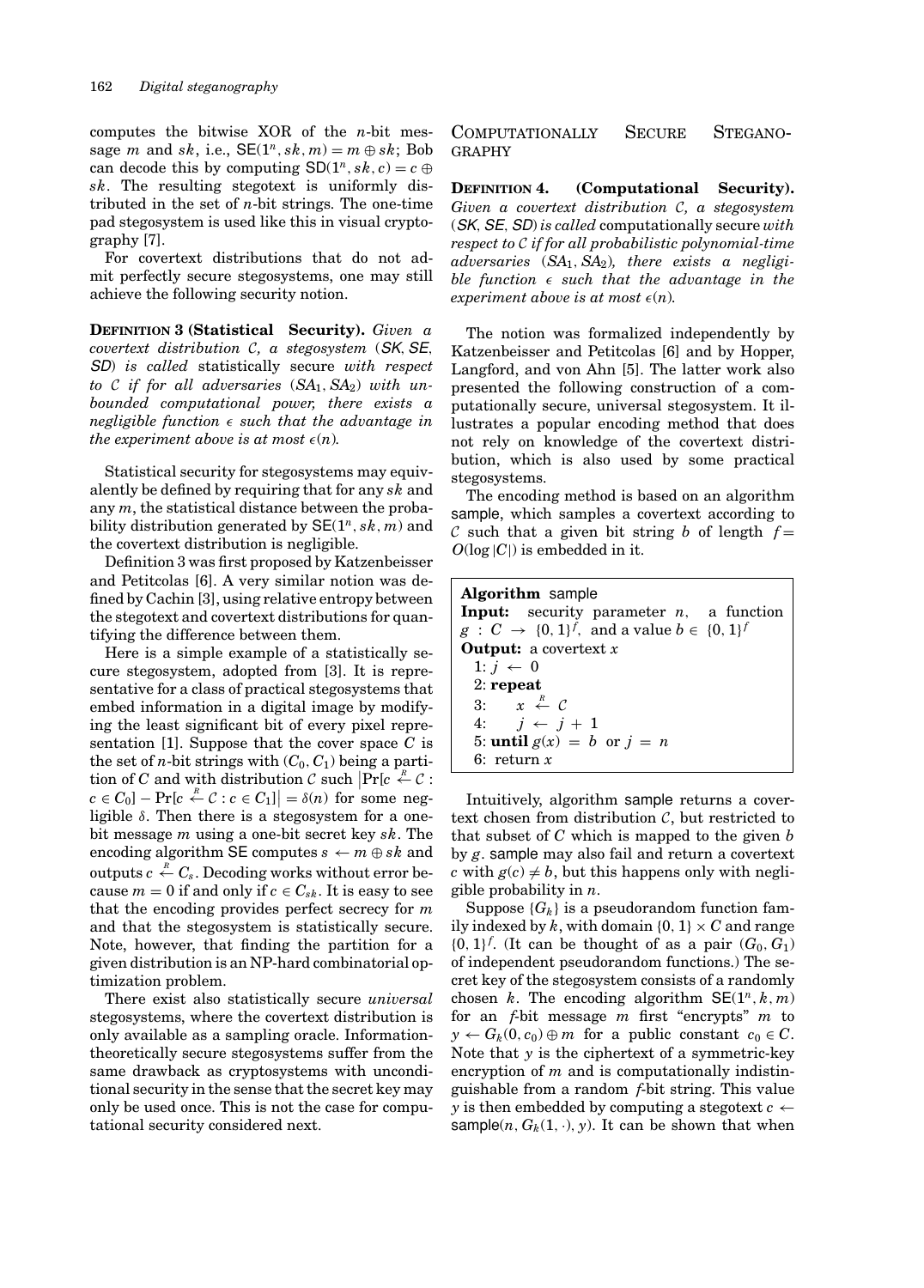$\mathcal C$  is sufficiently random, as measured in terms of min-entropy, the output distribution of sample is statistically close to  $\mathcal{C}$  [2,5].

The decoding algorithm  $SD(1^n, k, c)$  outputs  $m' \leftarrow G_k(1, c) \oplus G_k(0, c_0)$ ; it is easy to show that  $m'$  is equal to the message that was embedded using SE except with negligible probability.

This stegosystem is an extension of the example given above for statistical security. In fact, when *G* is a universal hash function and the encryption is realized using a one-time pad, this is a universal stegosystem with statistical security.

PUBLIC-KEY STEGANOGRAPHY: What if Alice and Bob did not have the time to agree on a secret key before being imprisoned? They cannot use any of the stegosystems presented so far because that would require them to share a common secret key. Fortunately, steganography is also possible without shared secrets, only with public keys, similar to public-key cryptography. The only requirement is that Bob's public key becomes known to Alice in a way that is not detectable by Eve.

Formally, a public-key stegosystem consists of a triple of algorithms for key generation, message encoding, and message decoding like a (secret-key) stegosystem, but the key generation algorithm now outputs a stego key pair (*spk*, *ssk*). The public key *spk* is made available to the adversary and is the only key needed by the encoding algorithm SE. The decoding algorithm SD needs the secret key *ssk* as an additional input.

**DEFINITION 5 (Public-key Stegosystem).** *Let* C *be a distribution on a set C of* covertexts*. A* public-key stegosystem *is a triple of probabilistic polynomial-time algorithms* (*SK*,*SE*,*SD*) *with the following properties:*

- *The* key generation algorithm *SK takes as input the security parameter n and outputs a pair of bit strings* (*spk*, *ssk*)*, called the* [stego] public key *and the* [stego] secret key*. The* steganographic encoding algorithm *SE*
- *takes as inputs the security parameter n, the*  $\emph{stepo public key sph and a message} \emph{m} \in \{0,1\}^l$ *and outputs a covertext*  $c \in C$ .
- *The* steganographic decoding algorithm *SD takes as inputs the security parameter n, the stego secret key ssk, and a covertext*  $c \in C$ *, and*  $outputs\ either\ a\ message\ m\in\{0,1\}^{l}\ or\ a\ special$ *symbol* ⊥*.*

*For all* (*spk*, *ssk*) *output by the key generation al*gorithm and for all  $m \in \{0,1\}^l$  , the probability that  $SD(1^n, ssk, SE(1^n, sph, m)) \neq m$  must be negligi*ble in n.*

Security is defined analogously to the experiment of Section 2 with the difference that the public key *spk* is additionally given to the adversary algorithms *SA*<sup>1</sup> and *SA*<sup>2</sup> and that the challenge covertext is computed using *spk* only. With these modifications, a public-key stegosystem (SK,SE,SD) is called *secure against chosenplaintext attacks* if it is computationally secure according to Definition 4.

Secure public-key stegosystems can be constructed using the method of Section D, but with the pseudorandom function  $G_0$  (which is used for "encryption") replaced by a public-key cryptosystem that has almost uniform ciphertexts. This property means that the output of the encryption algorithm is computationally indistinguishable from a uniform bit string of the same length.

The definition and several constructions of public-key stegosystems have been introduced by von Ahn and Hopper [11] and by Backes and Cachin [2]. The latter work also goes beyond the case of passive adversaries considered here and models adaptive chosen-covertext attacks, which are similar to adaptive chosen-ciphertext attacks against public-key cryptosystems. Achieving security against such attacks results in the strongest security notion known today for public-key cryptosystems and for public-key stegosystems.

As this brief survey of steganography shows, the evolution of the formal approach to stegosystems has gone through the same steps as the development of formal models for cryptosystems. The models and the formulation of corresponding stegosystems that offer provable security have greatly enhanced our understanding of this important area of information security.

Christian Cachin

- [1] Anderson, R.J. and F.A. Petitcolas (1998). "On the limits of steganography." *IEEE Journal on Selected Areas in Communications*, 16.
- [2] Backes, M. and C. Cachin (2005). "Public-key steganography with active attacks." *Proceedings 2nd Theory of Cryptography Conference (TCC 2005)*, Lecture Notes in Computer Science, vol. 3378, ed. J. Kilian. Springer, Berlin, 210–226.
- [3] Cachin, C. (2004). "An information-theoretic model for steganography." Information and Computation, vol. 192, pp. 41–56. (Preliminary version appeared in Proc. 2nd Workshop on Information Hiding, Lecture Notes in Computer Science, vol. 1525, Springer, Berlin, 1998).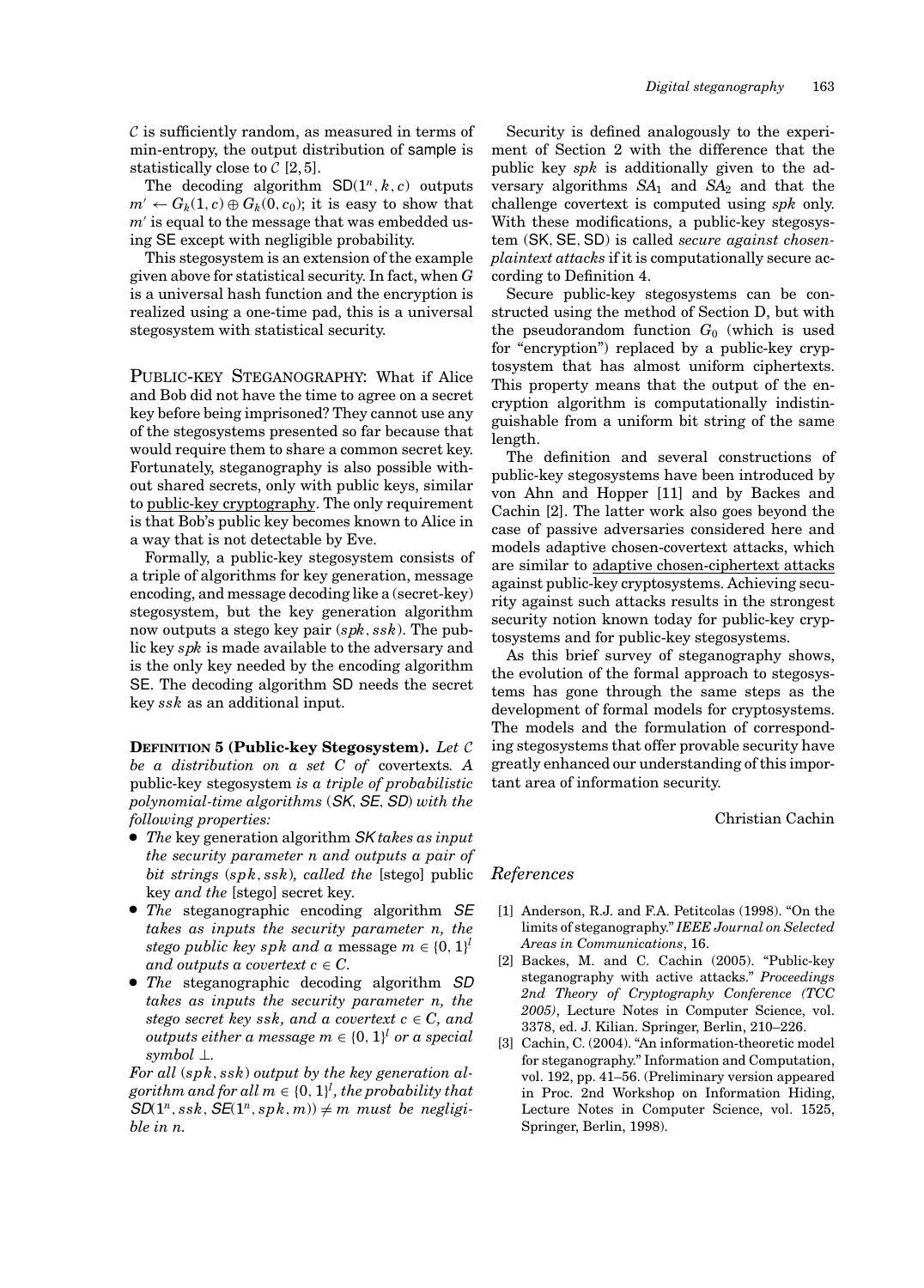- [4] Goldreich, O. (2001). *Foundations of Cryptography: Basic Tools*. Cambridge University Press, Cambridge.
- [5] Hopper, N.J., J. Langford, and L. von Ahn (2002). "Provably secure steganography." *Advances in Cryptology—CRYPTO 2002*, Lecture Notes in Computer Science, vol. 2442, ed. M. Yung. Springer, Berlin.
- [6] Katzenbeisser, S. and F.A.P. Petitcolas (2002). "Defining security in steganographic systems." *Security and Watermarking of Multimedia Contents IV, Proceedings of SPIE*, International Society for Optical Engineering, vol. 4675, eds. E.J. Delp and P.W. Won, 260–268.
- [7] Naor, M. and A. Shamir (1995). "Visual cryptography." *Advances in Cryptology—EUROCRYPT'94*, Lecture Notes in Computer Science, vol. 950, ed. A. De Santis. Springer, Berlin, 1–12.
- [8] Pfitzmann, B. (1996). "Information hiding terminology." *Information Hiding, First International Workshop*, Lecture Notes in Computer Science, vol. 1174, ed. R. Anderson. Springer, Berlin, 347– 350.
- [9] Shannon, C.E. (1949). "Communication theory of secrecy systems." *Bell System Technical Journal*, (28), 656–715.
- [10] Simmons, G.J. (1984). "The prisoners' problem and the subliminal channel." *Advances in Cryptology— CRYPTO'83*, Lecture Notes in Computer Science, ed. D. Chaum. Plenum, New York, 51–67.
- [11] von Ahn, L. and N.J. Hopper (2004). "Publickey steganography." *Advances in Cryptology– EUROCRYPT 2004*, Lecture Notes in Computer Science, vol. 3027, eds. C. Cachin and J. Camenisch. Springer, Berlin, 322–339.

## **DISCRETE LOGARITHM PROBLEM**

Let *G* be a cyclic group of order *n*, and *g* be a generator for *G*. Given an element  $y \in G$ , the *discrete logarithm problem* is to find an integer *x* such that

 $g^x = y$ .

The discrete logarithm problem has been of particular interest since Diffie and Hellman (see Diffie–Hellman key agreement) invented a cryptographic system based on the difficulty of finding discrete logarithms (a similar system was created around the same time by Malcolm Williamson at the Government Communications Headquarters (GCHQ) in the UK, but not revealed until years later). Given two people Alice and Bob who wish to communicate over an insecure channel, each decides on a private key  $x_A$  and  $x_B$ . Alice sends  $g^{x_A}$  to Bob, and Bob sends  $g^{x_B}$  to Alice. Each of them can then raise the received message to their private key to compute

$$
(g^{x_A})^{x_B} = (g^{x_B})^{x_A} = g^{x_A x_B}.
$$

An eavesdropper Eve who only knows  $g^{x_A}$  and  $g^{x_B}$ must figure out  $g^{x_A x_B}$ . This is widely believed to be difficult. Clearly if Eve can solve the discrete logarithm problem, she can compute  $x_A$  and  $x_B$  and so break the system.

Other systems, such as the ElGamal digital signature scheme and the Digital Signature Standard, also depend on the difficulty of solving the discrete logarithm problem.

Pohlig and Hellman [9], and independently Silver, observed that if *G* has a subgroup of order *l*, then by raising *g* and *y* to the  $(n/l)$ th power we may solve for *x* modulo *l*. Thus, the difficulty of the discrete logarithm problem depends on the largest prime factor of *n*. For the rest of this article we will assume that *n* is prime.

THE DISCRETE LOGARITHM PROBLEM IN DIF- FERENT GROUPS: Any finite group may be used for a Diffie–Hellman system, but some are more secure than others. The main groups used are:

- The multiplicative subgroup of a finite field  $GF(q)$ , with *q* a prime or a power of 2.
- The points on an elliptic curve *<sup>E</sup>* over a finite field (see elliptic curves).
- The class group of a quadratic number field. Finite fields  $GF(2<sup>n</sup>)$  were popular into the 1980s,

but attacks by Blake, Fuji-Hara, Mullin and Vanstone, and Coppersmith showed that the fields were easier to attack than similarly-sized prime fields. Index calculus attacks may also be applied to prime fields.

Hafner and McCurley [6] gave a subexponential attack for class groups of imaginary quadratic number fields, and Buchmann [2] extended this to real quadratic and, conjecturally, higher-degree number fields. Most elliptic curves, on the other hand, have no known subexponential attacks. See the entry on elliptic curve cryptography for more details.

GENERIC ALGORITHMS FOR DISCRETE LOGA-RITHMS: We will first consider *generic* algorithms, which do not use any special information about the group *G*, but only compose elements and check for equality. Nechaev [7] and Shoup [15] showed for equality, Nechaev  $\lfloor t \rfloor$  and Shoup  $\lfloor t \rfloor$  showed<br>that generic algorithms must take  $\Omega(\sqrt{n})$  time (see O-notation). Shor [14] showed that a quantum computer can solve a discrete logarithm problem in *any* group in polynomial time, but whether a sufficiently large quantum computer can be built is still an open problem.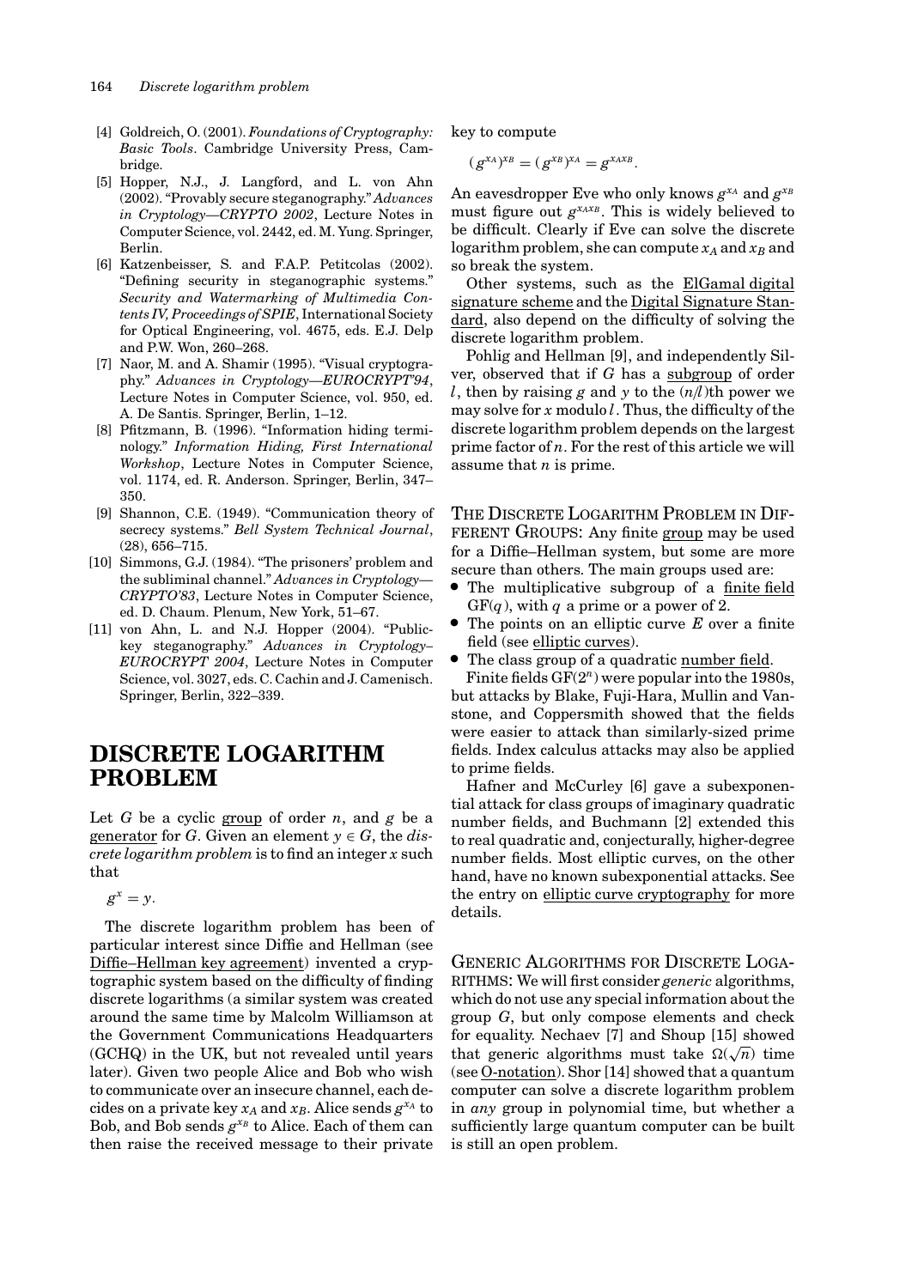#### *Shanks' Baby Step–Giant Step Method*

Shanks [13] gave the first algorithm better than a brute-force search. Let  $m = \lceil \sqrt{n} \rceil$ . We construct two tables, one starting at 1 and taking "giant steps" of length *m*:

 $1, g^m, g^{2m}, \ldots, g^{(m-1)m}$ 

and one of "baby steps" of length one from *y*:

$$
y, yg, yg^2, \ldots, yg^{m-1}.
$$

Sort these lists and look for a match. If we find  $g^{im} = yg^{j}$ , then  $y = g^{im-j}$ , and so  $x = im - j$ . Any  $x \in [0, n-1]$  may be written in this form for *i*, *j* < *m*, so we are certain to find such a match.

The time for this algorithm is  $O(\sqrt{n})$  group operations, plus the time to find collisions in the two lists. This may be done either by sorting the lists or using hash tables.

#### *Pollard's* ρ *Method*

The drawback to Shanks's algorithm is that it re-The drawback to Shahks s algorithm is that it re-<br>quires  $O(\sqrt{n})$  space as well as time. Pollard [10] gave two methods that use negligible space and gave two methods that use heging the space and still run in  $O(\sqrt{n})$  time: the  $\rho$  method and the kangaroo method, which are discussed below. They are not deterministic, but depend on taking pseudorandom walks in *G*.

Divide the elements of *G* into three subsets, *S*1, *S*<sup>2</sup> and *S*3, say by the value of a hash of the elements modulo three. We define a walk by  $h_0 = 1$ and

$$
h_{i+1} = \begin{cases} h_i y, & \text{if } h_i \in S_1 \\ h_i^2, & \text{if } h_i \in S_2 \\ h_i g, & \text{if } h_i \in S_3. \end{cases}
$$

At each step we know

$$
h_i = g^{a_i} y^{b_i} = g^{a_i + xb_i}
$$

for some  $a_i$ ,  $b_i$ . (In particular, we have  $(a_0, b_0)$  = (0, 0) initially, and  $(a_{i+1}, b_{i+1}) = (a_i, b_i + 1)$ ,  $(2a_i, 2b_i)$ , or  $(a_i + 1, b_i)$ , depending on the hash value.) Eventually, this walk must repeat. If  $h_i = h_j$ , we have

$$
x \equiv \frac{a_j - a_i}{b_i - b_j} \pmod{n}.
$$

If  $b_i - b_j$  is relatively prime to *n* (which is very likely if *n* is prime), this gives us *x*.

Figure 1 illustrates the  $\rho$  method walk.

Rather than store all of the steps to detect a collision, we may simultaneously compute *hi* and  $h_{2i}$ , and continue around the cycle until they agree. Assuming that this map behaves as a ranagree. Assuming that this map behaves as a random walk, we will need  $O(\sqrt{n})$  steps to find a repeat.



*Fig. 1.*  $\rho$  method walk, with a collision at  $h_3$ 

#### *Parallelized Collision Search*

The  $\rho$  method has two main drawbacks. One is that it is difficult to parallelize. Having *k* proces-√ sors do random walks only results in an  $O(\sqrt{k})$ speedup, since the different walks are independent, and the probability of one of *k* cycles of length *l* having a collision is much less than one cycle of length *kl* (see [8] for details). Another is that after the collision occurs, many more steps around the cycle are needed before the collision is detected. Parallelized collision search [8] is a variant of the  $\rho$  method which fixes both problems.

We designate a small fraction of elements of *G distinguished points*, say if the last several bits of the element are all zero. Then a walk will begin at a random point, proceed as for the  $\rho$  method, and end when we hit a distinguished point. We save that point along with the starting point of the path, and then begin a walk at a new random point. When a distinguished point is hit for the second time, we have a collision and with high probability can determine *x*.

By picking the right fraction of elements of *G* to be distinguished points, we may ensure that not too much memory is needed to store the paths, and not much time is wasted after a collision occurs. Also, this algorithm may be trivially parallelized, with a linear speedup.

Figure 2 shows this method.



*Fig. 2.* Parallelized collision search paths, with three distinguished points and one collision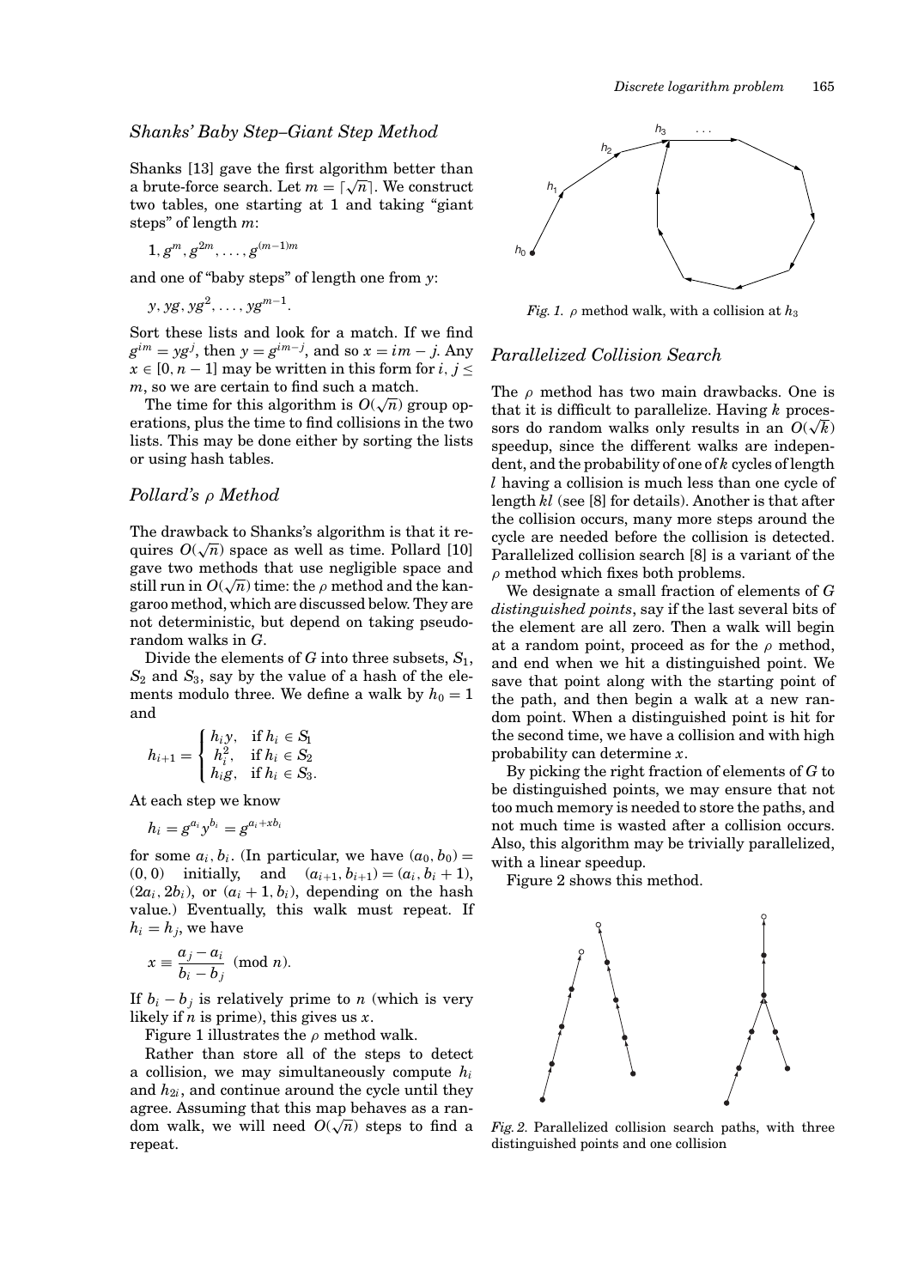

*Fig. 3.* Kangaroo method paths, with one distinguished point and collision

## *Pollard's Kangaroo Method*

Another method due to Pollard also uses a random walk in *G*. In this algorithm the steps are  $\text{limited: } h \longrightarrow hg^{s(h)}, \text{where the hop length } s(h) \text{ is }$ a pseudorandom function of *h* with values between 1 and  $\sqrt{n}$ .

The idea is to start from two points, say *g* (the "tame" kangaroo, since we know its discrete logarithm at all times) and *y* (the "wild" kangaroo), and alternately take hops with length determined by *s*(*h*). We will set "traps" when a kangaroo hits a distinguished point. If the wild kangaroo and tame kangaroo paths meet or "coalesce" at any point, they will take the same hops from then on, and any traps encountered by one after they coalesce will also be encountered by the other. When one reaches a trap that the other one hit, we have a collision and can determine *x*.

The main advantage of the kangaroo method is when x is known to be in a certain range, say  $[0, L]$ for some  $L \ll |G|$ . In that case we may start the tame kangaroo from *g<sup>L</sup>*/2, and the wild kangaroo from *y*. We expect to find a collision before we get from y. we expect to find a collision before we get<br>far out of  $[0, L]$ , and so this will take  $O(\sqrt{L})$  time. See Figure 3 for an illustration.

SUBEXPONENTIAL METHODS: The lower bound for generic algorithms means that to find a faster algorithm we must use information about the group. The main method for doing this is called *index calculus*, and is described in this section.

## *Index Calculus Methods*

Let

 $L_x[t, \gamma] = e^{(\gamma + o(1))(\log x)^t (\log \log x)^{1-t}},$ 

for  $x \to \infty$  (see L-notation for further discussion). This function interpolates between slow and fast algorithms;  $L_x[1, \gamma] \approx x^{\gamma}$  is exponential in log *x* (see <u>exponential time</u>), while  $L_x[0, \gamma] \approx (\log n)^{\gamma}$ is polynomial (see polynomial time). All the alas polynomial (see <u>polynomial time</u>). All the algorithms of the previous section are  $O(\sqrt{n}) =$  $L_n[1, 1/2]$ . With early index calculus methods we may reduce this to  $L_n[1/2, c]$ , and the number field sieve further improves this to  $L_n[1/3, c]$  for appropriate constants *c*.

All index calculus algorithms for discrete logarithms have three main parts:

- 1. Gather equations relating the discrete logarithms of a factor base of "small" elements.
- 2. Solve a linear system to find the factor base discrete logarithms.
- 3. To find the discrete logarithm of an element *y*, reduce *y* to a product of elements in the factor base.

The first step is the same as in integer factoring. The second step is also done in factoring, but modulo 2 instead of modulo *n*. The third step is only done for discrete logarithms, typically by multiplying *y* by random powers of *g*, and attempting to express the result as a product of smaller numbers, possibly recursively breaking those numbers into smaller ones until everything is in the factor base.

The factor base is a set of elements such as small primes or low-degree polynomials, such that other elements have a reasonable chance of being "smooth": expressible as a product of these small elements (see the entry on smoothness). To optimize the algorithm we need to know the probability of this happening; see the section on number theory for more information.

Typically the first two steps require large computations, and finding individual logarithms is much quicker.

For additional technical details on these methods, please see the entry *index calculus*.

#### *Discrete Logarithms in Prime Fields*

Coppersmith, Odlyzko, and Schroppel gave an  $L_p[1/2, c]$  algorithm for prime fields  $GF(p)$ , which turned out to be special case of the Number Field Sieve (using imaginary quadratic fields). In their method there are two factor bases, one of small rational primes and another of small primes in the imaginary quadratic field.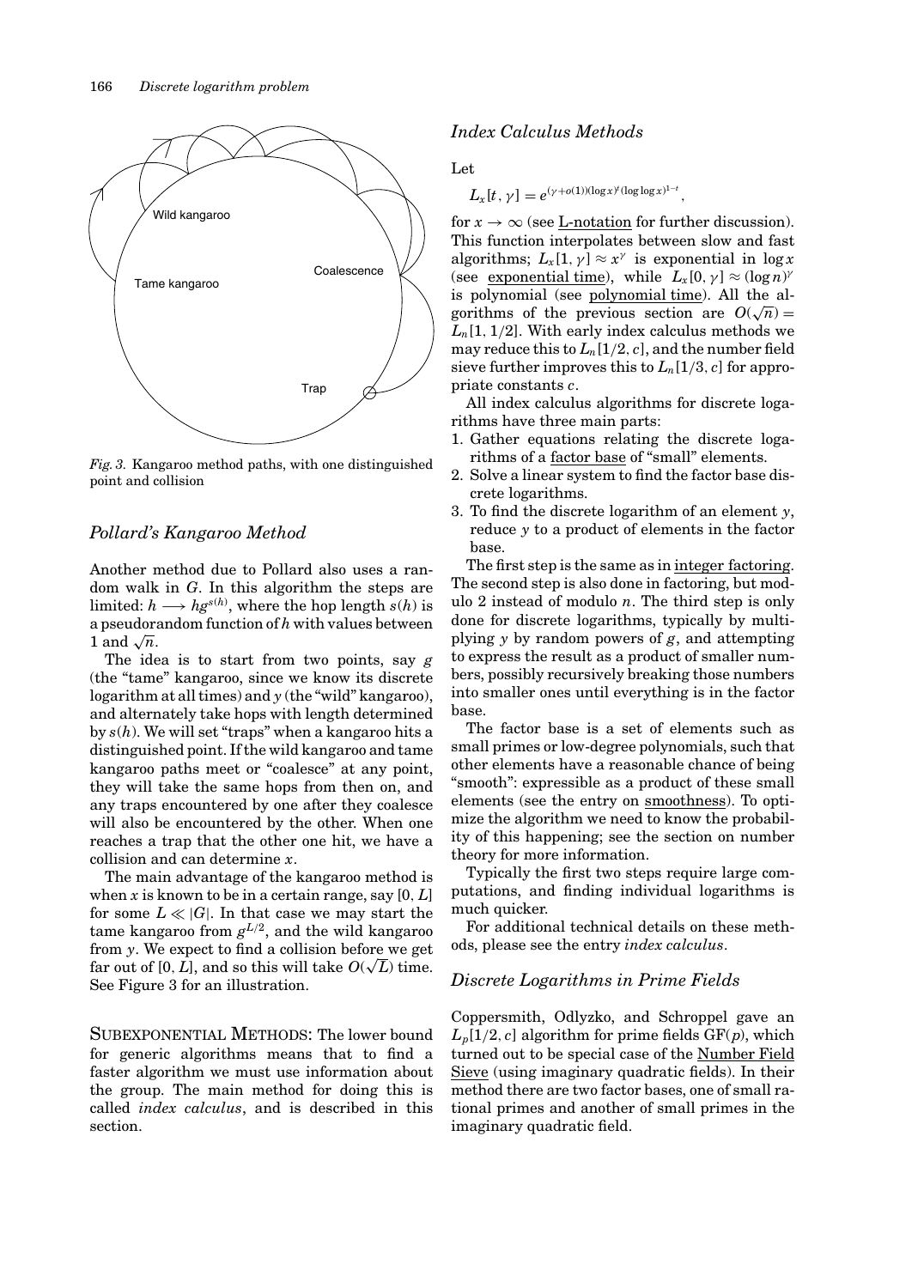The Number Field Sieve, which is the fastest known algorithm for factoring integers, may also be applied to finding discrete logarithms [5, 12]. The factor base used consists of small rational primes and representatives of small prime ideals in a number field. The asymptotic complexity is the same as for factoring. The sieving phase is the same, but solving the linear system modulo  $p-1$ instead of modulo 2 makes discrete logarithms harder than factoring problems of the same size.

Because the number field sieve works better for special numbers (such as primes  $p = r^e + s$  for *r* and *s* small), it has been suggested that the Digital Signature Standard could be given a "trapdoor" by using a prime for which the Number Field Sieve runs faster than on a typical prime of that size. However, in [4], it is shown that such trapdoors may be detected, and that it is easy to specify primes which were clearly not chosen with a trapdoor.

## *Discrete Logarithms in Fields of Characteristic 2*

Until the 1980s, <u>fields</u> GF(*q*) with  $q = 2^n$  received the most attention, because of their applications to shift registers and ease of implementation in hardware. However, it turned out that attacks on these fields ran much faster than prime fields, and so few cryptosystems today depend on discrete logarithms in these fields.

Blake et al. [1] gave an attack which ran in time  $L_q[1/2, c]$ . Their factor base consists of polynomials in  $GF(2)[x]$  of low degree. This was improved by Coppersmith [3], who gave the first index calculus algorithm which runs in time  $L_q[1/3, c]$ . It was not realized until much later, but Coppersmith's method was a special case of the function field sieve (see the entry sieving in function fields).

#### *Other Fields*

Schirokauer [11] has looked at  $GF(q)$  for  $q = p^m$ with  $p > 2$  and  $m > 1$ . By combining features of the number field sieve and function field sieve, he gives an algorithm which is conjectured to run in  $L_q$  [1/3, *c*] for some *c* for fields with  $q \rightarrow \infty$  and  $m > (\log p)^2$  or  $m < (\log p)^{1/2-\epsilon}$ . In the "gap" between these constraints the algorithm is conjectured to run in time  $L_q$  [2/5,  $c'$ ].

Recently Lenstra and Verheul invented a cryptosystem called XTR, which depends on the security of discrete logarithms in  $GF(p^6)$ , for  $p^6 \approx 1024$ bits. Weber [17] has computed discrete logarithms in fields  $GF(p^2)$  for small *p*.

ATTACKS ON ELLIPTIC CURVE DISCRETE LOGARITHMS: The elliptic curve discrete logarithm problem (ECDLP) was suggested as a basis for cryptosystems in 1985 by Neal Koblitz and Victor Miller. Because no subexponential attack was known for them, much shorter key sizes could be used.

Since then, several attacks on special elliptic curves have been developed, but no index calculus attack for general curves are known.

CHALLENGES AND ATTACKS: In 1989, Kevin McCurley gave a challenge problem. Let  $q =$  $(7^{149} – 1)/6$ , and  $p = 2 \times 739q + 1$ . McCurley gave two numbers modulo  $p$  which equal  $7^x$  and  $7^y$  for some *x* and *y*, and issued a challenge to find 7*xy*.

The form of *p* was intended to make it easy to show that *p* is prime and that 7 is a primitive root modulo *p*. Unfortunately, soon afterwards the number field sieve was discovered, which showed that the special form of this *p* made the system much less secure. The challenge was broken in 1998 by Weber and Denny [18] using the special number field sieve.

Joux and Lercier found discrete logarithms modulo a nonspecial 120-digit prime in 2001. For fields of characteristic 2, the record is  $GF(2^{607})$ , which was done in 2001 by Thomé [16].

In 1997 Certicom issued a series of ECDLP challenges. The problems ranged from easy (curves over 79-bit fields), to very difficult (359-bit fields). The largest challenge problem solved to date is a curve over GF(*p*) for a 109-bit prime *p* by a group at Notre Dame in 2002, using parallelized collision search.

Daniel M. Gordon

- [1] Blake, I.F., R. Fuji-Hara, R.C. Mullin, and S.A. Vanstone (1984). "Computing logarithms in fields of characteristic two." *SIAM Journal of Algebraic and Discrete Methods*, 5, 276–285.
- [2] Buchmann, Johannes (1990). "A subexponential algorithm for the determination of class groups and regulators of algebraic number fields." *S´eminaire de Th´eorie des Nombres, Paris 1988–* 1989, Progr. Math., vol. 91, Birkhäuser, Boston, 27–41.
- [3] Coppersmith, D. (1984). "Fast evaluation of discrete logarithms in fields of characteristic two." *IEEE Transactions on Information Theory*, 30, 587–594.
- [4] Gordon, D.M. (1992). "Designing and detecting trapdoors in discrete log cryptosystems." *Advances in Cryptology—CRYPTO'92*, Lecture Notes